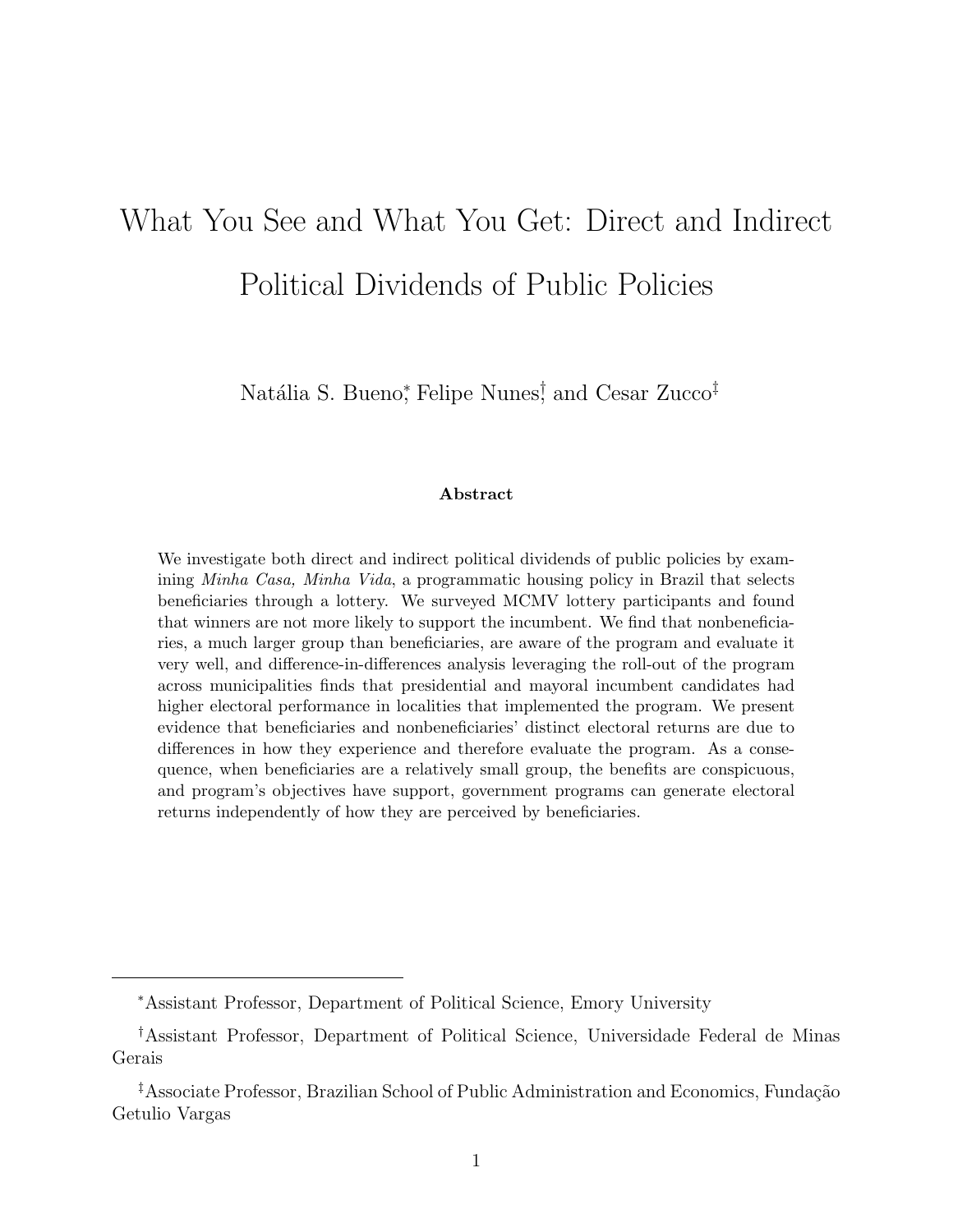When we consider the political and electoral effects of government policies in general, and social programs in particular, we tend to think primarily of the direct effects on beneficiaries. That is, to what extent do beneficiaries alter their political behaviors and attitudes in response to the benefit received? Answering this question typically involves a comparison between beneficiaries and otherwise similar nonbeneficiaries [\(Campbell](#page-31-0) [2012\)](#page-31-0).

It is well established, however, that policy feedback, when it exists and can be documented, can take on forms beyond direct effects on beneficiaries [\(Jacobs and Mettler](#page-33-0) [2018\)](#page-33-0). In this paper we argue that electoral returns of government programs follow a counter-intuitive logic in which a program delivering a very large and visible benefit – such as a home – might generate electoral returns primarily through its impact on nonbeneficiaries. This claim stands in contrast to programs delivering small and continued benefits to many, which can generate sizeable direct electoral returns from content beneficiaries.

Large benefits, while desirable to beneficiaries, often require very complex arrangements in order to be delivered. This complexity implies that program implementation can fail in many different stages of the provision process, at least to some beneficiaries. Ironically, this might not matter electorally because large benefits are also, almost by definition, delivered to few beneficiaries. While few individuals experience failure directly, the delivery of large benefits can be conspicuously advertised to nonbeneficiaries. As a form of advertising, government programs can signal politicians' priorities and convey perceptions of competence to the general electorate, thereby generating policy feedback from voters not directly affected by the policy. This channel is particularly interesting because nonbeneficiaries tend to have less direct knowledge of how programs are run than beneficiaries do, and nonbeneficiairies might then support policies regardless of the quality with which they are implemented.

We show the existence of these different feedback channels by examining the direct and indirect effects of one of the largest housing programs in the world, *Minha Casa, Minha* Vida (MCMV), in Brazil. MCMV is a highly visible and well-known policy that transfers new housing units to eligible beneficiaries. Due to its visibility and design, we can unpack the impacts of MCMV on beneficiaries and on the broader electorate.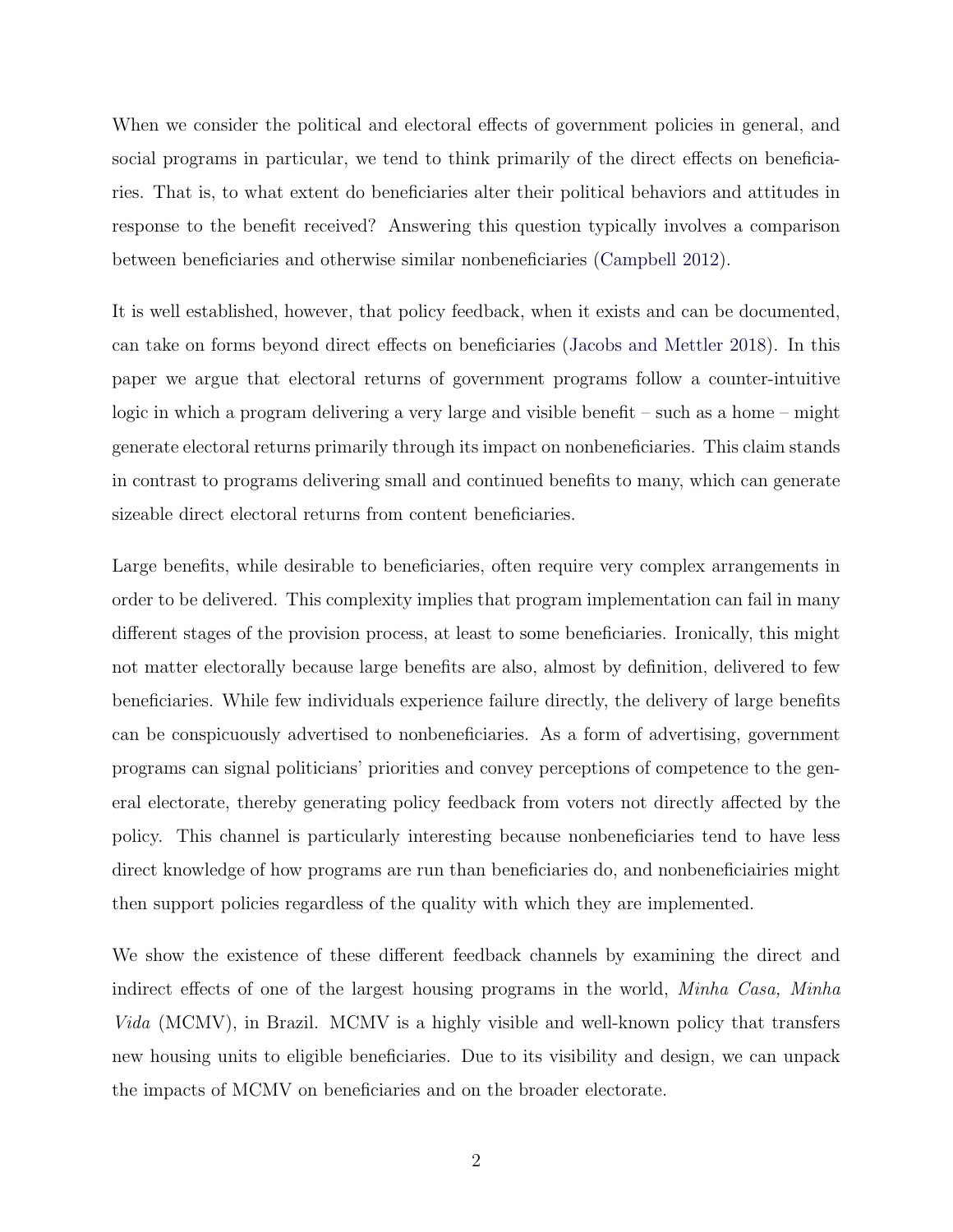Learning about the direct political effects of housing programs is typically challenging. Becoming a beneficiary in a housing program is highly correlated with income and place of residence. This correlation is true by design in means-tested programs; in more politicized initiatives, program selection can also depend on hard-to-observe political connections. We overcome these challenges by leveraging the lottery system implemented to select MCMV beneficiaries. We conduct two original surveys in which we interview approximately 3,000 applicants to compare winners with nonwinners. In our first survey, which we label the recent lotteries survey, we interviewed subjects just after they had been randomly selected (or not) for a new MCMV housing unit, but before any unit was delivered. In our second survey, which we call *early lotteries* survey, we interviewed winners and nonwiners around eight years after the delivery of the housing units. With both surveys, we can measure the effects of recently winning the lottery and the long-term effects of winning the lottery on individuals' support of politicians and on their self-reported political behavior. Furthermore, random selection of beneficiaries allows us to estimate the causal effect of becoming a program beneficiary on support for incumbents, which we refer to as the direct effect of MCMV.

Using differences-in-differences analysis leveraging the staggered roll-out of the program across municipalities, we also examine the indirect payoffs for the broader electorate. This analysis allows us to determine whether it is associated with the electoral performance of local and national level politicians.

We show that MCMV lottery winners, when compared to lottery nonwinners, do not provide any significant direct electoral bonus to the politicians in charge of funding and implementing the program. We also show that despite these null direct political effects, the program is well known and well regarded both by nonbeneficiary applicants and by voters in general, who vastly outnumber beneficiaries. More importantly, we show that MCMV is associated with improved electoral performance of national and local incumbents. As the direct effects analysis showed that beneficiaries do not vote for incumbents at higher rates, this improved performance must come primarily from nonbeneficiaries.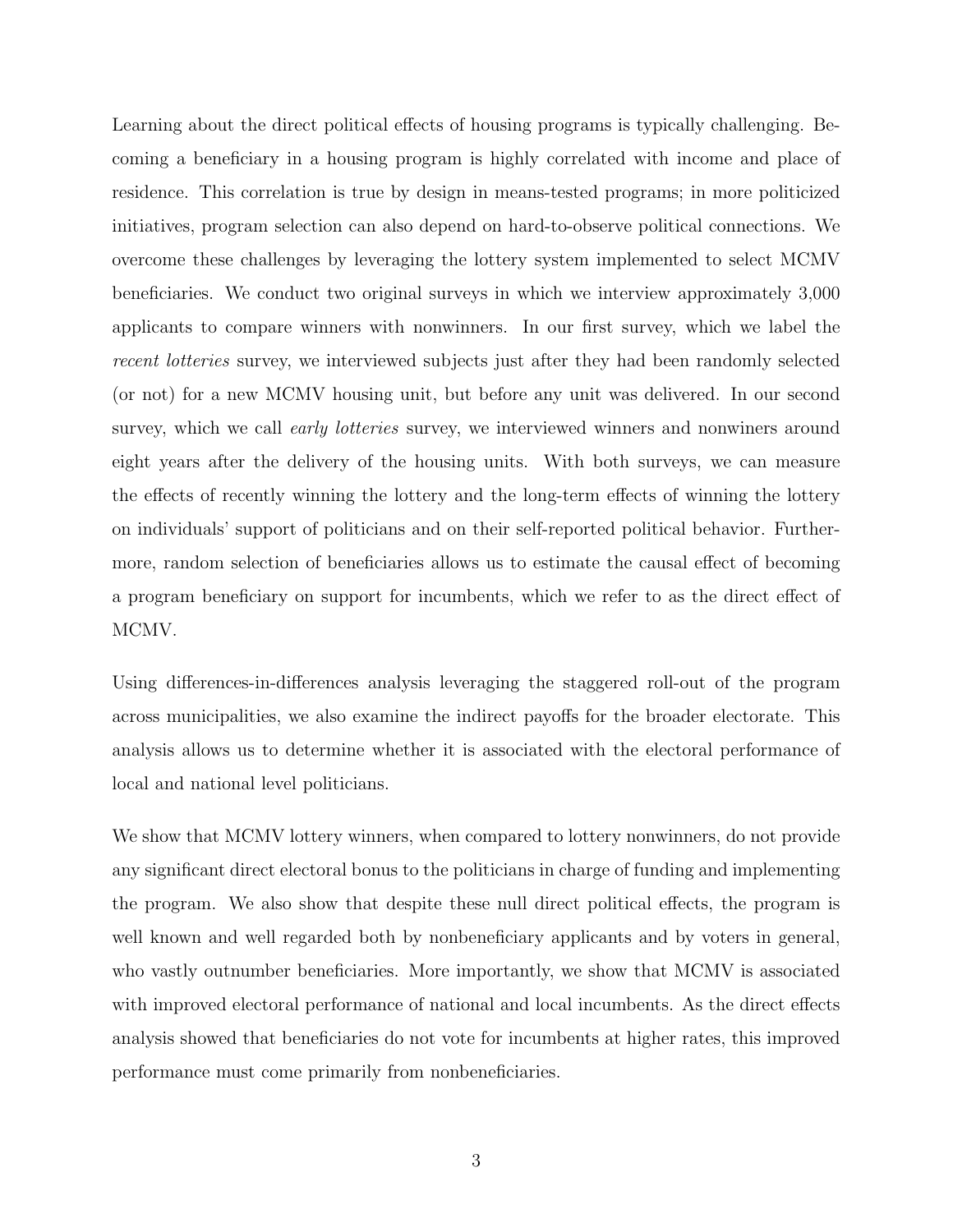To investigate the interpretation that beneficiaries react to their experiences with the program, we analyzed 15 in-depth semi-structured qualitative interviews with MCMV applicants, winners and nonwinners. These interviews suggest that winners had uneven experiences with the program, and these experiences colored their views of MCMV. For nonwinners, in contrast, MCMV is a low salience but generally positive possibility. Based on these interviews, we further explore our survey and we find that lottery winners who had negative experiences with MCMV, via longer wait times, had more negative evaluations of incumbents than those who had positive experiences, via shorter wait times, with MCMV.

Our findings contribute to studies of policy feedback. By examining both direct and indirect effects in a single study, we are able to better assess policies' distributional consequences and to highlight possible tensions and complementarities between different policy constituencies. We also offer an interpretation of our results that is based the different ways in which beneficiaries and the broader electorate, composed almost entirely of nonbeneficiaries, assess the same policies, thereby contributing to studies on how policy design affects attitudes and views about policy and politics for both those directly affected and for larger audiences.

We start with a discussion of our argument in more detail; then we provide some context about MCMV and Brazil's political system. We move to our empirical tests, first with our original surveys of MCMV applicants, and subsequently through an examination of nonbeneficiaries' views on MCMV and its impact on voter choice. We then discuss the possible drivers of the null electoral returns among beneficiaries and positive dividends among nonbeneficiaries. We conclude by discussing the implications for public policy and accountability.

#### <span id="page-3-0"></span>1 Beneficiaries and the Electorate

The evidence on the direct electoral effects of social policies is mixed. On the one hand, studies on conditional cash transfers [\(De La O](#page-32-0) [2012,](#page-32-0) [Manacorda, Miguel and Vigorito](#page-33-1) [2011,](#page-33-1) [Zucco](#page-34-0) [2013\)](#page-34-0), disaster relief spending [\(Bechtel and Hainmueller](#page-31-1) [2011\)](#page-31-1), and other governmental transfers [\(Pop-Eleches and Pop-Eleches](#page-33-2) [2012\)](#page-33-2) find that beneficiaries reward incumbents for social programs. On the other hand, several studies cast doubt on these claims.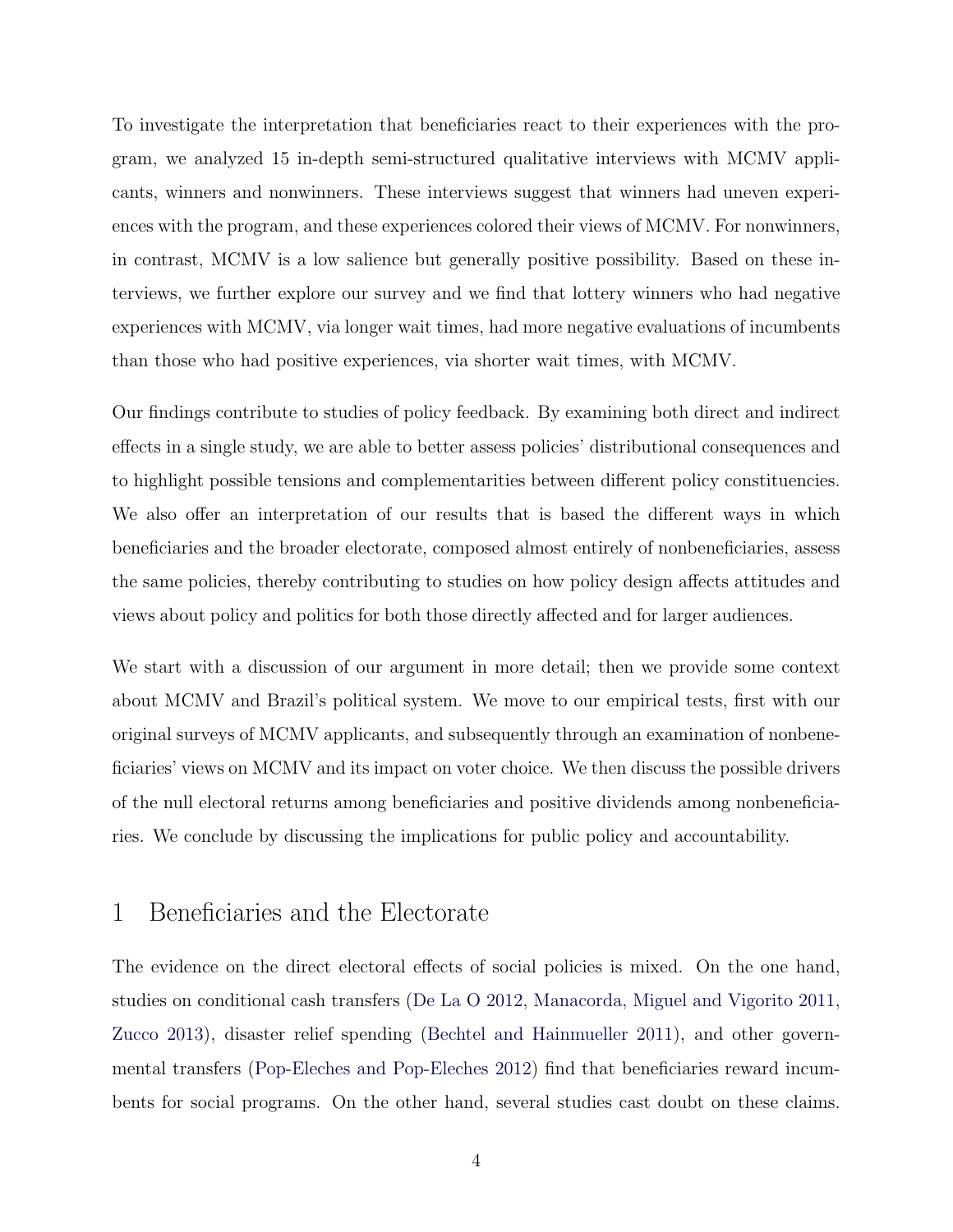[De Kadt and Lieberman](#page-32-1) [\(2020\)](#page-32-1), examining improvements in service provisions across several southern African countries, found negative electoral returns to the incumbents. [Imai, King](#page-33-3) [and Velasco Rivera'](#page-33-3)s [\(2020\)](#page-33-3) analysis of a health insurance scheme and of Mexico's Oportunidades finds that beneficiaries did not vote in favor of politicians who initiated the program. [Blattman, Emeriau and Fiala](#page-31-2) [\(2018\)](#page-31-2) find that cash grants had, in fact, an anti-incumbent effect. Examining the U.S. context, [Clinton and Sances](#page-31-3) [\(2018\)](#page-31-3) show that the highly salient Affordable Care Act had a limited effect in mobilizing beneficiaries to vote.

With respect to housing policies, findings are fairly consistent regarding the effects on political engagement. In the U.S. context, homeowners turn out at higher rates in local elections [\(Hall and Yoder](#page-32-2) [forthcoming\)](#page-32-2) and property owners are more likely to participate in local council meetings and donate during elections [\(Yoder](#page-34-1) [2020\)](#page-34-1). [Kumar](#page-33-4) [\(forthcoming\)](#page-33-4), examining a housing lottery in India, finds that becoming a homeowner increases local nonelectoral mobilization. Relatedly, in Mexico, a government program that issued property rights over agricultural lands increased support of the right-wing party but did not cause an increase in support for the benefactor party [\(de Janvry, Gonzalez-Navarro and Sadoulet](#page-32-3) [2014\)](#page-32-3).

All in all, providing a coveted and important benefit such as a home, which is unattainable without government assistance for the overwhelming majority of individuals who qualify for governmental social programs, could lead to change in vote choice in favor of politicians who created and supported such programs. If voters are expected to respond politically to government efforts to provide any good or service, housing is a leading contender to generate large political effects [\(Ansell](#page-30-0) [2019\)](#page-30-0). Our pre-registered hypotheses were in this direction.<sup>[1](#page-4-0)</sup> Yet, as we noted earlier, we fail to find such electoral rewards among beneficiaries.

Our unexpected results are, in fact, consistent with the absence of documented pro-incumbent

<span id="page-4-0"></span><sup>1</sup>We expected winners to support the Workers' Party incumbents at higher rates than nonwinners; we did not anticipate the null effects for incumbent support that we describe next and we did not pre-register our observational analysis of the indirect effects among nonbeneficiaries. See [Appendix J](#page-66-0) for our pre-analysis plan and deviations from it.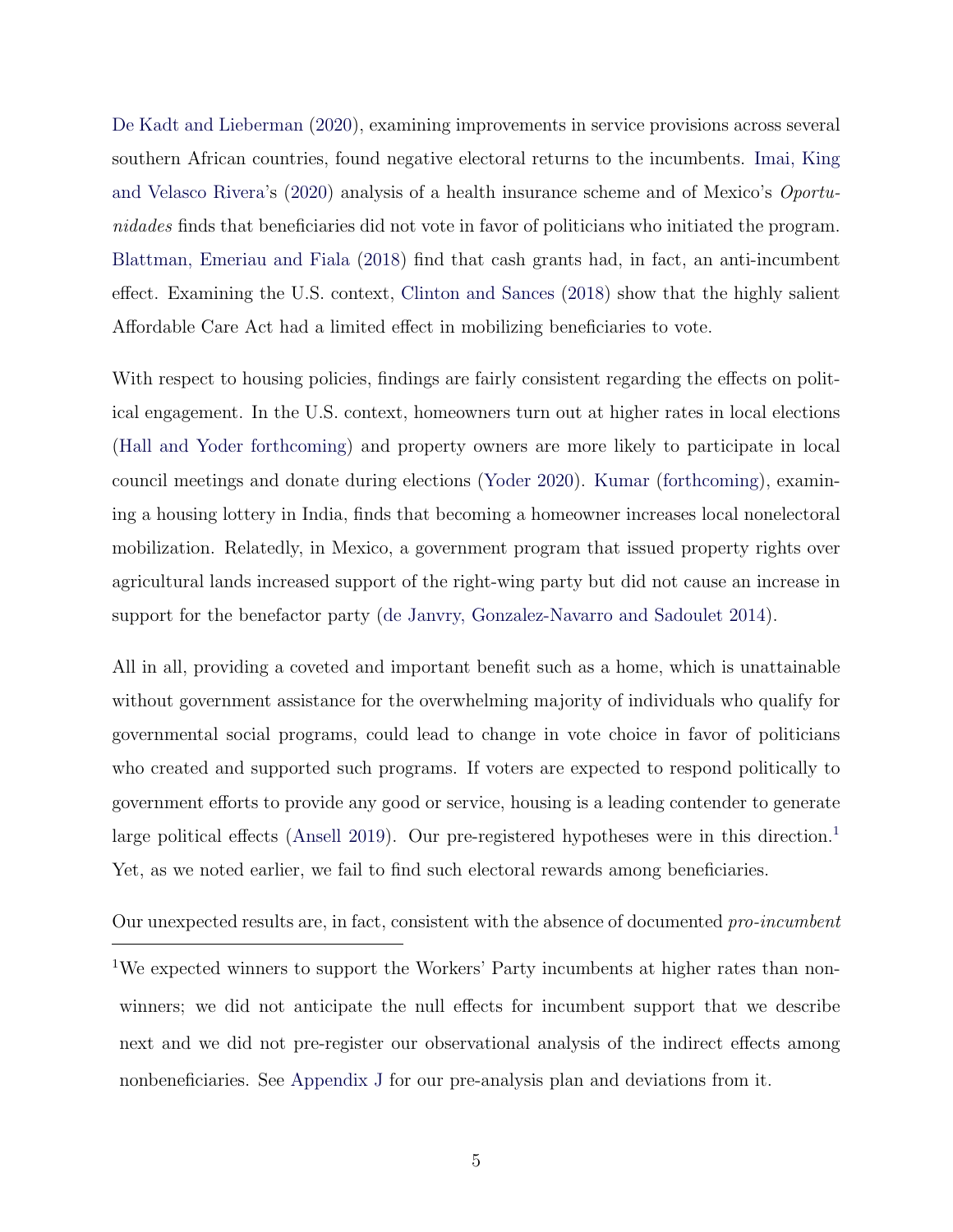electoral effects in government sponsored housing or homeownership programs (e.g., [Huberty](#page-32-4) 2011). One interpretation of studies that find that beneficiaries do not reward benefactors is that these policies backfired politically. Electorally motivated politicians, by this logic, should not insist on housing schemes. The fact that these policies often survive suggests either that politicians are making mistakes or that political benefits lie elsewhere.

Policies are not just about beneficiaries, however. They also function as signals by which the electorate learns about the incumbents' priorities [\(Boas, Hidalgo and Toral](#page-31-4) [forthcoming\)](#page-31-4), redistributive commitments (Corrêa and Cheibub [2016,](#page-32-5) [Holland](#page-32-6) [2017\)](#page-32-6), and competence. As Weitz-Shapiro notes, "a policy's 'audience' – that is, not its direct targets – may reward a politician for particularly effective implementation, just as they may punish him for poor implementation. [This point] also suggest[s] an alternative mechanism that can help explain prior findings that identified the sometimes null or negative electoral effects of spending on patronage and social programs" [\(Weitz-Shapiro](#page-34-2) [2014,](#page-34-2) p. 23). Corrêa and Cheibub [\(2016\)](#page-32-5) examine the reception of social policy among beneficiaries and nonbeneficiaries as it relates to conditional cash transfers in Latin America, and they find that part of the conditional cashtransfer (CCT) electoral bonus received by incumbents is diminished by backlash against these programs. Lu  $(2014)$  makes a related point when he finds that the untargeted population, influenced by campaigns to increase policy awareness and not by the policy benefit itself, is responsible for the effects of policy on government responsibility.

For such a signaling effect to exist, nonbeneficiaries must, at a minimum, be aware of the policy. While this awareness may be a challenge in certain policy areas such as tariffs or subsidies that only are only visible to those involved [\(Mettler](#page-33-6) [2011\)](#page-33-6), housing projects are tangible and visible to all, and therefore particularly suited for reaching broader audiences. As [Gilbert and Ward](#page-32-7) [\(1985\)](#page-32-7) point out, building public housing serves the purpose of showing that the state is working for the poor. Politicians often seek to further enhance visibility of housing projects by building them close to major thoroughfares, and ribbon-cutting ceremonies and housing-related stories invite media coverage that shapes awareness among the wider public (Folha de São Paulo [2002\)](#page-32-8).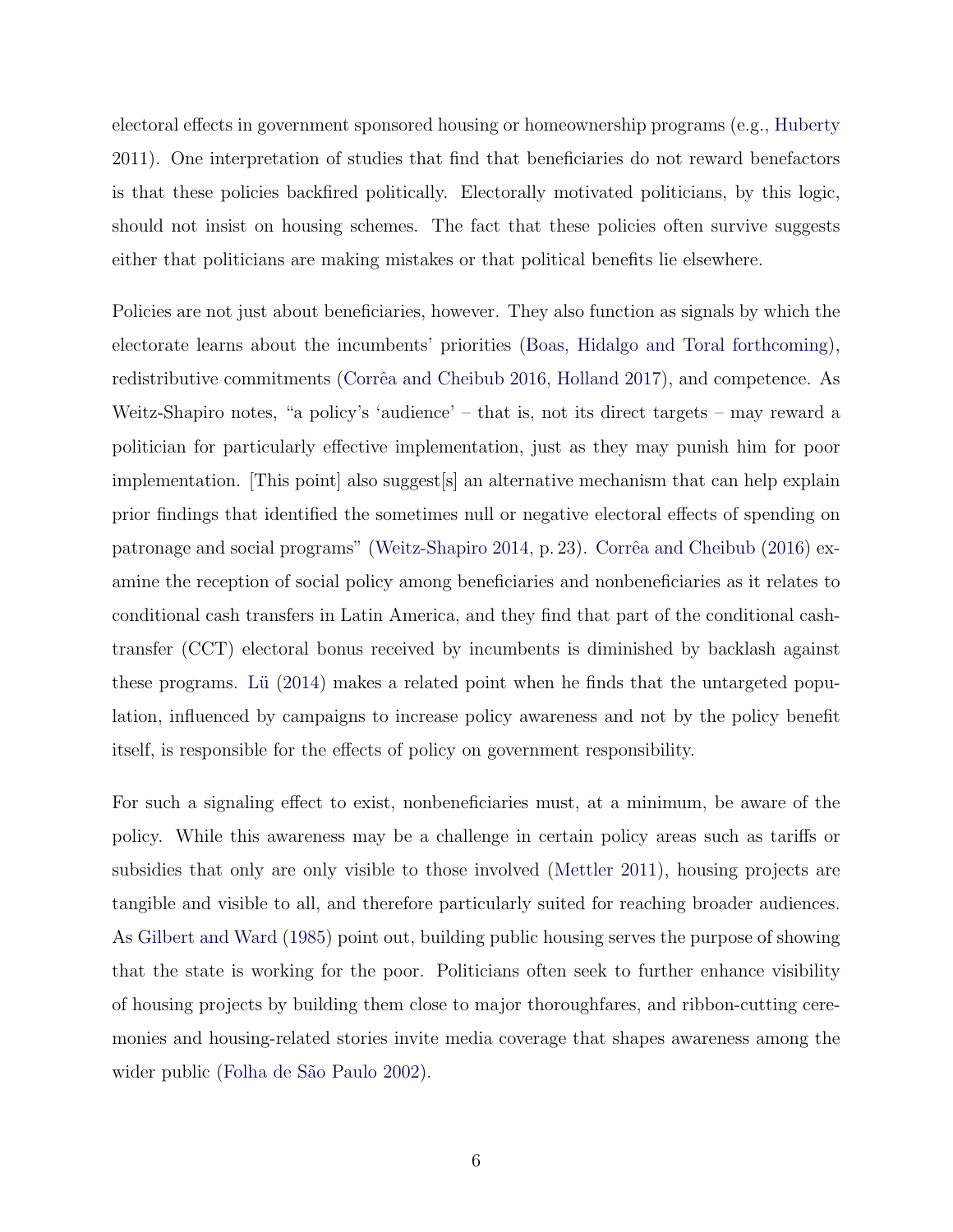To fully understand the electoral effects of housing programs, therefore, it is critical to focus on the different ways that beneficiaries and nonbeneficiaries are touched by these programs. Beneficiaries assess a policy, and the incumbents tied to it, based on their own well-being, rewarding officeholders for positive changes and penalizing them for negative ones [\(Larsen](#page-33-7) [et al.](#page-33-7) [2019\)](#page-33-7). Government benefits might also induce a reciprocity bond between beneficiaries and politicians, irrespective of actual changes in well-being, even if a program is not necessarily corrupted by clientelism [\(Labonne](#page-33-8) [2013\)](#page-33-8). Finally, the experience of participating in social programs and interacting with the state can influence electoral choices, attitudes, and broader forms of involvement in politics [\(Soss](#page-34-3) [1999\)](#page-34-3). In sum, experience with a particular program is a vital engine in shaping beneficiaries' reactions to a policy.

Nonbeneficiaries often use different benchmarks to evaluate policies when compared to beneficiaries. Arguably, implementation matters less to nonbeneficiaries because they have less information on a program's execution. That is not to say that that there is no interpersonal communication between beneficiaries and nonbeneficiaries; nonbeneficiaries may learn about a program via secondhand experience. Yet whether a program improves others' well-being may be relevant in principle for observers in their judgment a policy, it is certainly less salient than for those whose well-being is actually influenced. Secondhand information on personal experiences likely has more limited scope than other public and media sources of information on programs that are visible yet concentrated on few beneficiaries.

As the extensive literature on policy feedback shows, the public's perception of social programs' beneficiaries (e.g. race) and the stereotypes associated with them tend to influence whether public opinions favors a policy [\(Gilens](#page-32-9) [2009\)](#page-32-9). Furthermore, characteristics of the policymaker, particularly her party affiliation, often weights heavily in how the public evaluates the policies she initiates. Finally, a program may be simply evaluated by observers based on its stated goals (e.g., access to higher education, reduction in homelessness, etc.) and the attributed importance of that policy goal.

From the policymaker perspective, the relative electoral importance of beneficiaries and nonbeneficiaries' depends on numbers in ways that are not always obvious. For many policies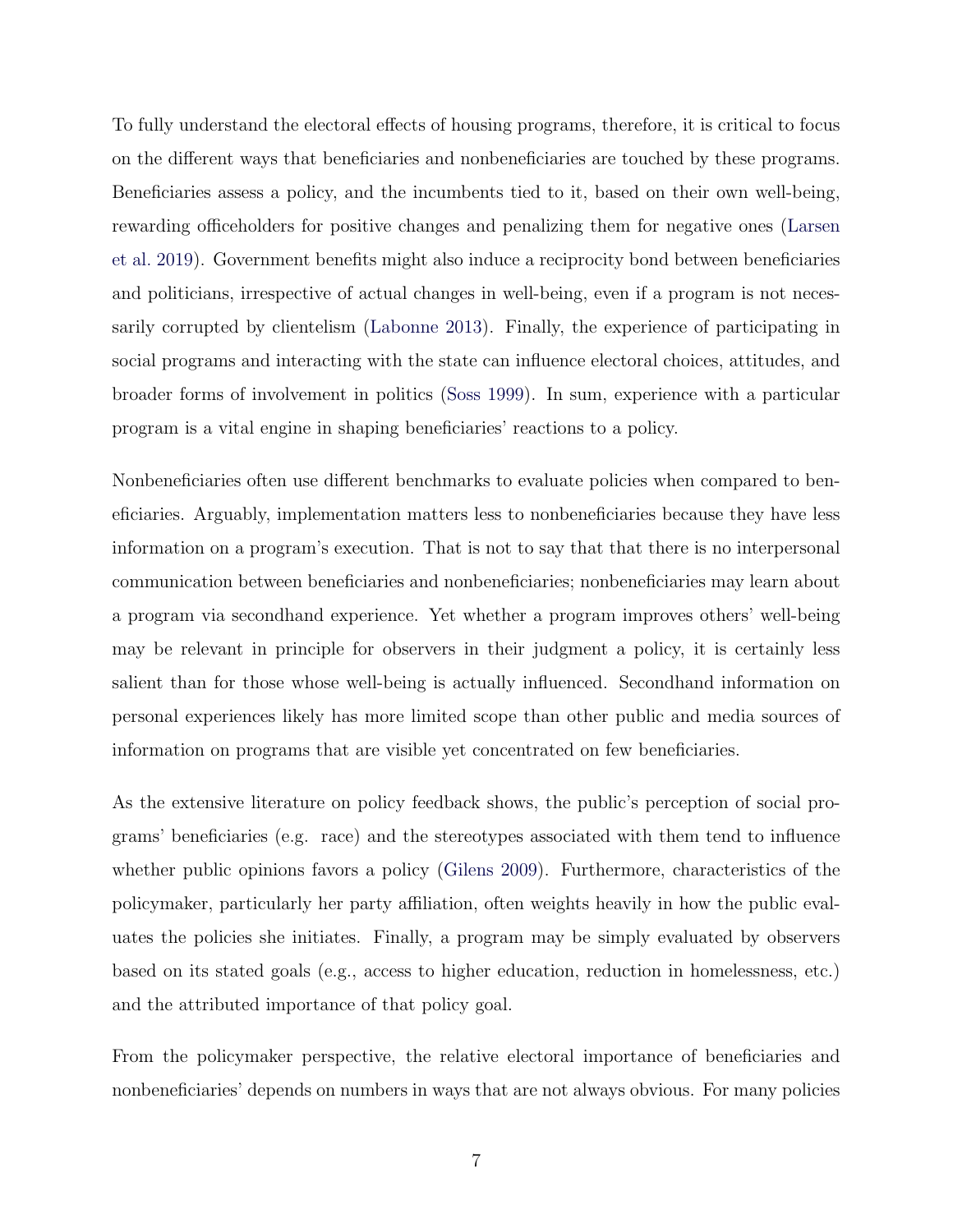and programs, MCMV included, the number of beneficiaries is much smaller than that of nonbeneficiaries. The electoral importance of beneficiaries, consequently, might pale in comparison with that of nonbeneficiaries.

Part of the general appeal of the program is precisely that it creates high expectations about receiving a very desirable benefit across a large number of potential beneficiaries. These high expectations about the program are tough to meet, but frustration of expectations is only ever experienced by some of the few who are selected as beneficiaries. In other words, one of the reasons that the program is so popular among nonbeneficiaries also might be because nonbeneficiaries do not experience the frustrations with program delivery that beneficiaries do. But the relative sizes of these groups make the whole enterprise electorally worthwhile.

### <span id="page-7-0"></span>2 The MCMV program

The Workers' Party (Partido dos Trabalhadores, or PT) government created the Minha Casa, Minha Vida (MCMV) program in 2009 with the explicit goal of reducing the housing deficit but also as part of an economic stimulus package. As such, the MCMV aims to tackle different aspects of the housing problem by using a combination of subsidized credit and private provision for the middle classes with government provision and heavily subsidized financing for the low and lower-middle classes. Between 2009 and 2016, the MCMV program delivered 3.14 million housing units (out of 4.4 million contracted ones) at a total cost of about R\$ 319 billion (USD 53 billion) [\(Biderman](#page-31-5) [2019,](#page-31-5) p. 60–65). As a comparison, the wellknown conditional cash transfer *Bolsa Família* benefits 14 million families at a cost of about R\$ 30 billion per year. Eight years of MCMV cost more than a decade of *Bolsa Família* while covering less than a fourth of the number of families.

We focus on Tier 1 of the program, geared towards lower-income families, which accounts for about 36% of the MCMV housing units (1.15 million) and about 26% of its spending (R\$ 84 billion). Families that do not own a home and with income lower than R\$ 1,800 (approximately USD 300) per month are eligible for the program, which subsidizes up to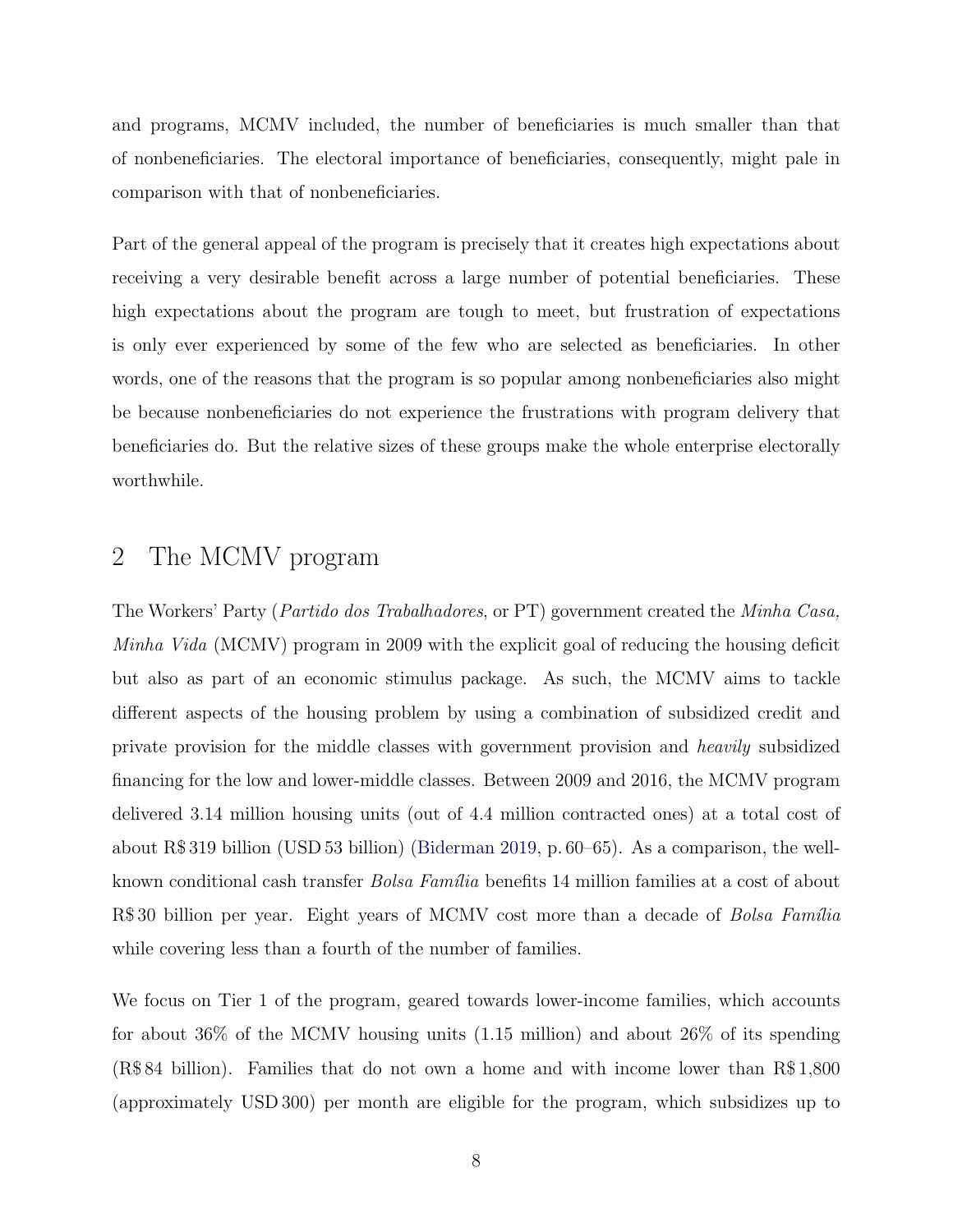$90\%$  of the value of the unit.<sup>[2](#page-8-0)</sup> Families that are selected make monthly payments varying from R\$ 80 to R\$ 270, depending solely on their income, for up to 120 months. MCMV Tier 1 selects beneficiaries through public lotteries. Evidence from existing research [\(Bueno](#page-31-6) [forthcoming\)](#page-31-6) and official audits suggests that incumbents have limited ability to distribute MCMV housing units as outright clientelism.

The program turns beneficiaries into *de jure* "borrowers", but they are *de facto* homeowners because monthly payments are minimal, procedures to evict defaulting beneficiaries are cumbersome, and anecdotal evidence suggests that beneficiaries informally sell and rent their homes (against the program's rules) prior to completing their payments. MCMV Tier 1 is all but a gift to its beneficiaries.

The MCMV program's institutional setting involves federal and local governments, public (and in a few instances, private) banks, and private developers. The federal government sets the general rules and provides financing. Local governments and private developers submit proposals to the state-run bank and/or to the Ministry in charge of the program for the construction of housing units. Local governments select beneficiaries and also provide tax breaks, the infrastructure surrounding the housing project, a matching grant to offset construction costs, and social assistance for the beneficiaries once they move.

Although spearheaded by the PT, the MCMV program was widely supported by left- and right-wing parties, business elites, and housing social movements. The program is considered so important by politicians that the ministry in charge of it was ranked as the most "politically desirable" among the almost 40 ministries that were recently evaluated by members of Congress [\(Zucco, Batista and Power](#page-34-4) [2019\)](#page-34-4). Yet, despite this widespread support, the program faces many criticisms. It tends to build housing in the outskirts of cities where land is cheaper, creating urban sprawl into areas that are often ill-equipped with public services [\(Hiroto](#page-32-10) [2018\)](#page-32-10). In fact, studies that leverage on MCMV lotteries find that lottery winners are not more (and sometimes less) likely than nonwinners to hold on to jobs and

<span id="page-8-0"></span><sup>2</sup>The other tiers of the program provide much smaller subsidies and credit for the lower middle class.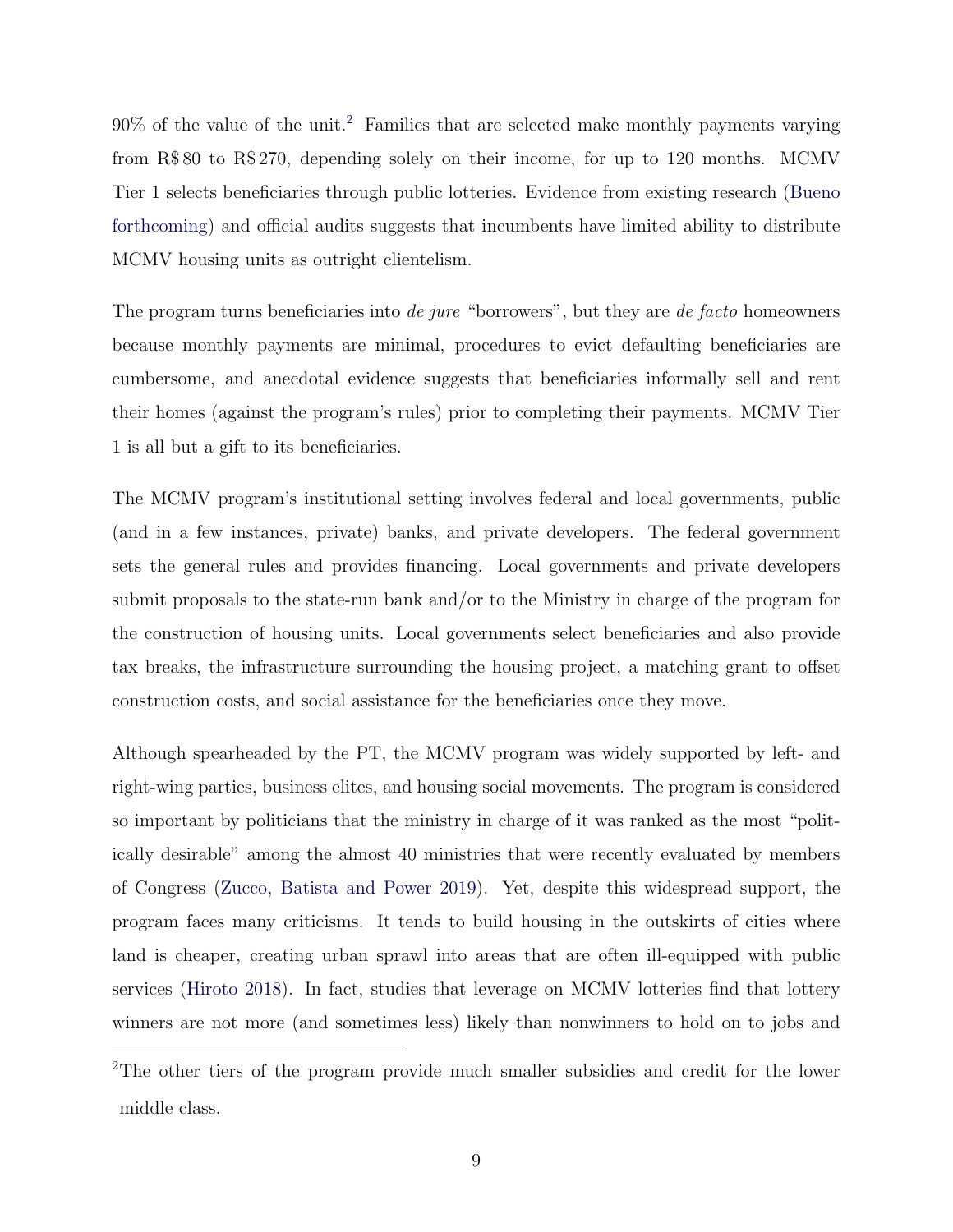more likely to sign up for CCT programs, presumably because the projects' locations are far from economic centers [\(Chagas and Rocha](#page-31-7) [2019\)](#page-31-7). Not surprisingly, despite being almost a gift, many lottery winners decline the unit that is offered to them, as we discuss in more detail later. The program is also criticized for achieving too little while spending too much as the housing deficit for Brazil's lowest-income stratum remains at about 3.8 million homes, and smaller municipalities have difficulty meeting the MCMV requirements and enticing contractors.

To the general public, however, the program's shortcomings are much less known than its achievements. Even though MCMV distributes a private good, MCMV Tier 1 projects in larger cities are typically large and conspicuous complexes. In small towns, even isolated houses or complexes with few units are visible to voters, as they follow predetermined architectonic standards, and look very similar to one another across the country. Therefore, to the broader electorate, the MCMV projects stand out as a very visible government program.

### <span id="page-9-0"></span>3 Do MCMV Beneficiaries Reward Incumbents?

To determine whether program recipients are more likely than nonrecipients to support incumbents, we conducted two surveys based on the MCMV lotteries used to select beneficiaries. We fielded our surveys in Rio de Janeiro, the second-largest municipality in Brazil, and one which has conducted multiple MCMV lotteries since 2011. As of 2017, about 743,000 individuals had participated at least once in these lotteries, 46,000 people had been selected, and close to 29,000 housing units had been built and delivered. During most of the period under analysis (2011-2016), Rio was governed, at the local and state levels, by politicians affiliated with the *Movimento Democrático Brasileiro* (MDB) – Mayor Paes (2012–2018) and Governors Cabral (2007–2014) and Pezão (2014–2019). At the federal level, the PT held the presidency from 2003 to 2016. Until 2016, the state MDB supported the PT government at the federal level.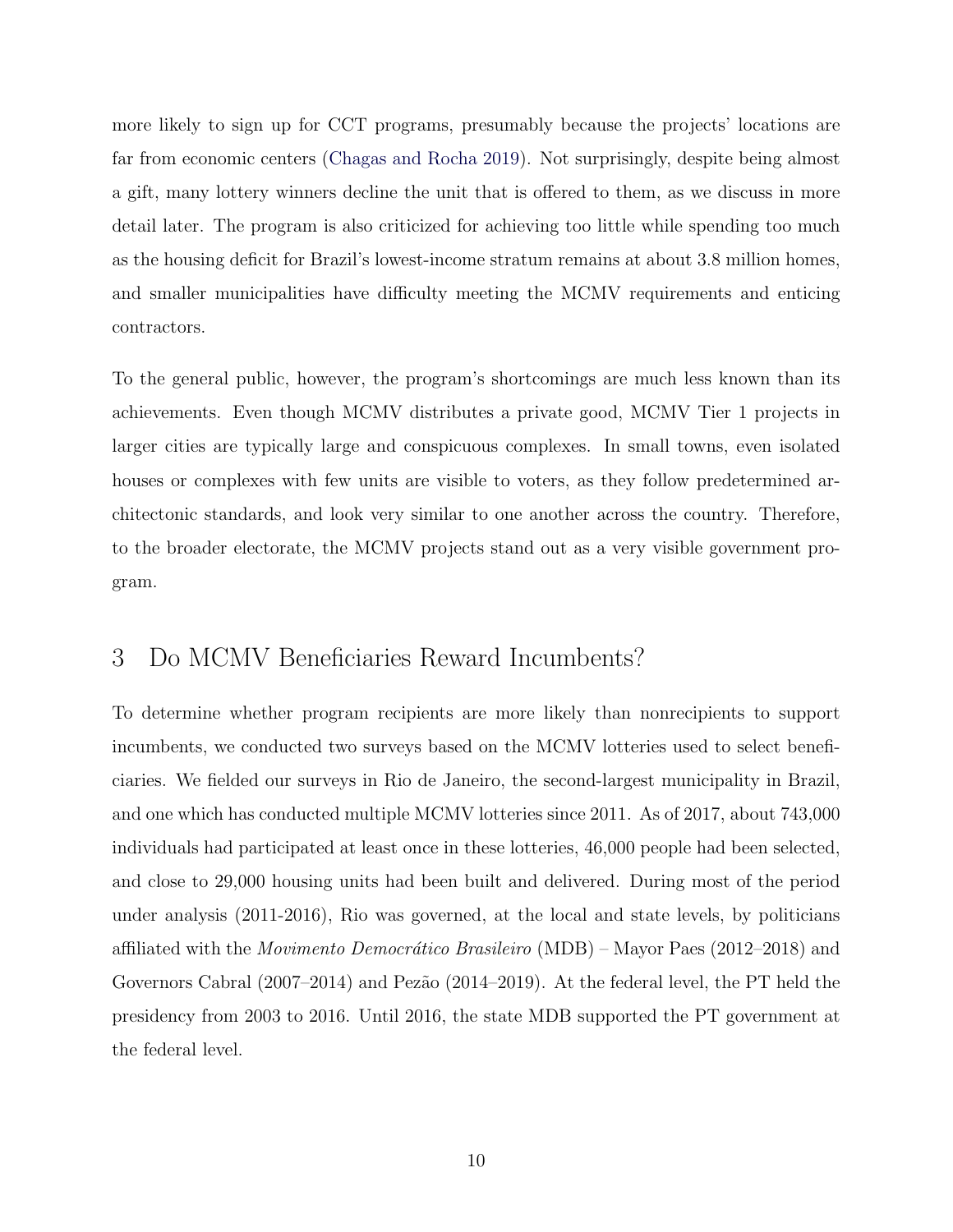#### 3.1 Data

In our recent lotteries survey, we interviewed 795 lottery winners and nonwinners who participated in lotteries in 2016. We used two lotteries carried out within less than a month of each other and were the most recent at the time we conducted our survey in 2017. Lottery winners had not yet signed an MCMV agreement or received their new home. However, the winners had been informed of the lottery outcome, except for those who could not be found by city hall, a point we discuss later. In this survey, treatment is defined as knowing that one had won a housing lottery, which is considered a credible promise of receiving a benefit in the near future.

In our early lotteries survey, we interviewed 2,119 individuals who participated in two lotteries in 2011, carried out within three months of each other. Lottery winners who signed the MCMV agreement moved into their units in 2012 and 2013. We selected a sample of lottery winners and nonwinners and conducted interviews in the first half of 2020, so our treated sample had moved into their new homes about eight years earlier. Therefore, in this second survey, treatment is defined here as being a MCMV beneficiary.

To select our samples, we selected all winners and a random sample of nonwinners with the pre-registered expectation that we would be able to interview about 10% of our samples. We purchased sampled subjects' contact information and interviewed them via phone. Refusal rates were relatively low, but the main challenge was finding the subjects as most phone numbers we procured were nonworking because individuals of lower socioeconomic status tend to change (mostly pre-paid) phone numbers frequently.[3](#page-10-0)

#### 3.2 Design

The estimation strategy is similar in both recent and early lotteries surveys. Our assignment to treatment variable is the indicator for whether an applicant i won a lottery j. Randomization takes place at the lottery level, which allows us to estimate of the effect of winning lottery *j*. Applicants may apply to multiple lotteries, so our unit of analysis is at

<span id="page-10-0"></span><sup>3</sup>See [Appendix A](#page-3-0) for details about the sampling procedures.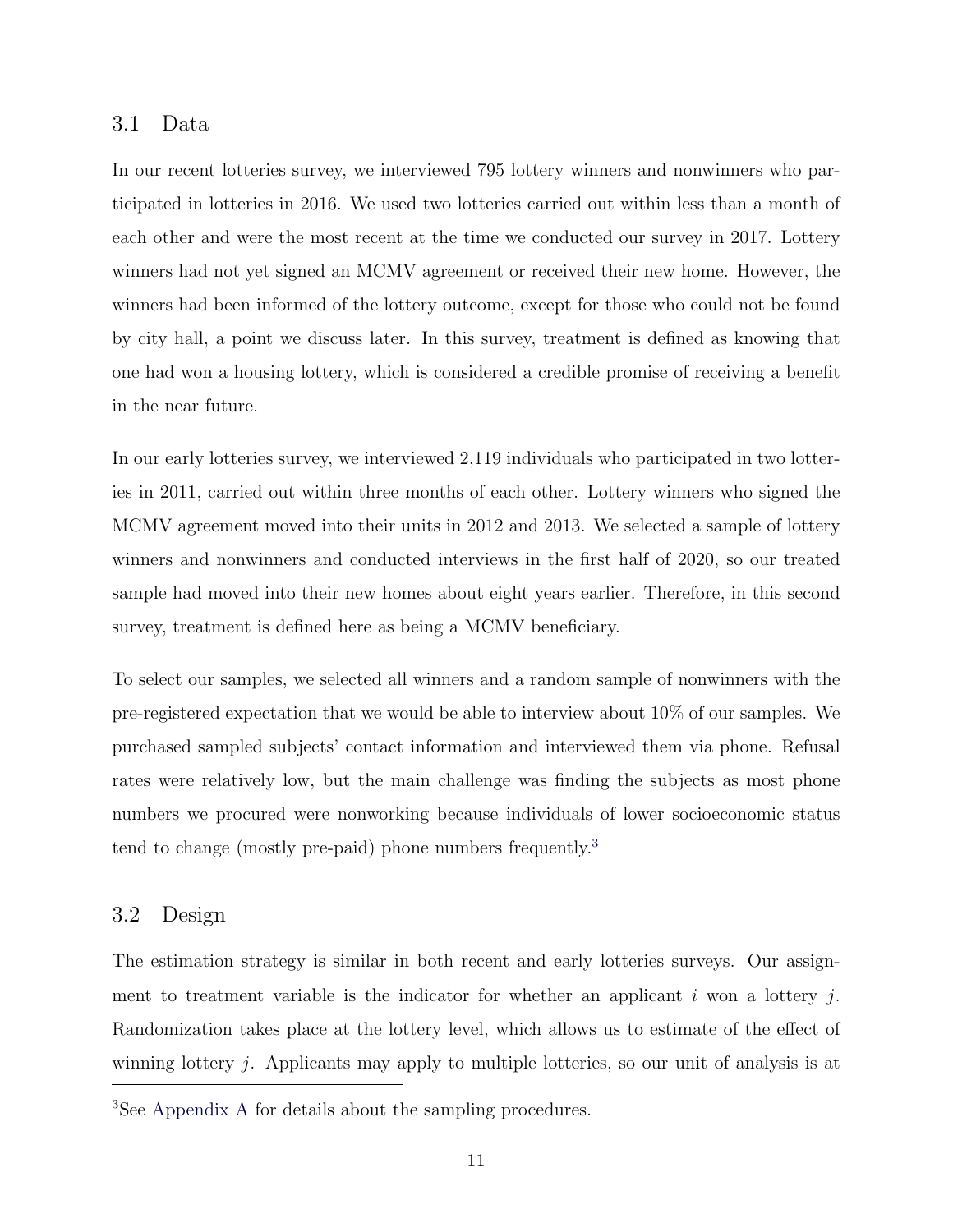the applicant-lottery level.

As each of the lotteries implies different probabilities of assignment to treatment, we follow [Lin](#page-33-9) [\(2013\)](#page-33-9) and include demeaned lottery indicators (and controls, whenever appropriate) that are cross multiplied with the treatment indicator.<sup>[4](#page-11-0)</sup> We estimate equation [1,](#page-11-1)

<span id="page-11-1"></span>
$$
Y_i = \beta_0 + \beta_1 Z_{ij} + \sum_{m=1}^{M} (\mu_m \mathbf{X}_i + \sigma_m Z_{ij} \times \mathbf{X}_i) + \sum_{j=1}^{J-1} (\Lambda_j B_{ji} + \gamma_j Z_{ij} \times B_{ji}) + u_{ij}
$$
(1)

where  $Y_i$  is an outcome measure for an applicant i,  $Z_{ij} = 1$  represents a winning applicant i in lottery j, and  $Z_{ij} = 0$  represents a non-winning applicant i in lottery j. The coefficient  $\beta_1$  represents the effect of winning a lottery.<sup>[5](#page-11-2)</sup>  $\mathbf{X}_i$  is a matrix of m demeaned pre-treatment covariates,<sup>[6](#page-11-3)</sup>  $\mu$ <sub>m</sub> is the coefficients vector for the demeaned pre-treatment covariates, and  $\sigma_m$  is the coefficients vector on the interaction between these covariates and the treatment indicator. In this equation,  $J = 2$ , for there are only two lotteries in each survey sample, B is a demeaned dummy indicator for whether the observation belongs to either lottery,  $\Lambda_j$  is lottery j's effect, and  $\gamma_j$  is the coefficient on the interaction between the demeaned lottery indicator and treatment indicator. Standard errors are heteroskedasticity-robust clustered at the applicant level.

<span id="page-11-0"></span>Although we did not administer the lotteries ourselves, the process is transparent; individu-<sup>4</sup>Survey design, outcomes, and analysis follow our pre-analysis plan, as reported in [Appendix](#page-66-0) [J.](#page-66-0)

<span id="page-11-3"></span><span id="page-11-2"></span><sup>5</sup>We report the complier average causal effects in [Appendix F.](#page-30-1)

<sup>6</sup>Our (pre-registered) pre-treatment covariates are age, sex, race, having a formal job, (logged) formal wages, and indicator for being in the national registry for social programs (not pre-registered). In the first survey, we also include religion, years of schooling, and whether children are living at home (not available pre-treatment in the second survey). In the lotteries used in the first survey only, lottery winners were sorted by age in decreasing order. For this survey, we control for age even in the estimation "without controls."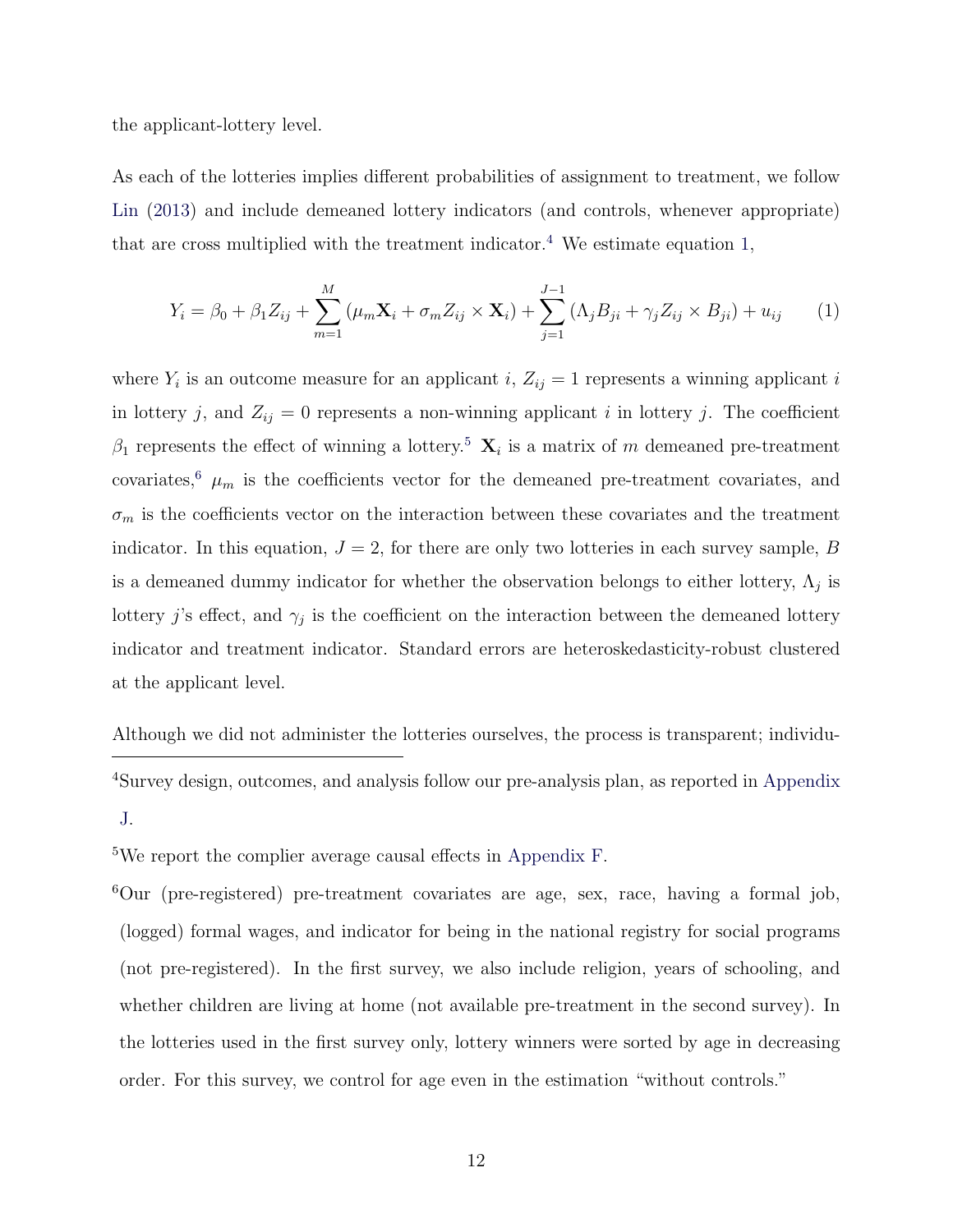als are publicly assigned numbers prior to the drawing date, and winners are selected based on results from a national lottery. Not surprisingly, analysis of balance [\(Appendix C\)](#page-9-0) does not reveal any systematic differences between treatment and control groups on pre-treatment covariates. Still, we report results with and without pre-registered sociodemographic controls.

Not all lottery winners decided to become program recipients or even learned about being lottery winners. All lotteries are public; however, only lottery winners are notified directly, and they are often not found by city officials. Also, many winners are deemed ineligible or decide to decline the offer  $-$  a point to which we return later. We focus on the intent to treatment analysis because we believe it to be the most politically relevant quantity. This is because noncompliance is a feature of the program, and we are interested in learning about effects of the program on political behavior.[7](#page-12-0)

As in many studies of government-run lotteries in low-income countries, attrition was an ex-ante concern. We did not, however, find evidence of differential attrition rates across treatment and control groups in either of our surveys [\(Appendix D\)](#page-18-0). We also took several steps to minimize the possibility that attrition systematically related to potential outcomes: our enumerators were blind to treatment assignment, the order for contacting subjects was randomly determined, and our protocol for contacting control and treatment subjects was the same.

We also compared our survey sample estimates to an administrative population data "benchmark," for which there is no non-response on two formal employment related outcomes. In the administrative data, these variables are measured for all 623,598 individual-lottery obser-vations for the two 2011 lotteries from which we selected our early lotteries survey sample.<sup>[8](#page-12-1)</sup>

<span id="page-12-0"></span><sup>7</sup>Overall conclusions are similar had we focused on the treatment effects among compliers [\(Appendix F\)](#page-30-1).

<span id="page-12-1"></span><sup>8</sup>We do not have post-treatment administrative outcome data collected for the recent lotteries survey sample.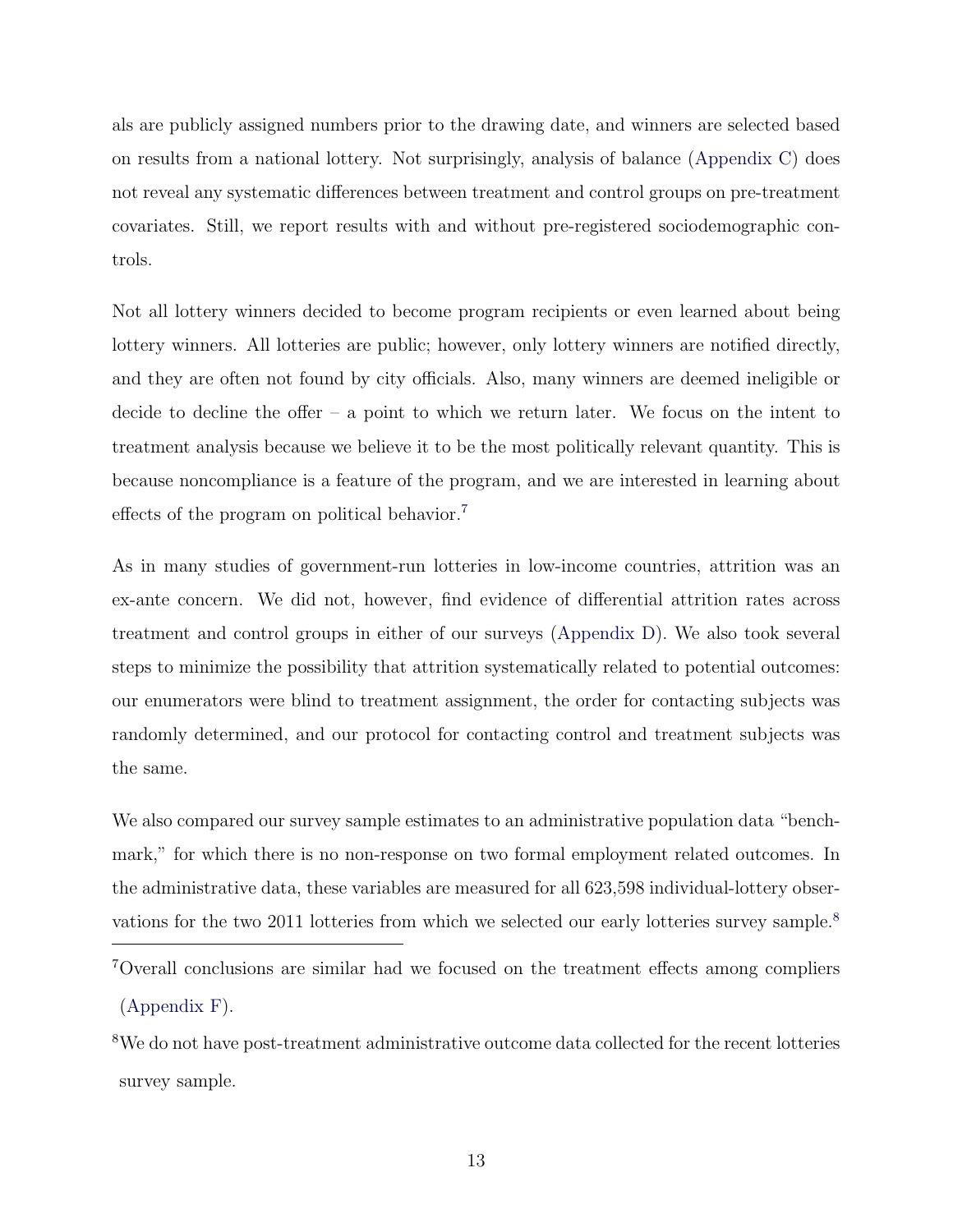Results based on our sample are statistically indistinguishable from those using this population data, and both indicate that there is a null effect of winning an MCMV lottery on earnings from a formal job and having a formal job (see Appendix Table [D5\)](#page-44-0).

#### 3.3 Outcome Variables

The key variables in our analysis are respondents' evaluations of incumbents and electoral mobilization, which we grouped into indices of items related to each conceptual outcome of interest, as described in Table [1.](#page-14-0) For brevity, we focus here on the summary indices only and report results for all individual outcome items in [Appendix E.](#page-24-0) All indices were created by adding variables' z-scores. This procedure was pre-registered in our PAP, but we had not planned on constructing indices for all outcome groups. The use of indices, however, simplifies presentation and clearly conveys that results were null for almost all items.

Table [1](#page-14-0) lists all outcomes examined in the paper. We analyze respondents' attribution of responsibility for the MCMV program, which indicate whether respondents connect the program to the incumbents being evaluated. The key outcome is the Incumbent at Treatment Evaluation Index, referring to subjects' evaluation of incumbents at any tier of government at the time of treatment assignment. Given the PT's status as the creator of MCMV, we also assess survey respondents' assessment of PT politicians and the party itself in the PT Evaluation Index. We created a Current Incumbent Evaluation Index to examine effects on incumbents at the time of the survey. We also examine evaluations of incumbents at the national and local levels, since MCMV is a policy implemented by both tiers of government. Finally, we include a *Mobilization Index* that captures other electorally relevant behavior. All outcome variables were reoriented, meaning that higher values indicate positive effects.

#### 3.4 Results

Figure [F1](#page-55-0) reports results. We find, in both surveys that a large plurality of nonwinners attribute the program to PT presidents Lula and Dilma, or the PT in general and that this share is even larger among lottery winners. This attribution bolsters the expectation that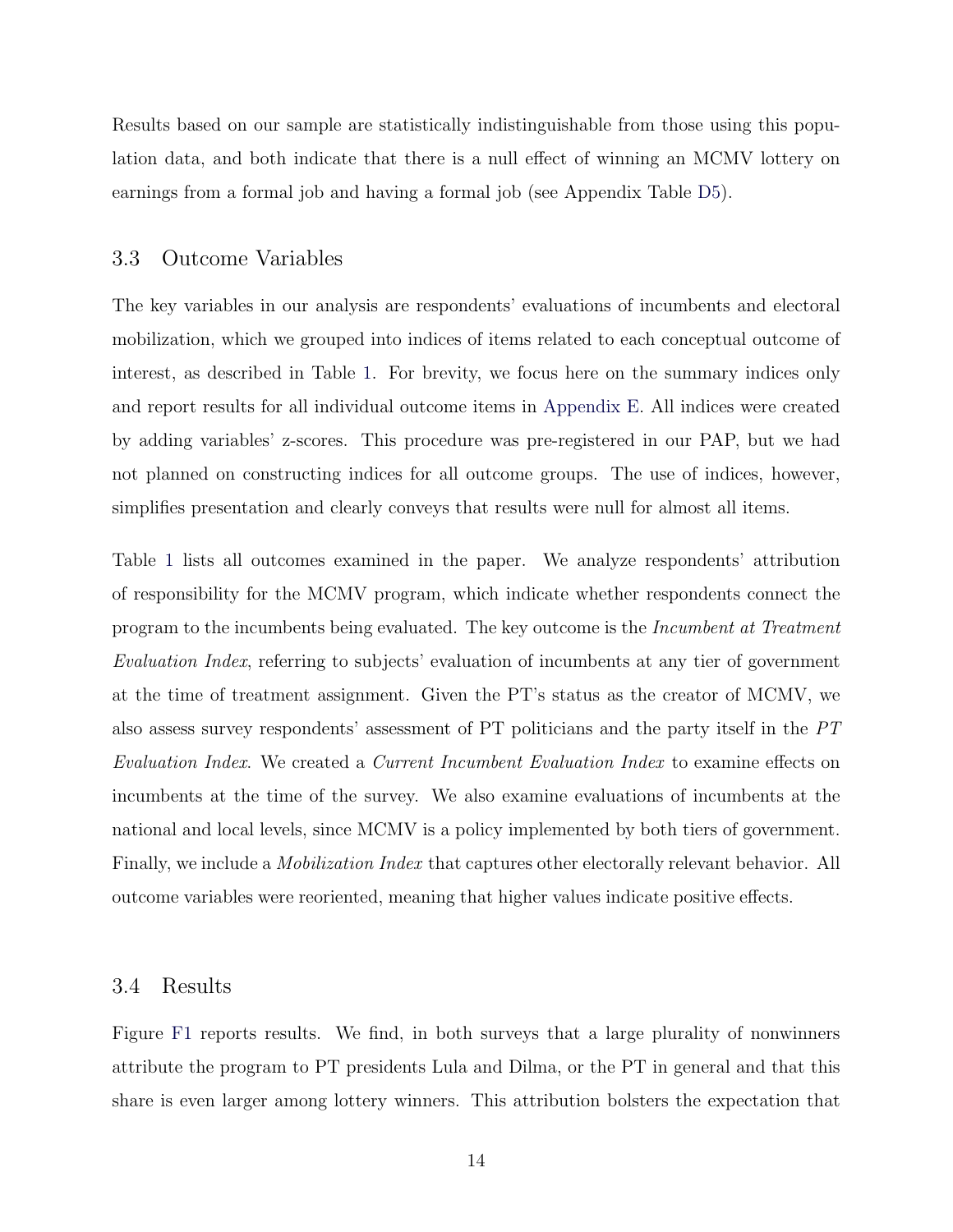<span id="page-14-0"></span>

| Outcome                                                                                                                               | Survey Item                    | Type          | Survey         |
|---------------------------------------------------------------------------------------------------------------------------------------|--------------------------------|---------------|----------------|
|                                                                                                                                       | Lula Evaluation                | 5-point Both  |                |
| <b>PT</b> Evaluation Index                                                                                                            | Dilma Evaluation               | 5-point Both  |                |
|                                                                                                                                       | PT ID                          | Binary        | Both           |
|                                                                                                                                       | Vote Haddad 2018               | Binary Early  |                |
| Incumbent at Treatment                                                                                                                | Dilma Evaluation               | 5-point Both  |                |
| <b>Evaluation Index</b>                                                                                                               | Temer Evaluation               |               | 5-point Recent |
|                                                                                                                                       | Paes Evaluation                | 5-point Both  |                |
|                                                                                                                                       | Pezão Evaluation               |               | 5-point Recent |
|                                                                                                                                       | Bolsonaro Evaluation           | 5-point Early |                |
| Current Incumbent Evalua-<br>tion Index                                                                                               | Crivella Evaluation            | 5-point Early |                |
|                                                                                                                                       | Witzel Evaluation              | 5-point Early |                |
| Local Incumbent Evalua-                                                                                                               | Paes Evaluation                |               | 5-point Recent |
| tion Index                                                                                                                            | Pezão Evaluation               |               | 5-point Recent |
|                                                                                                                                       | Vote Pedro Paulo               |               | Binary Recent  |
|                                                                                                                                       | Crivella Evaluation            | 5-point Early |                |
| National Incumbent Evalu-                                                                                                             | Dilma Evaluation               |               | 5-point Recent |
| ation Index                                                                                                                           | Temer Evaluation               |               | 5-point Recent |
|                                                                                                                                       | Bolsonaro Evaluation           | 5-point Early |                |
|                                                                                                                                       | Talk to a Candidate            | Binary Early  |                |
|                                                                                                                                       | Support a Candidate            | Binary Early  |                |
| Mobilization Index                                                                                                                    | Turnout in 2016                | Binary        | Early          |
|                                                                                                                                       | Turnout in 2018                | Binary        | Early          |
|                                                                                                                                       | Expected Turnout 2020          | Binary        | Early          |
| Attribute to Lula, Dilma, or PT                                                                                                       | Responsibility for MCMV Binary |               | Both           |
| Attribute to Paes, Pezão, Temer, or MDB<br>stees: All variables were standardized pior to analysis. Survey question wording available | Responsibility for MCMV Binary |               | Both           |

| Table 1: Survey Outcomes Indices and Variables |  |  |  |  |  |
|------------------------------------------------|--|--|--|--|--|
|------------------------------------------------|--|--|--|--|--|

Notes: All variables were standardized pior to analysis. Survey question wording available in [Appendix B.](#page-7-0)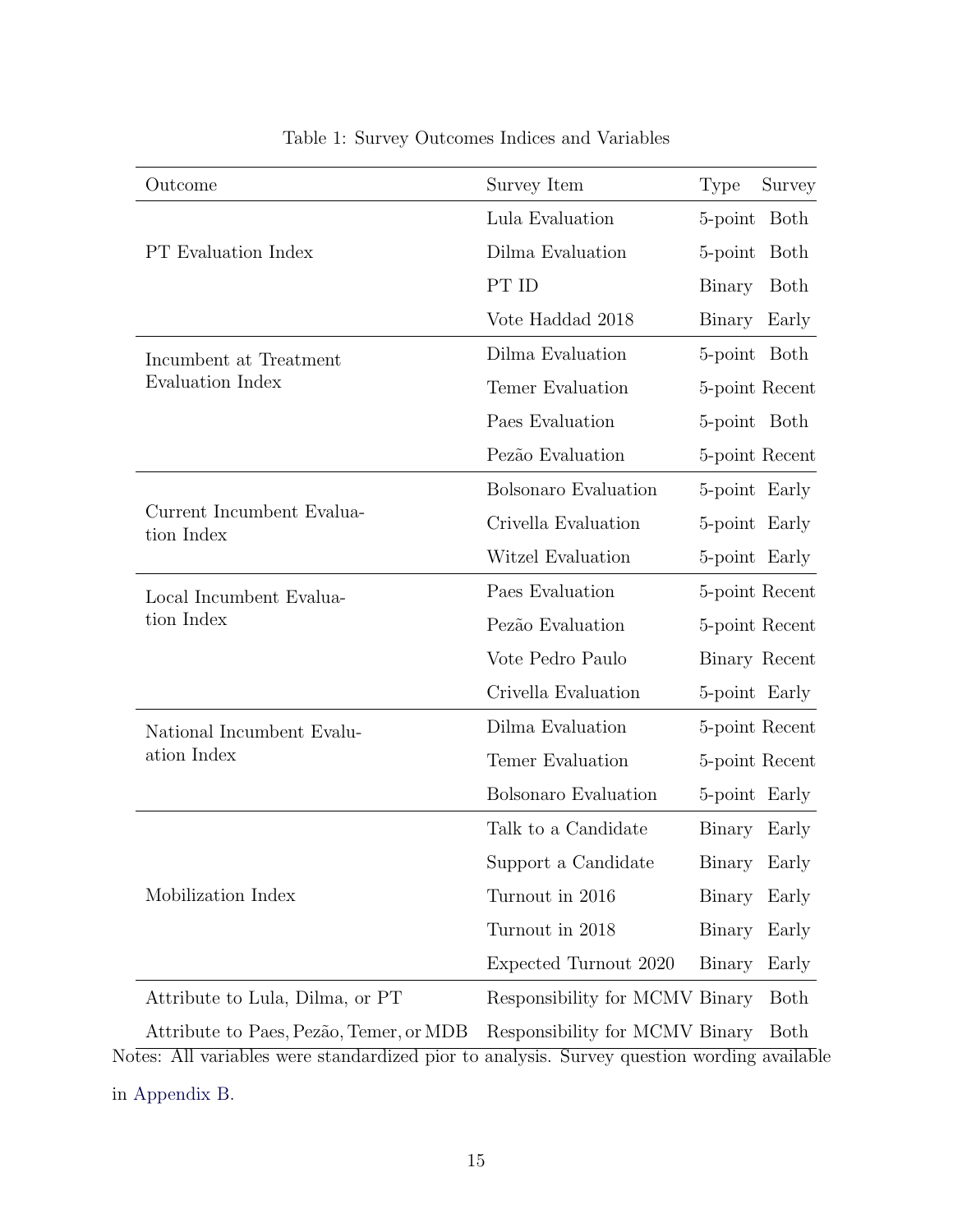winners could reward PT incumbents since they are the ones seen as responsible for the program.

However, we also find that lottery winners do not have better evaluations of the PT than nonwinners. Furthermore, lottery winners are not more likely than nonwinners to vote in elections, support a candidate, or talk to a candidate, as reported in the null result for the Mobilization Index, which suggest that MCMV did not lead to pro-PT or pro-incumbent mobilization.

This lack of effects towards PT politicians, however surprising, cannot be pegged on a hypothetical "ceiling" effect either. Lula – the most popular politician in our data – was only rated in the highest response category by 16.3% of those in the control group in our survey, and his average rating was only slightly (0.12) above the middle category on the five-point scale we used. We can also dismiss the idea that null findings are driven by the fact that the beneficiaries do not have full property rights. Lottery winners are more likely to self-identify as homeowners  $(0.0619, p< 0.01)$  and about 81% of beneficiaries do so.

The fact that Lula's evaluation was not particularly high should also help dispel fears that these null effects could be the result of heavily pro-incumbent individuals signing up for MCMV in the first place. We already knew that enrollment in MCMV was easy for all, widespread, and not politically targeted; we now know that those who signed up were not particularly pro-incumbent. Moreover, the support for the PT in this sociodemographic in Rio is low, with less than 7% of our respondents in the control group expressing support for the PT. While we would need a comparison of applicants and non-applicants to definitely rule out that partisans were more likely to apply, the evidence that we do have weighs strongly against this possibility. Importantly, the survey was conducted in a period of aversion towards past governments, particularly those from the PT. While this might have depressed support for some of the politicians evaluated in our surveys, this lower support should have affected both winners and nonwinners equally, so it cannot easily explain the lack of differences between the two groups.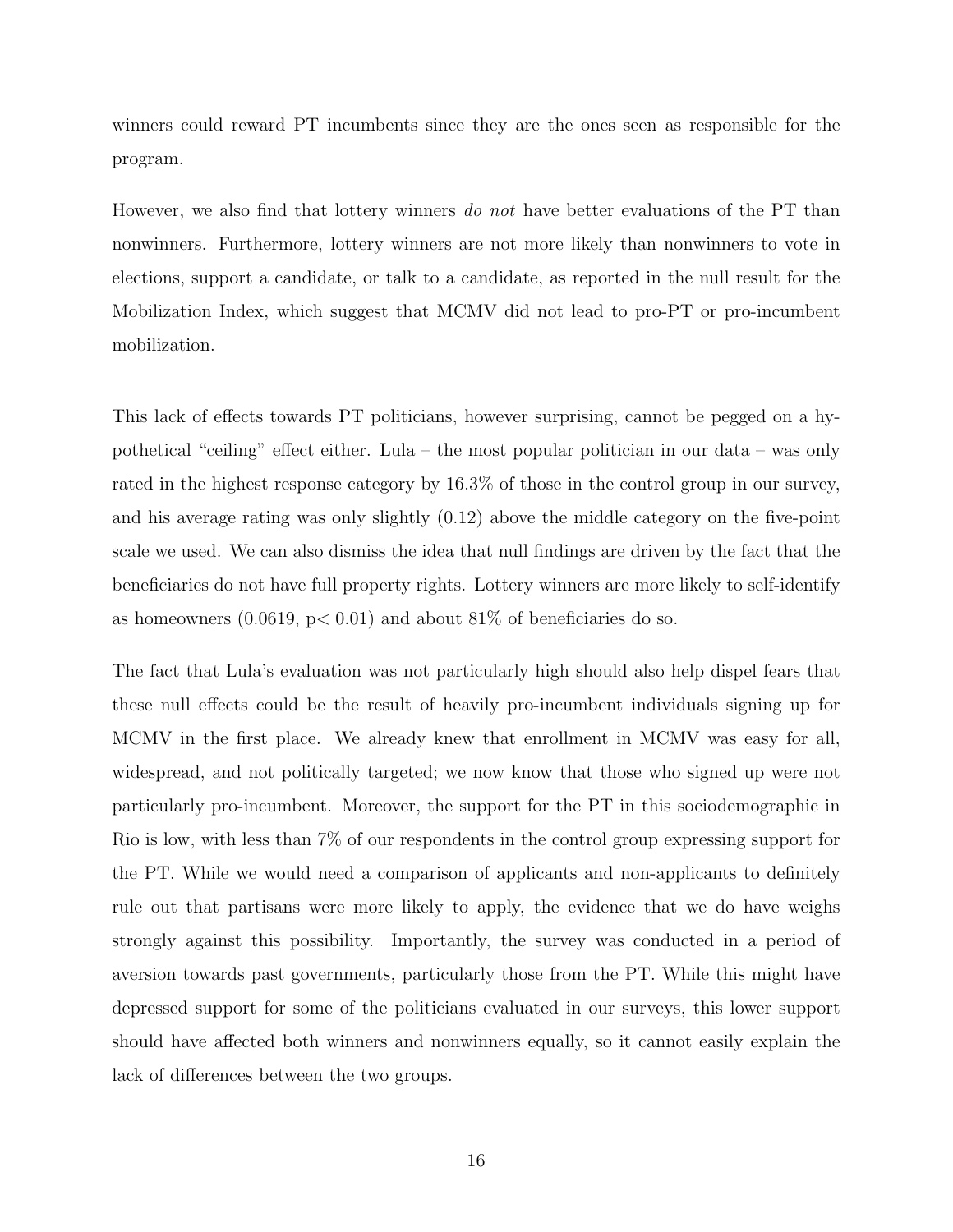

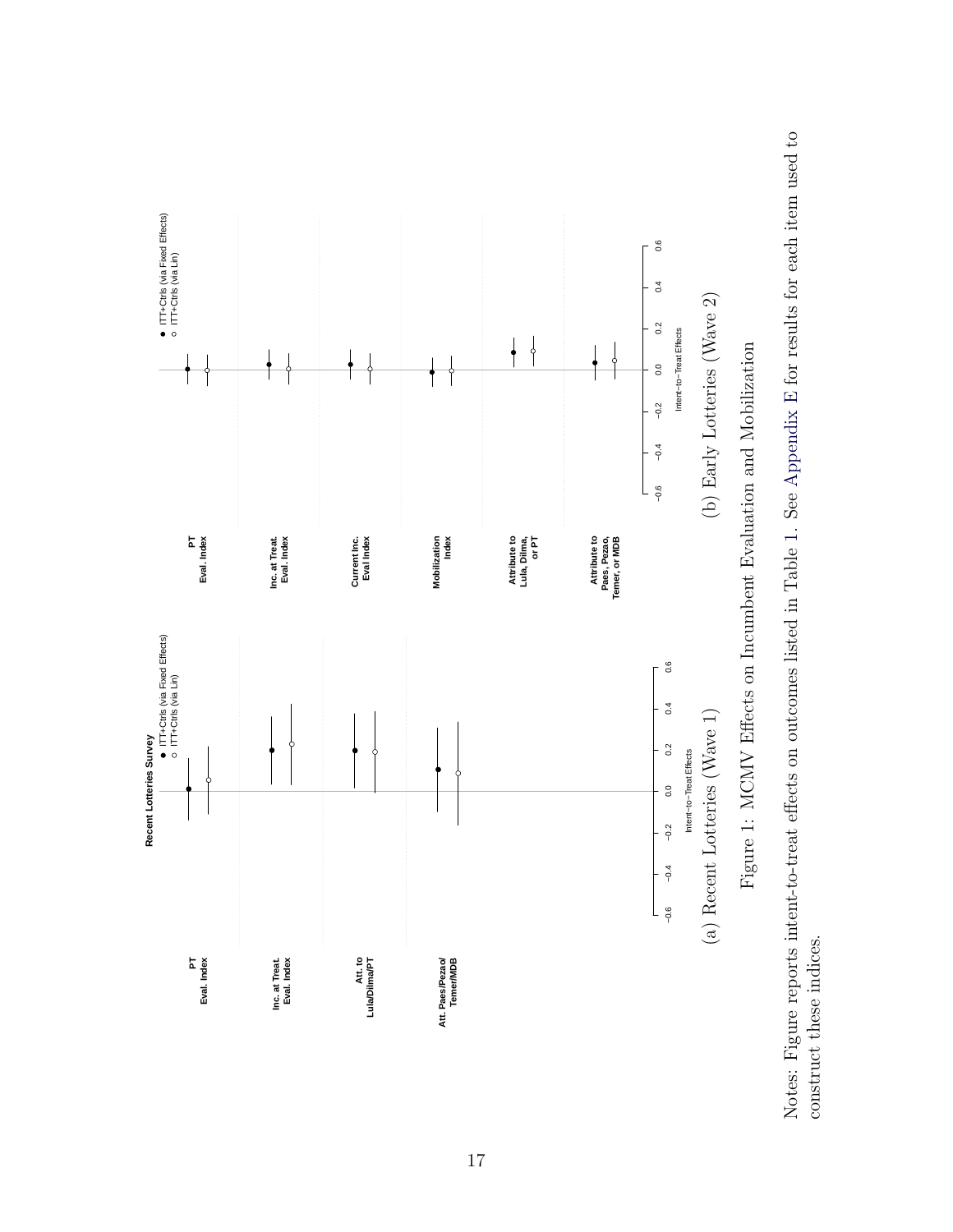Despite some effects of winning MCMV were found for other incumbents, the few positive results are very weak. In our early lotteries survey, comparing winners and nonwinners about 8 years after winners had moved to their new homes, we find that winners do not have better evaluations of the incumbents who governed at the time they won the lottery compared to nonwinners, and that winners do not hold current incumbents in higher regard. Yet, for our recent lotteries survey that compares winners and nonwinners after the lottery results were public, but before moving to the new house, we find that winners have higher evaluations of incumbents at treatment. This effect is almost entirely driven by recent lottery winners' higher evaluations of local-level incumbents at the time of treatment (mayor Paes and governor Pezão), but they do not hold higher evaluations of national incumbents at time of treatment (Dilma and Temer), or a mayoral candidate supported by mayor Paes.

One interpretation is that MCMV has a short-term effect that then dissipates over time. This is a plausible interpretation, but, based on our findings, any electoral short-term bonus to incumbents is likely to be electorally negligible. As a preliminary consideration, winners do not attribute MCMV to Paes or Pezão at higher rates than nonwinners and, overall, only about  $6\%$  of respondents attribute MCMV to Paes and Pezão, combined. More impotantly, the political magnitude of these statistically significant effects for Paes is very small. Paes's evaluation is 0.23 points higher among lottery winners in an evaluation scale ranging from −2 to 2. Considering that lottery nonwinners, on average, rate Paes's administration at −0.39, winning MCMV's lottery would not tip them past the center of the scale (i.e., "regular"). Using simulation, and generously assuming every individual assigned to treatment receives a boost of 0.23 points in Paes's evaluation, and that any evaluation of Paes as doing a good/excellent job implies that an individual would vote for him with certainty, we estimate Paes would get, on average, 292 more votes out of the 2,911 lottery winners. Finally, this boost in Paes's support did not translate into more votes for the candidate backed by Paes in 2016 or more support for Paes in 2020 [\(Appendix E\)](#page-24-0).

Granted, our results cannot determine whether beneficiaries who just moved are the ones that yield the greatest payoff to incumbents. This explanation would require an inverted-V shaped response: voters do not reciprocate when informed that they won, they reciprocate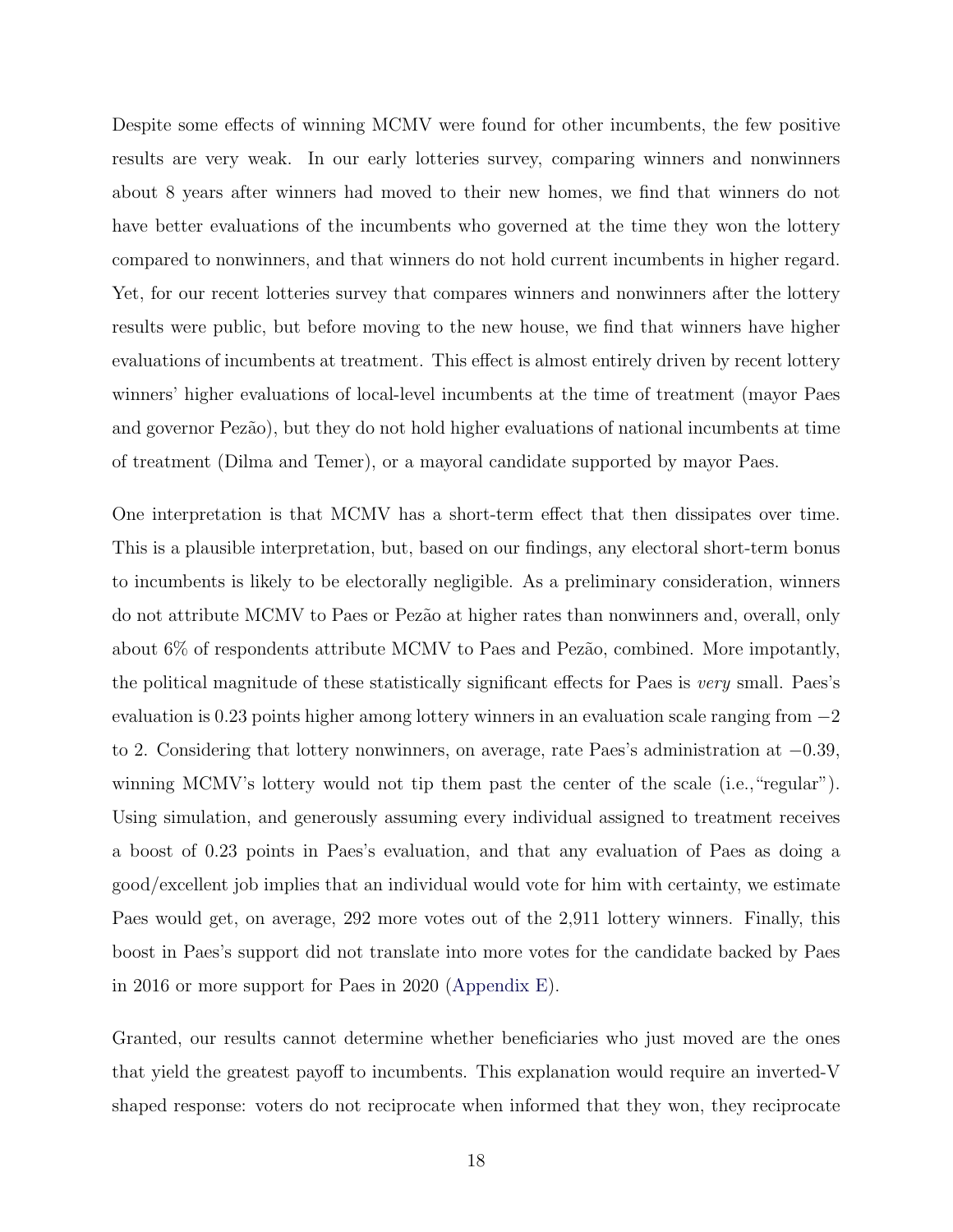just after moving, and their support decays over time. All in all, at an average cost of at least 38,000 reais (6,300 dollars) per housing unit (without considering implementation and local costs), the MCMV seems like a poor electoral investment.

### <span id="page-18-0"></span>4 Do Voters Reward Incumbents for MCMV?

MCMV provides weak to no direct electoral returns among beneficiaries. Tier 1 beneficiaries, however, are a fairly small group (less than  $0.6\%$  of the population), while the program's broader electoral audience is many times larger.

The potential return of MCMV to win votes among nonbeneficiaries is enormous. In the city of Rio, for example, only 42,000 individuals became recipients, but more than 700,000 signed up for MCMV and many more know about the program. Even if beneficiaries do not reciprocate electorally, the opinions of eligible nonbeneficiaries or even of non-eligible observers might matter more for incumbents' electoral fortunes.

This strategy of using MCMV as advertisement makes sense when we consider that the program is held in high regard by the general public. In a nationally representative survey conducted during the 2014 presidential campaign, 95% of Brazilians approved of the MCMV program. Notably, the MCMV's approval rate was then about 20 percentage points higher than other PT flagship social programs like *Bolsa Família* (a CCT) and *Mais Médicos* (a provision of basic medical assistance to under-served areas), and only 2 percentage points lower than the *Benefício de Prestação Continuada*, which is a pension for low income elderly and those with special needs that is written into the 1988 constitution and was not initiated by the PT.

Another survey, carried out by one of the main polling companies in Brazil in November of  $2015<sup>9</sup>$  $2015<sup>9</sup>$  $2015<sup>9</sup>$  shows that MCMV was known by  $50\%$  of respondents. MCMV was the second most

<span id="page-18-1"></span><sup>&</sup>lt;sup>9</sup>This survey interviewed more than 15 thousand respondents in all 27 states and included detailed questions about public policies and government programs. It also produced very plausible estimates of *Bolsa Família* and MCMV coverage  $(23\%$  and  $1.5\%$ , respectively).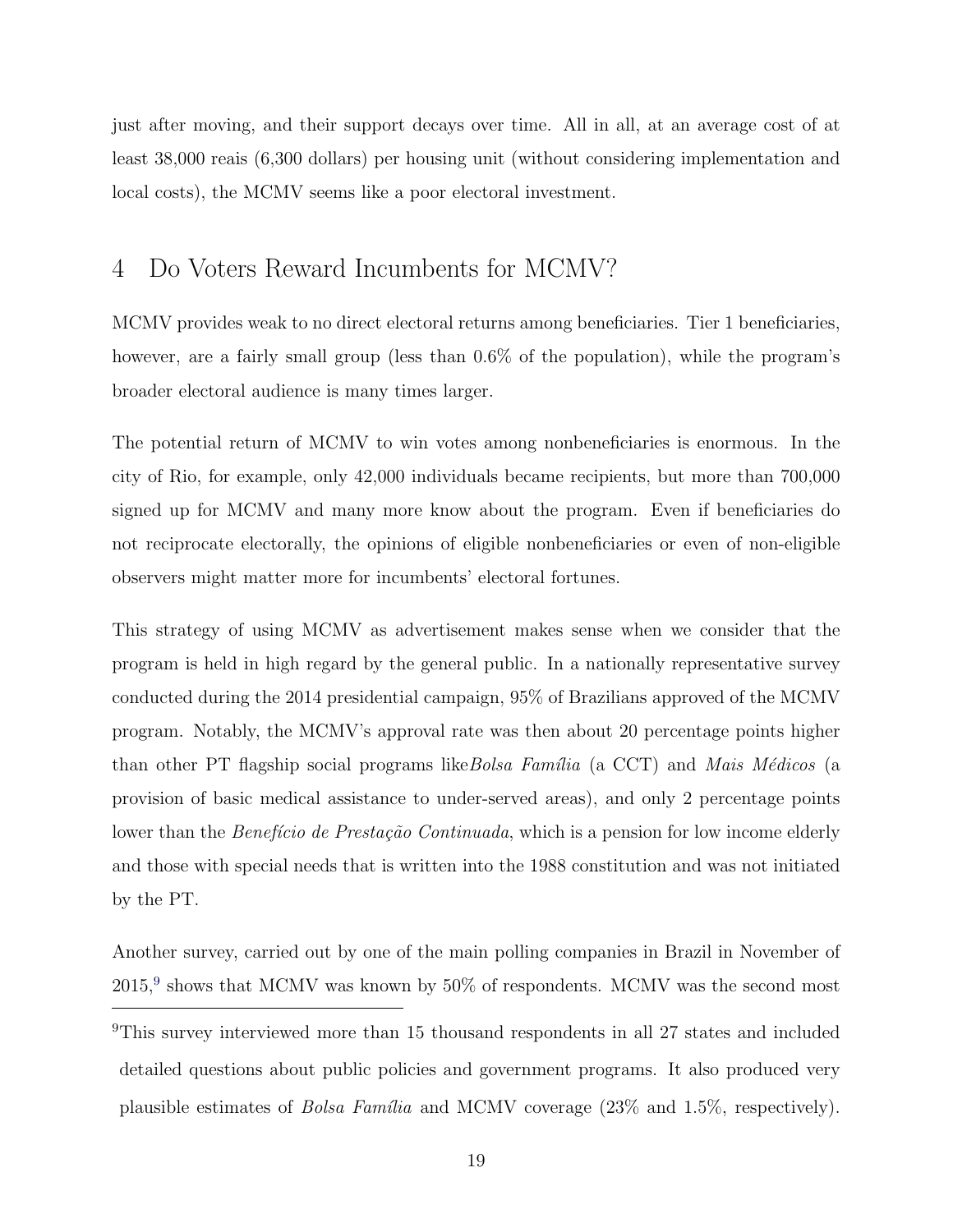well-known government program or initiative at the time, behind only  $Bolsa Família$  (59%), which is striking given that MCMV's coverage is substantially smaller.

MCMV was not only well known, but also well evaluated. It was rated third among the eight most well-known programs, rated higher than *Bolsa Família*, particularly if we consider only nonbeneficiaries of both programs. Potential MCMV beneficiaries – those who signed up for the program but are not recipients – also hold the program in high regard. Using data from our own survey of lottery participants in Rio de Janeiro, we find that 80% of nonbeneficiaries believed MCMV made beneficiaries' lives better or much better.

These bits of evidence suggest that MCMV might be a political asset even if it does not produce any direct political effects on beneficiaries. To systematically test whether MCMV produces electoral effects on the broader electorate, however, we cannot leverage on the lottery as we did in the previous section's comparison between beneficiaries and nonbeneficiaries. We explore, instead, the staggered introduction of MCMV across Brazilian municipalities and electoral cycles to tease out its association with the electoral performance of presidential and local incumbent candidates.

#### 4.1 Empirical Setup

Through multiple freedom of information requests we obtained the lists of all beneficiaries of the MCMV Faixa I through late 2021, with location of the unit and date it was delivered. The program data spans three four-year national-level electoral cycles. The first beneficiaries received their units in late 2009, and by the 2010 election, 60,000 had been delivered in about 700 municipalities. The program expanded greatly in the next cycle, reaching more than 700,000 beneficiaries in almost 4 thousand municipalities by the time of the 2014 election. The MCMV delivered more than 150,000 units in both 2015 and 2016, but lost momentum after that, with the acute political and economic crisis that engulfed the country. By the 2018 presidential election 1.3 million units had been delivered in more than 4,200 thousand municipalities in the country.

See [Appendix G](#page-56-0) for more details.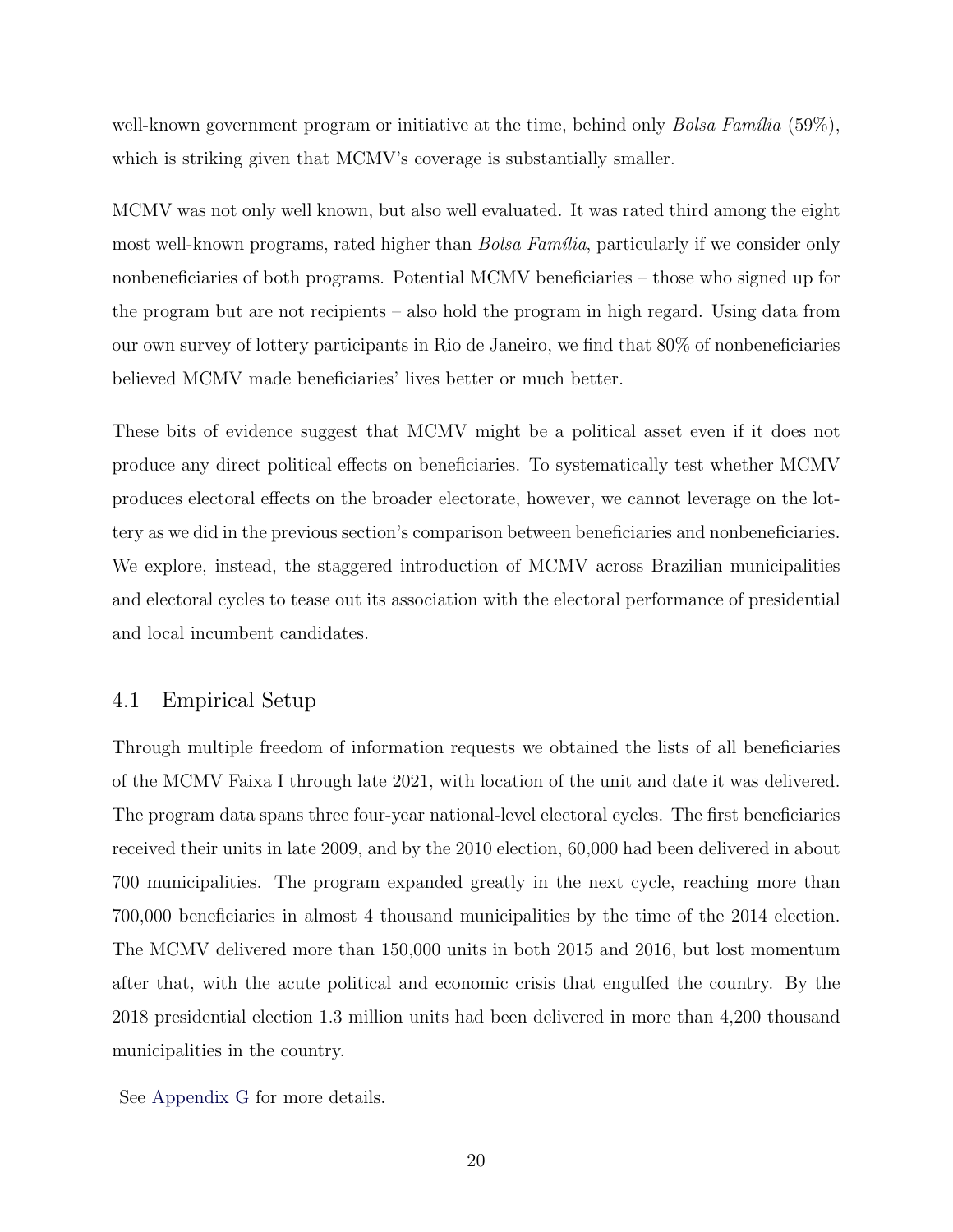Our main outcome of interest is the vote share for the incumbent candidates in presidential elections in each municipality, which in the period under consideration were always from the PT. We estimate simple two-period difference-in-differences models for each of the three presidential electoral cycles in our data. For each cycle, we include only municipalities that had *not* implemented MCMV in past cycles. This implies that all 5,570 municipalities are included in the first cycle (of which 2,888 implemented the program) but substantially fewer enter the analysis in the second cycle  $(2,682/1,107)$  and even less in the third  $(1,575/158)$ . Analysis of the 2014–2018 cycle is further impacted by Dilma Rousseff's removal from office in 2016 and replaced with her vice-president who was not from the PT, weakening the connection between the MCMV and voting for the PT candidate in 2018.

The other outcome of interest is the vote share for incumbent mayoral candidates. Mayoral elections in Brazil are also held every four years, but with a two-year offset relative to the presidential elections. The three local election cycles spanned by the MCMV, therefore, are 2008–2012, 2012–2016, and 2016–2020. As only about 100 municipalities were "treated" for the first time in the third local cycle, hardly any units were delivered in the last two of its years, and the 2020 election was first postponed and then held in the throngs of the Covid-19 pandemic, we only examine the first two cycles.

An important consideration for the analysis of local elections is determining who is the incumbent, which varies across municipalities. While cases in which the mayor personally runs for reelection are straightforward, this happens in only about half of the municipalities in each cycle. For cases in which the mayor did not run for reelection, we coded as the incumbent the candidate affiliated with the party of the mayor. As mayors often switch parties during their term, we updated the mayor's party affiliation using the party membership data. If this procedure did not allow us to identify any candidate in the municipality, we then coded as the incumbent the candidate who was a member of a party that was in the mayor's electoral coalition in the previous cycle. By employing these criteria we identified incumbent candidates in 93% and 90% of municipalities in the 2012 and 2016 elections, respectively. In the remaining cases we assumed that the incumbent mayor did not support any candidate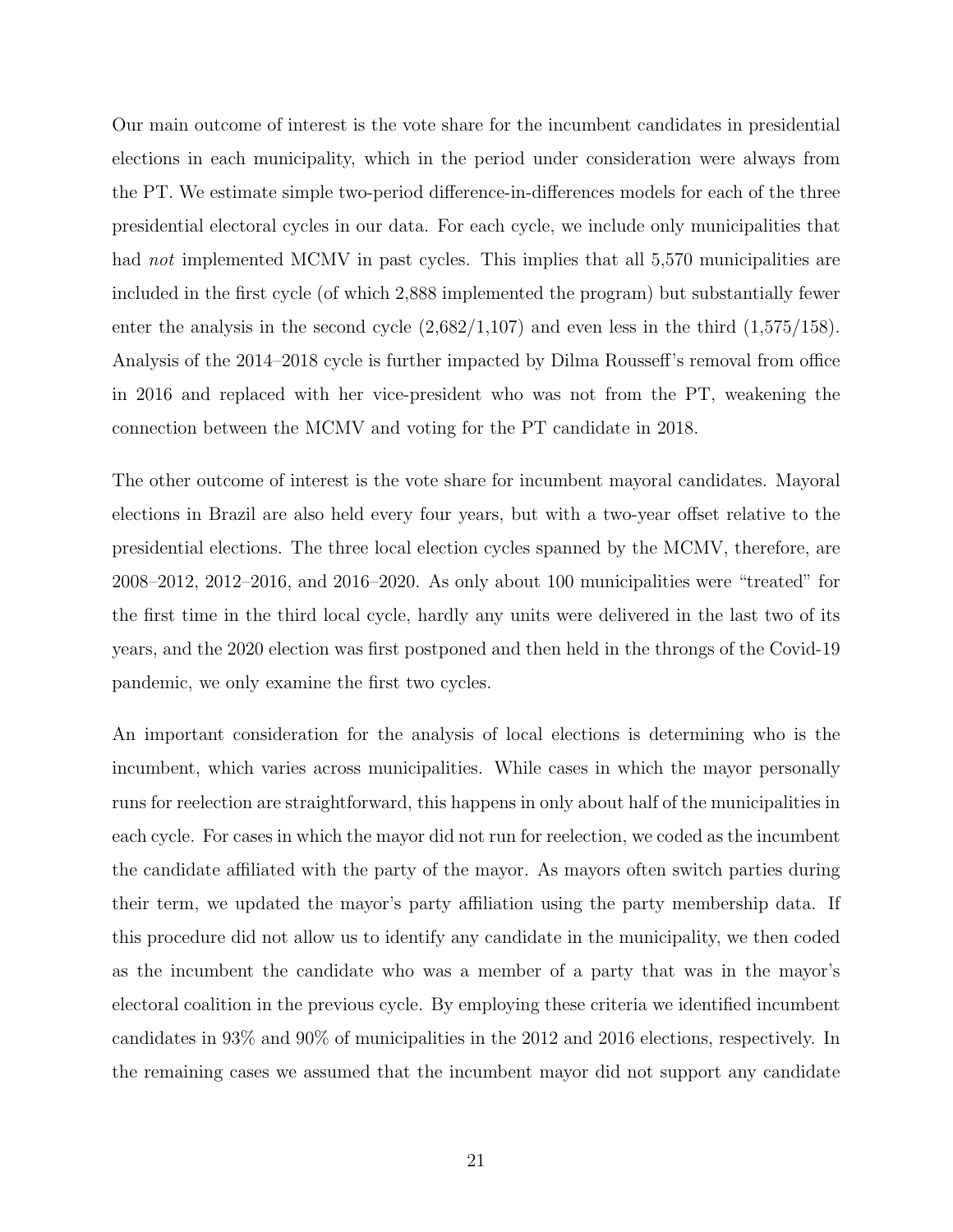and coded the incumbent vote share as zero.<sup>[10](#page-21-0)</sup>

For each cycle and for each office (presidential or mayoral), we then estimate variations of the following regression:

$$
V_{ij} = \beta_0 + \beta_1 MCMV_i + \beta_2 Post_j + \beta_3 MCMV_i \times Post_j + u_{ij}
$$
 (2)

where i represents a municipality and j an election (presidential or mayoral). Here,  $V_{ij}$  is the vote share (between 0 and 1) obtained by the incumbent party candidate in each election  $j$ in municipality *i*. Then  $MCMV_i$  is, initially, a binary indicator of whether a municipality implemented the MCMV program in the election cycle being analyzed, and  $Post_j$  indicates whether the data point is the pre-  $(Post_j = 0)$  or the post-treatment observation  $(Post_j = 1)$ in the cycle. Here,  $\beta_3$  is our coefficient of interest, describing the vote share change in MCMV adopting municipalities relative to non-adopting ones. We cluster our standard errors at the municipality level. In [Appendix H,](#page-59-0) we examine two variations of this model in which we substitute the binary indicator of MCMV presence by a continuous indicator based on the number of beneficiaries per 1000 inhabitants and another indicator based the number of beneficiaries relative to the housing deficit.

MCMV's rollout was not as-if random, so municipalities that implemented MCMV could have been on a different economic or political path than those that did not implement it. Municipalities had to apply for MCMV and be approved by the federal government to receive funds, contract companies for housing construction, and distribute units to beneficiaries. We present evidence, via a regression discontinuity-design (in [Appendix I\)](#page-62-0) that MCMV was not targeted to mayors belonging to the president's or to the minister's party. We also do not find evidence that MCMV funds were given earlier to mayors who are members of president's party. In [Appendix H](#page-59-0) we also report robustness tests employing matching municipalities on pre-treatment observables. None of these variations change the results.

<span id="page-21-0"></span><sup>10</sup>See [Novaes and Schiumerini](#page-33-10) [\(2021\)](#page-33-10) for a discussion of local incumbency in Brazil.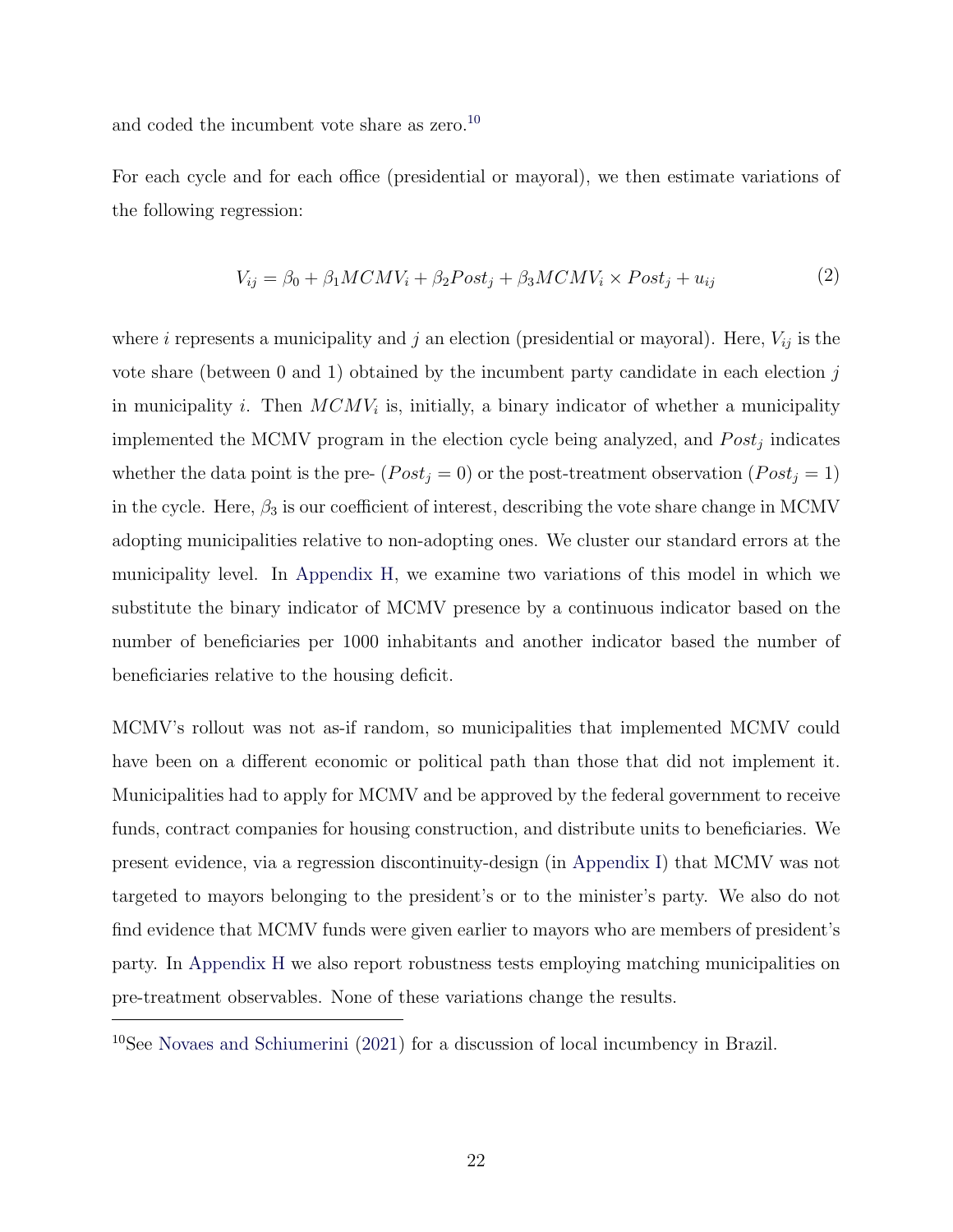#### 4.2 Results

Table [2a](#page-23-0) reports results for presidential elections, and Table [2b](#page-23-1) for mayoral elections. Each panel in the table reports results using the dichotomous operationalization of MCMV presence by cycle and pooling all cycles.

For presidential elections, we see positive and statistically significant electoral effects in the first two cycles. In municipalities that delivered MCMV homes, PT presidential candidates obtained 1.1 and 2.5 percentage points (p.p.) more votes in municipalities that delivered MCMV homes, in each cycle, respectively. Even with the expected null effects on the third cycle, the pooled estimate shows average positive effects of almost 2 p.p. The estimated increase in vote shares for presidential candidates shown in Table [2](#page-23-2) results in about half to three-quarters of a million votes for incumbent (PT) presidential candidates in those localities were due to MCMV.

Results for the mayoral elections are concentrated in the first cycle. In that year, incumbents in municipalities with MCMV received just under 2 p.p. more votes than in other municipalities.[11](#page-22-0) As shown in [Appendix H,](#page-59-0) for both mayoral and presidential elections, results from the models using continuous indicator based on the number of beneficiaries are substantively similar.

The less clear results at the local level could be driven by weaker attribution, but political and institutional features also limit our analysis. While at the national level the same party was in charge for 13 years, turnover varies considerably across municipalities and incumbency is therefore much harder to measure. Moreover, the 2016 election came only weeks after the impeachment of President Rousseff and other major political events that sparked a very strong anti-incumbent wave. Furthermore, our survey data from Rio indicates that a large majority of recent lottery participants (77.8%) attributed MCMV to presidents Lula, Dilma and/or the PT, which stands in stark comparison to the meager 6% that attributed it to the mayor and/or governor of Rio. This finding is consistent with our aggregate results,

<span id="page-22-0"></span><sup>11</sup>See [Appendix H](#page-59-0) for details on these estimations.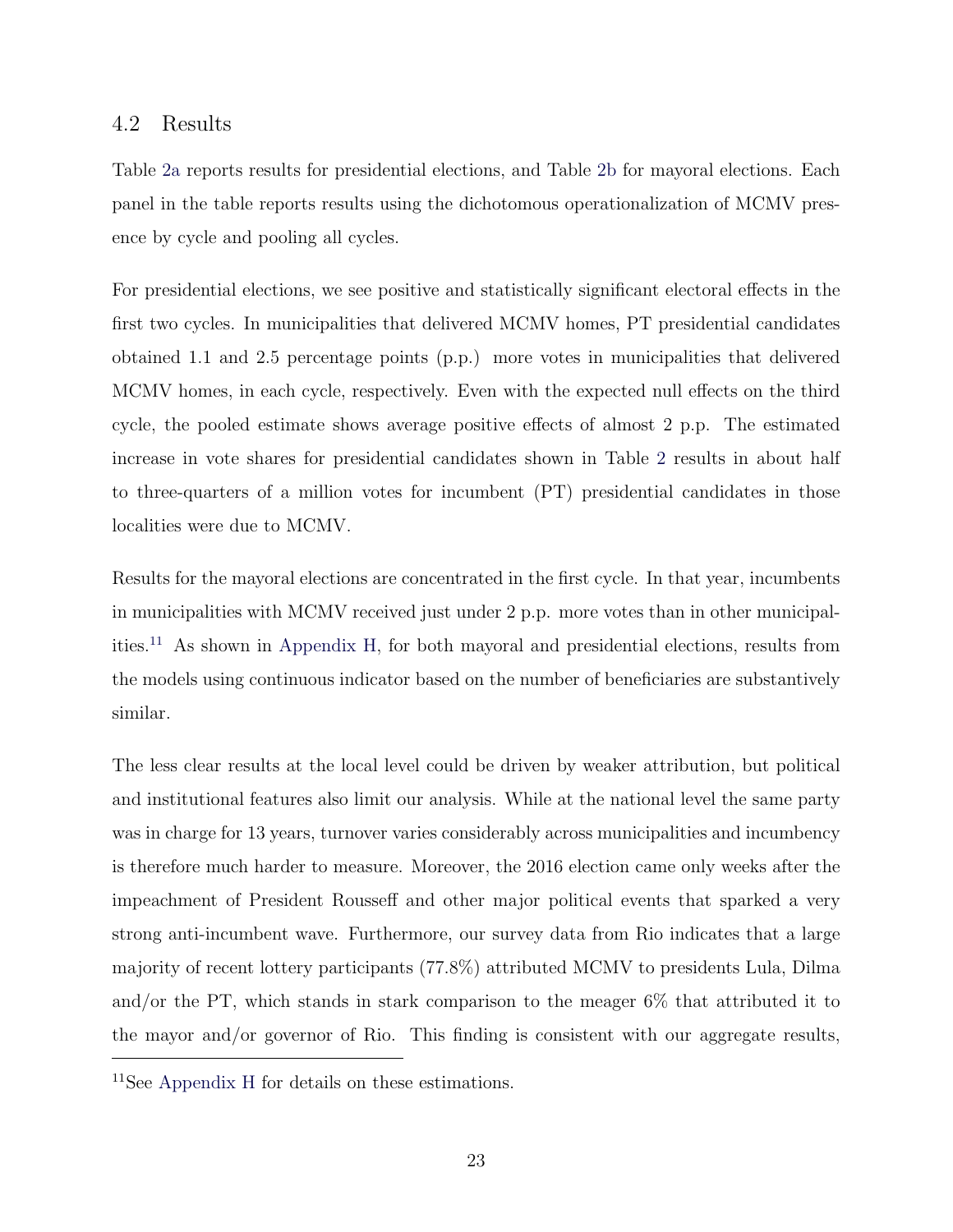<span id="page-23-0"></span>

|             |            |                                     | <b>MCMV</b> Presence |            |
|-------------|------------|-------------------------------------|----------------------|------------|
|             |            | $2006 - 10$ $2010 - 14$ $2014 - 18$ |                      | Pooled     |
| <b>MCMV</b> | $0.011***$ | $0.025***$                          | 0.001                | $0.019***$ |
|             | (0.003)    |                                     | $(0.003)$ $(0.007)$  | (0.003)    |
| N           | 11132      | 5361                                | 3150                 | 19643      |
| Mun.        | 5567       | 2682                                | 1575                 | 5570       |

<span id="page-23-2"></span>Table 2: MCMV effects on incumbent candidates vote share

(a) Presidential Elections

<span id="page-23-1"></span>∗∗∗p < 0.01; ∗∗p < 0.05; <sup>∗</sup>p < 0.1

| (D) LOCAL Elections |                      |                                   |         |  |  |  |  |
|---------------------|----------------------|-----------------------------------|---------|--|--|--|--|
|                     | <b>MCMV</b> Presence |                                   |         |  |  |  |  |
|                     |                      | $2008 - 12$ $2012 - 16$<br>Pooled |         |  |  |  |  |
| <b>MCMV</b>         | $0.018**$            | $-0.003$                          | 0.004   |  |  |  |  |
|                     | (0.009)              | (0.011)                           | (0.005) |  |  |  |  |
| N                   | 11140                | 5640                              | 14340   |  |  |  |  |
| Mun.                | 5570                 | 2820                              | 5455    |  |  |  |  |

 $(h)$  Local Floctic

∗∗∗p < 0.01; ∗∗p < 0.05; <sup>∗</sup>p < 0.1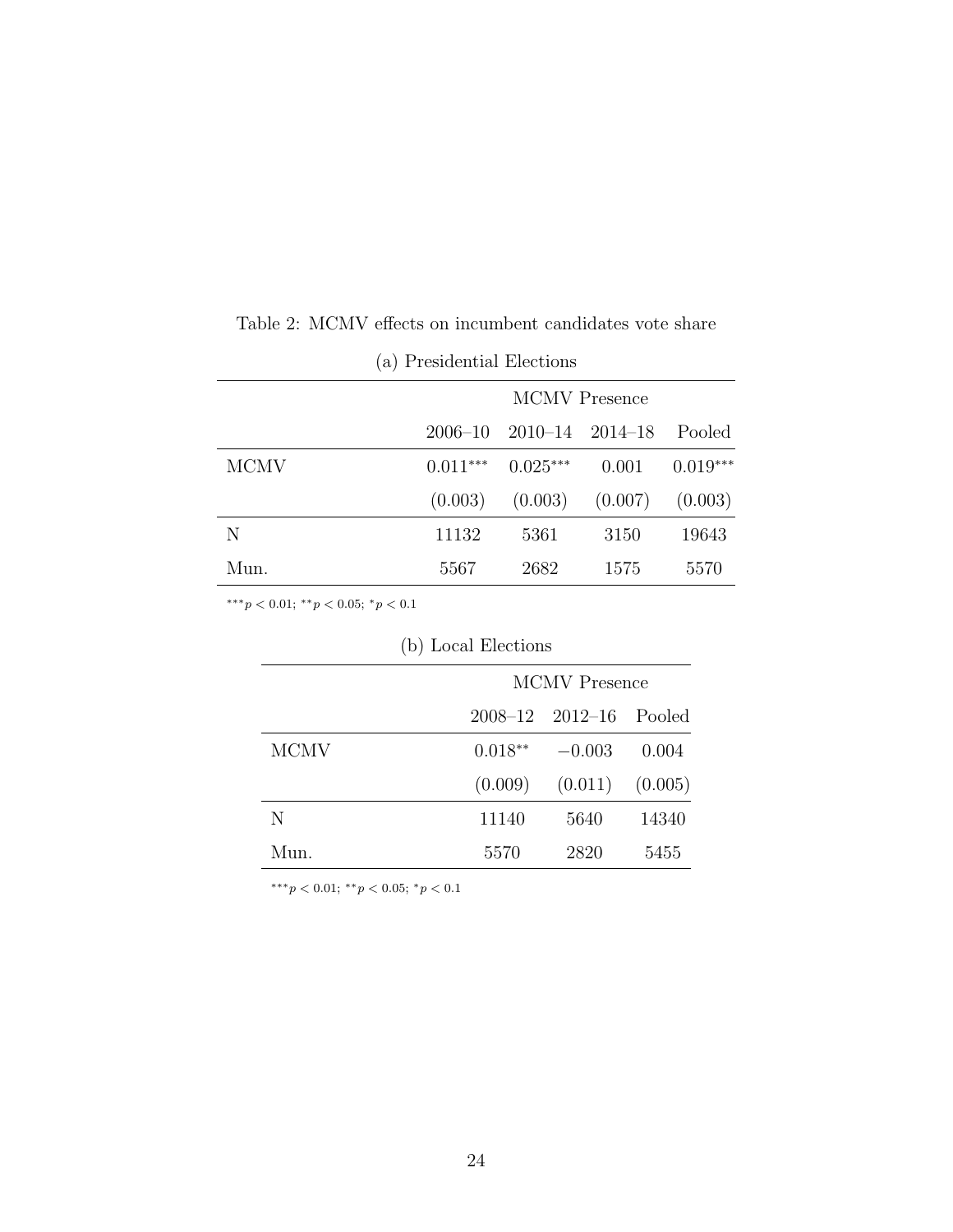suggesting that electoral payoffs may be more consistent at the national rather than local level.

#### <span id="page-24-0"></span>5 Discussion

Contra our pre-registered expectations, our results reveal weak to null electoral returns among beneficiaries. Yet we also find positive evaluations among a large audience of nonbeneficiaries, electoral payoffs for presidential candidates and, to some extent, local incumbents.

Based on the existing literature and our own ex-post conjectures about these results, we interpret these weak and null effects for incumbents among beneficiaries as a result of the firsthand experience with the program, and, more specifically, its implementation and consequences for well-being. More specifically, the MCMV program generates high expectations among beneficiaries and nonbeneficiaries alike, but delivers uneven experiences for beneficiaries. To further explore the interpretation that beneficiaries' meager electoral returns to incumbents result from a disappointing experience with the program by at least part of the beneficiaries, we examine the program's consequences on well-being and analyze whether beneficiaries with more positive (negative) experiences with MCMV supported incumbents at higher (lower) rates.

If beneficiaries reward incumbents due to improvements in their welfare, we expect that null electoral returns are accompanied by no or negative improvements in well-being for lottery winners. And, as shown in Table [D5,](#page-44-0) early lottery winners do not report higher levels employment and formal income, which is consistent with findings by [Chagas and Rocha](#page-31-7) [\(2019\)](#page-31-7). [Bueno, Nunes and Zucco](#page-31-8) [\(forthcoming\)](#page-31-8), examining several dimensions of welfare and happiness, also do not find evidence that participating in MCMV leads to greater wellbeing.

Furthermore, our research suggests that MCMV delivers an uneven experience rather than a uniformly disappointing one to beneficiaries. To examine this heterogeneity, we com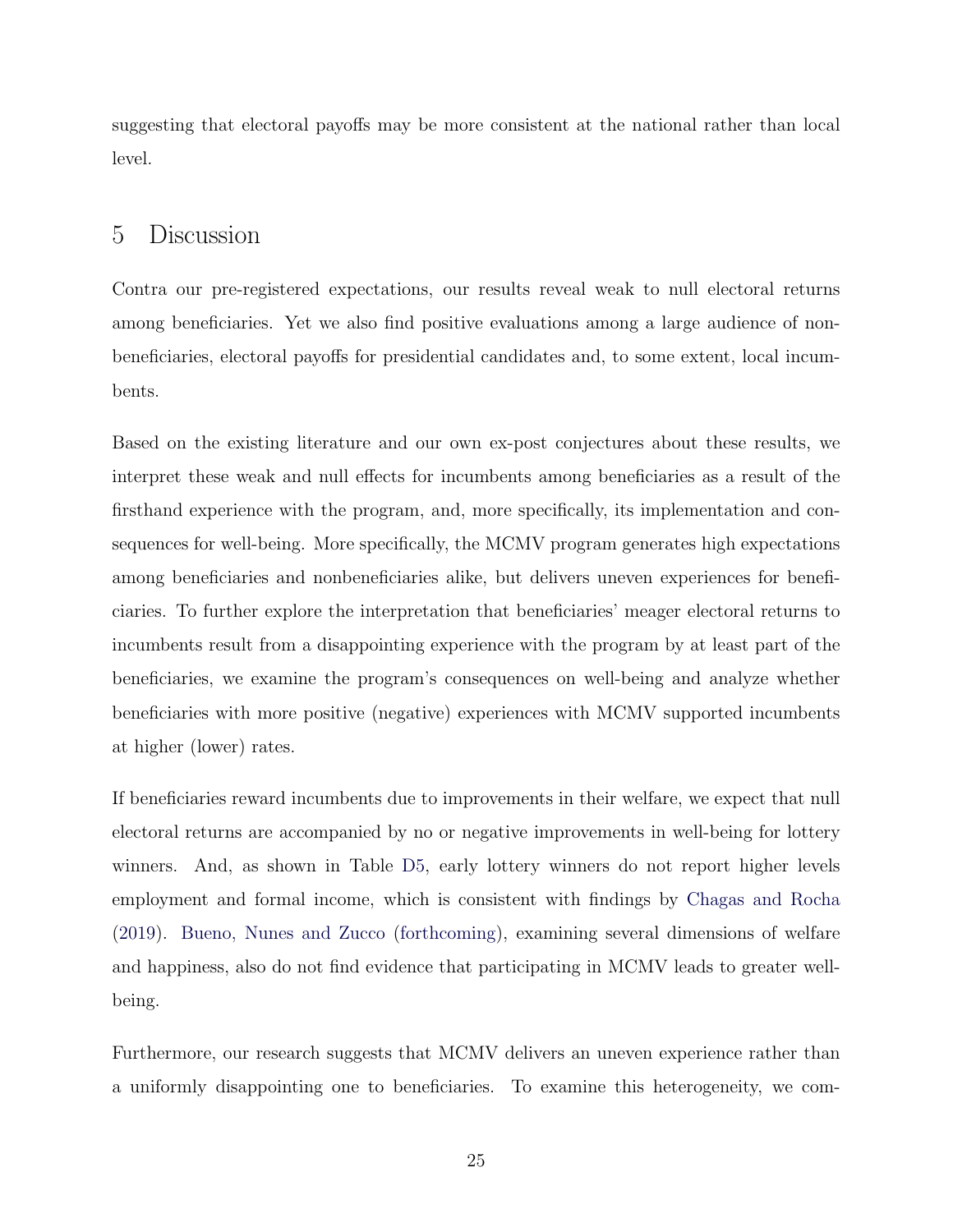pare individuals' evaluation of incumbents based on their wait time after registering for the program.[12](#page-25-0) Given the large interest in the program, demand outstrips supply and most applicants never receive a housing unit. Thus lottery winners can wait for years in the program's rolls until they are selected via lottery.

Furthermore, our understanding for why wait time is salient to individuals is informed by 15 qualitative in-depth interviews (with 10 winners and 5 nonwinners) that we conducted with MCMV applicants in Rio de Janeiro in 2018. Many of our interviewed subjects did not recall when they signed up because too much time had elapsed. Indeed, a few of them used important life events to try and remember when they first registered, such as the birth of their children or divorce. For instance, S5 told us the following:

I: Talking about MCMV, do you remember when you signed up for the lotteries? S5: It has been too long. I can't tell you what year because I really don't know. For you to have a sense, let's calculate. I got separated, my daughter was [omitted] and now she is [omitted] and I had already signed up by then. And then you can say... I was [omitted] then, and now I am [omitted]. Man, I really have no idea. I: But if you daughter is [omitted] and she was [omitted] then, it has been 17 years... S5: Yeah, it may be that. I don't know what that was, honestly, even if I tried, I couldn't remember.<sup>[13](#page-25-1)</sup>

This wait time caused frustration and many indicated that it was their main complaint about the program. Take, for example, interview S8's statement:

I: In your opinion, what was the main disappointment with the program? S8: The delay in getting selected in the lottery.

S2, a lottery winner, was also was frustrated by such a long wait. For her, long wait times were evidence of political corruption:

I: And do you think that what made you lose hope and faith was all this wait? S2: Yes. Yes, how come it takes so many years? There is so much money and things involved. **I:** And who do you think is responsible for all this wait? What caused all this wait, in your

<span id="page-25-0"></span><sup>&</sup>lt;sup>12</sup>Another possibility would be to analyze winners' evaluation based on the location of their

<span id="page-25-1"></span>housing projects, but we lack sufficient variation for that variable.

<sup>&</sup>lt;sup>13</sup>MCMV was implemented in Rio in 2011 and the interview was conducted in 2018.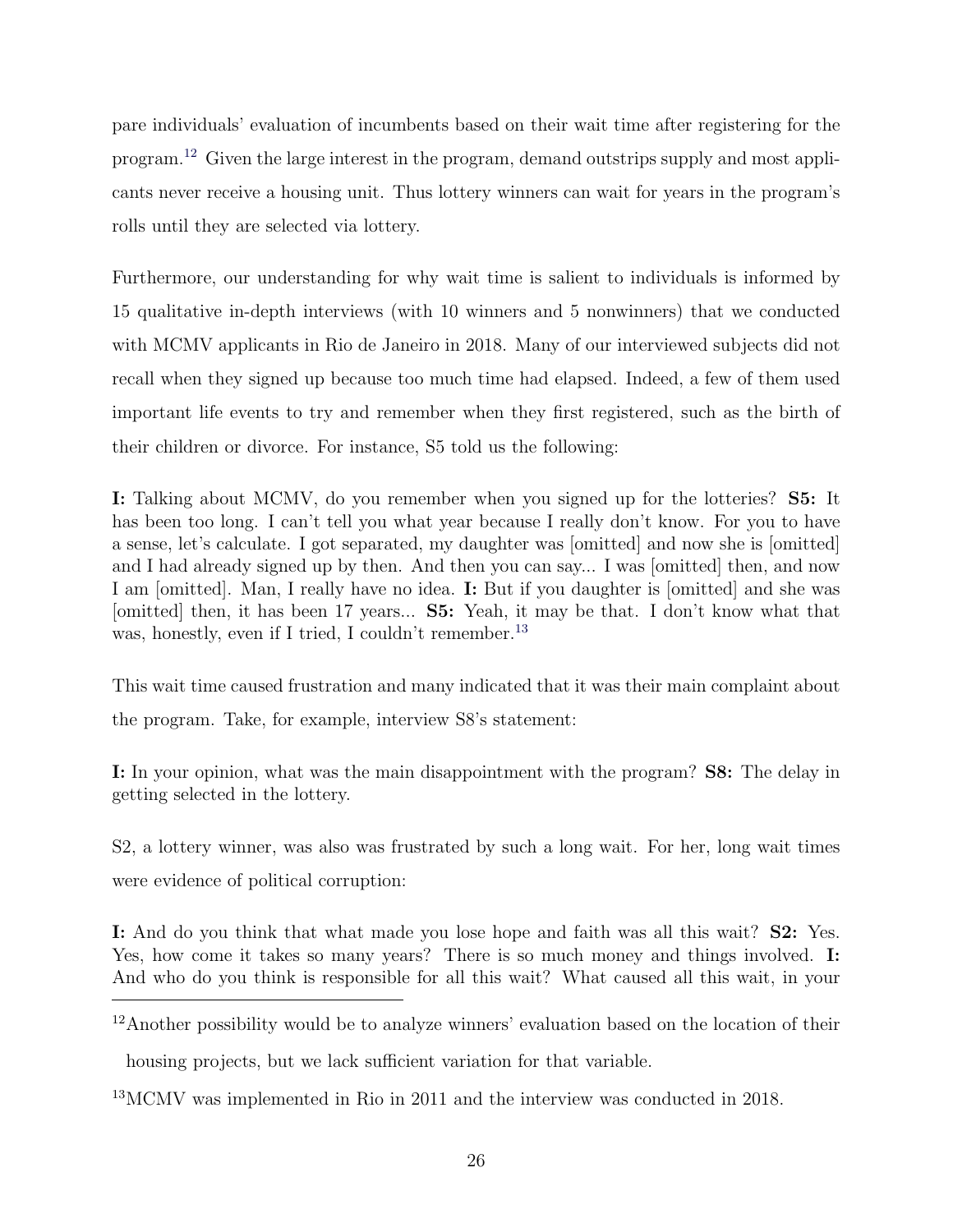opinion? S2: Why this wait? I think there is too much corruption. It can only be too much corruption and stealing. I: Can you point to who is responsible? A party or group? S2: I think it's all of them.

On the other hand, winners with shorter wait times describe better experiences with the program. S6, for instance, remembered exactly when she signed up (2-3 years prior to being selected):

I: On the balance, what was your main expectation with the program? [. . . ] S6: I received what I expected.  $[\dots]$ **I:** Did you have any disappointment with the program? **S6:** No, none so far.

To further explore these insights from the qualitative interviews, we turn to our survey of recent lottery participants.<sup>[14](#page-26-0)</sup> Using administrative data, we measure the time elapsed since a participant registered for the program until our interview for both winners and nonwinners. We then compute the difference, between winners and nonwinners, in incumbent evaluation for those who had lower-than-median wait time and for those who had higher-than-median wait time.

Results are shown in Figure [2.](#page-27-0) Winners who had high wait times since enrollment had markedly lower evaluations of the PT  $(-0.21, p-value = 0.06)$ , Lula  $(-0.29, p-value = 0.04)$ , and Dilma  $(-0.24, p-value = 0.08)$  than the control group, whereas those with low wait times since enrollment tended to have more positive evaluations of these incumbents than the control group (even if not always statistically significant at conventional levels). The differences between groups with high and low wait times are are statistically significant for PT Inc./Lula/Dilma evaluations. Interestingly, we see much less variation in the evaluation of local level incumbents, who are seen more positively overall. PT incumbents appear to receive both credit and blame for the program, as expected by subjects' higher levels of attribution to them. Overall, this evidence is consistent with the interpretation that individuals' evaluation of incumbents varies with their experience with the program, particularly for incumbents more closely associated with the program.

<span id="page-26-0"></span><sup>&</sup>lt;sup>14</sup>All of our early lotteries survey winners won early in the program.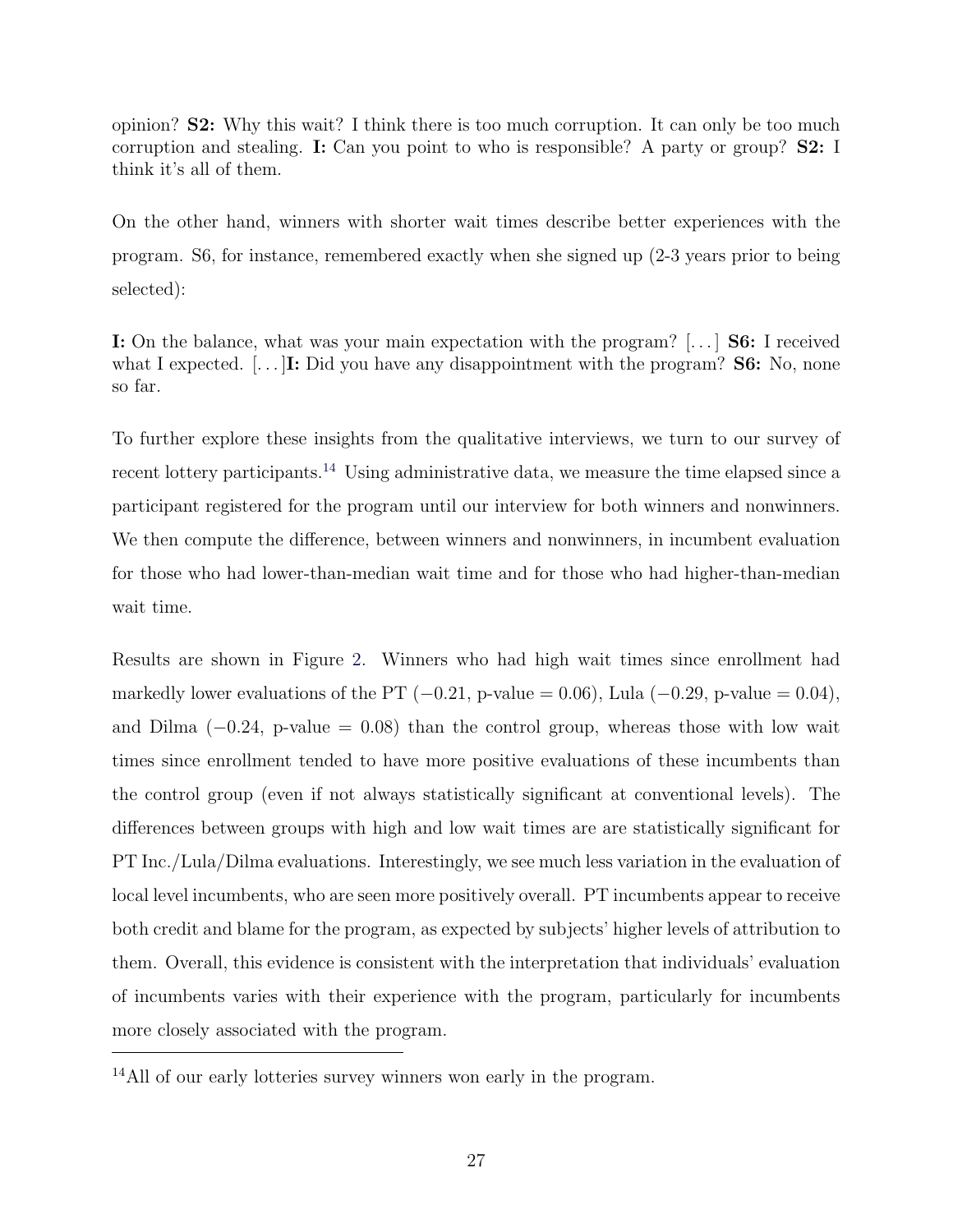<span id="page-27-0"></span>

Figure 2: Effects of MCMV Condition on wait time Since Enrollment Notes: Bars indicate 95% confidence intervals. Low and high wait times at the median. All estimates using lotteries as fixed effects.

Regarding nonbeneficiaries, we also conjectured that their sources of support for incumbents due to the MCMV stemmed from pathways other than the program's implementation or its impact on well-being. We believe that part of the electoral returns is at least partially driven by official advertisement and credit-claiming attempts by incumbents. Greater association of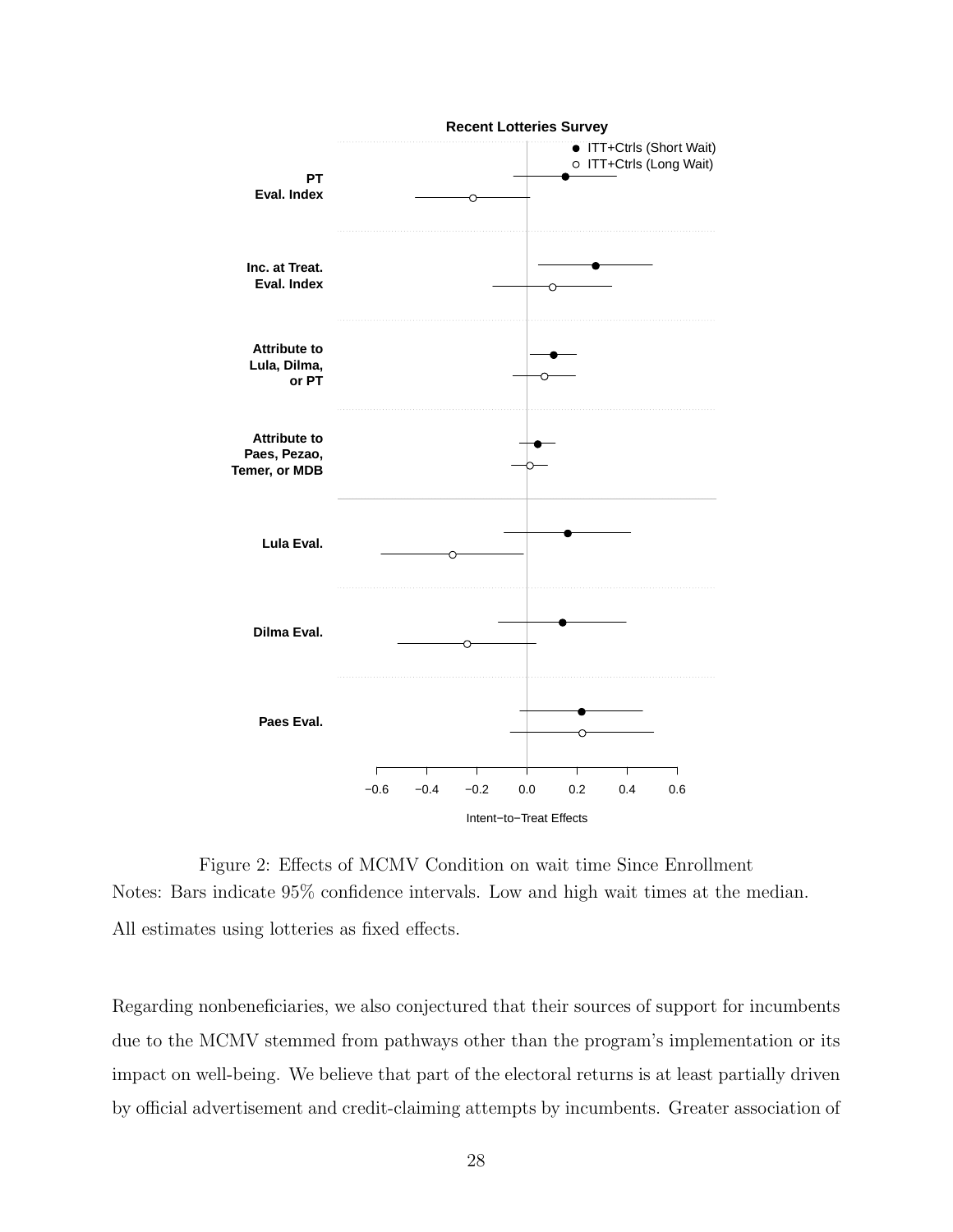the MCMV with the PT presidents could be a consequence of the centrality of the program in both the 2010 and 2014 presidential campaigns. In personal communication with the authors, João Santana, President Dilma's publicist, noted that MCMV was cited 31 times in the 40 TV and radio campaign advertisements aired in 2010, and 45 times in the 39 spots broadcast in her 2014 reelection campaign. According to Santana, "MCMV was part of a broader context that encompassed upward social mobility, the dream of owning a home, buying a car, having meat on the table, etc. In other words, it was part of a package that Brazilians in general – and the poorest in particular – were experiencing at the time."<sup>[15](#page-28-0)</sup> MCMV was an important part of a communication strategy targeted far beyond just beneficiaries.

Electoral rewards for mayors were confined to the first cycle only, but mayors still behave as if they perceive the MCMV as an electoral asset. [Bueno](#page-31-6) [\(forthcoming\)](#page-31-6), for instance, shows that in local election years, politicians time the delivery of MCMV housing to the period in which they can legally attend public ribbon-cutting events and post coverage thereof on social media.

Furthermore, MCMV can create electoral dividends among beneficiaries because of its goals and its conspicuous and concrete benefits, which combined create broad social consensus. Providing homeownership to low-income individuals, primarily through newly built units, is a program goal that is not likely to invite backlash. In our survey in Rio de Janeiro, for instance, more than 90% of participants – winners or nonwinners – agreed with the statement that "homeownership is a dream." Moreover, the survey data that we presented in Section [4](#page-18-0) also show that evaluations of the MCMV vary less with income than the evaluation of other social programs, suggesting broad-based support, as opposed to some CCTs (Corrêa [and Cheibub](#page-32-5) [2016\)](#page-32-5).

What the general public sees in the case of MCMV are the new houses being built and people in need moving into them. For most outside observers, delays in delivering the units or the low desirability of their location may not be as salient as it is to beneficiaries. Crucially, the very large group of nonbeneficiaries will never have direct contact with the program and

<span id="page-28-0"></span><sup>15</sup>Personal communication on 08/12/2020.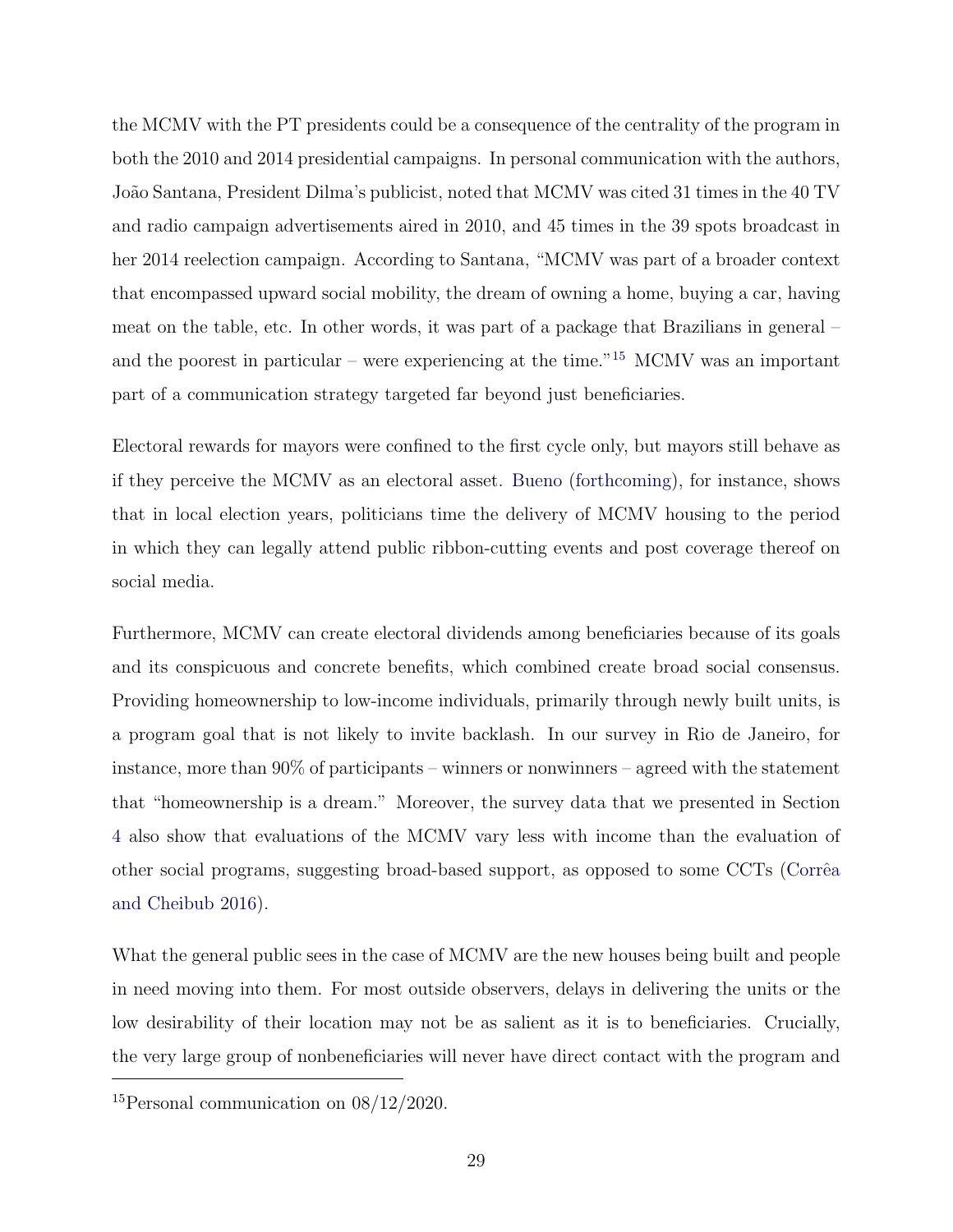will therefore not experience any disappointment. Hence, a very visible program that caters to the dreams of the masses can be a political asset even if it does not completely fulfill expectations of beneficiaries.

Importantly, our interpretation relies on the assumption that the aggregate effects we document in the difference-in-differences analysis must come from nonbeneficiaries. This assumption implies that these direct effects are also weak to null in places other than Rio.

While our evidence on the direct effects comes from a single very large city, we have reasons to expect similar null or weak electoral effects among beneficiaries to be found in other contexts as well. Like in Rio, beneficiaries elsewhere are not better off in terms of their labor market prospects [\(Chagas and Rocha](#page-31-7) [2019\)](#page-31-7). MCMV housing projects in other metropolitan areas are also often located in the outskirts of cities, where land is cheaper. In fact, [Hiroto](#page-32-10) [\(2018\)](#page-32-10) documented that MCMV contributes to urban sprawl in 20 metropolitan areas.<sup>[16](#page-29-0)</sup> Based on our own qualitative understanding of the program and anecdotal evidence, long wait times are also common elsewhere. In sum, the reasons why we believe we find weak and null direct effects of MCMV are present elsewhere.

Finally, we estimated that the aggregate increase in votes associated with MCMV is about half to three-quarters of a million votes in support of the presidential incumbent, using estimates from Table [2.](#page-23-2) If this number of votes were to come exclusively from beneficiaries, we would be assuming that a majority of all beneficiaries (combined across all election cycles) both turned out to vote and voted for the incumbent with certainty. While possible, we find this case implausible.

<span id="page-29-0"></span><sup>16</sup>[Barnhardt, Field and Pande](#page-31-9) [\(2015\)](#page-31-9) examine a housing policy in India similar to MCMV and find that lottery winners were worse off in terms of access to public transportation, job opportunities, and social support.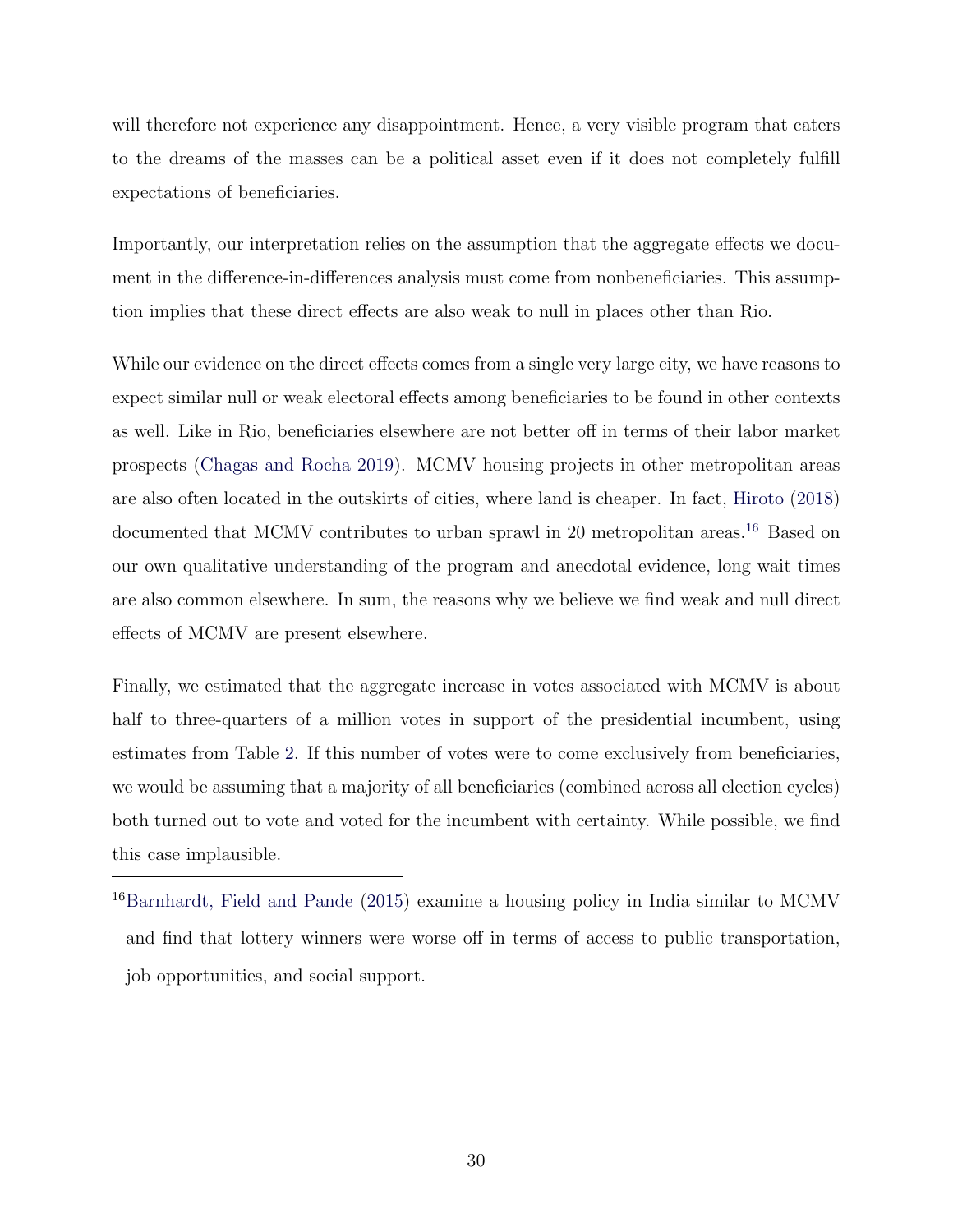### <span id="page-30-1"></span>6 Conclusion

We compared winners and nonwinners housing lotteries for the MCMV program, in Brazil, on several electoral outcomes. We find that beneficiaries are not more likely to vote for or support politicians associated with the program. Despite the lack of effects on beneficiaries, we identify an aggregate boost in the electoral performance of incumbents through a difference-in-difference analysis that leverages the staggered implementation of the MCMV across thousands of Brazilian municipalities. Our combined evidence also suggests these different effects for beneficiaries and non-beneficiaries are due to differences in how they experience and therefore evaluate the program.

While the notion that policies create constituencies and politics is not novel, further empirical developments and theoretical refinements are needed. It is clear that the existence of multiple feedback channels leads to questions about their relative importance, whether they are substitutes or complements, the conditions under which politicians favor one channel over others, and their significance in the creation of coalitions in support of different policies. Moreover, several unanswered questions remain about the potential trade-offs between these feedback channels. In the case of the MCMV program, we found that promoting tangible improvements to direct beneficiaries was not a pre-requisite for generating positive indirect political dividends through other feedback channels (nonbeneficiaries). Future studies can elaborate under which circumstances the electorate evaluates policies differently from the direct beneficiaries and what other feedback channels can influence the electoral dividends of public policy.

### Bibliography

- <span id="page-30-2"></span>Ames, Barry, Fabiana Machado, Lucio Rennó, Lucio, David Samuels, Amy Smith and Cesar Zucco Jr. 2015. "Brazilian Electoral Panel Survey 2014." IADB Working Paper.
- <span id="page-30-0"></span>Ansell, Ben W. 2019. "The Politics of Housing." Annual Review of Political Science  $22(1):165-185.$

URL: https://doi.org/10.1146/annurev-polisci-050317-071146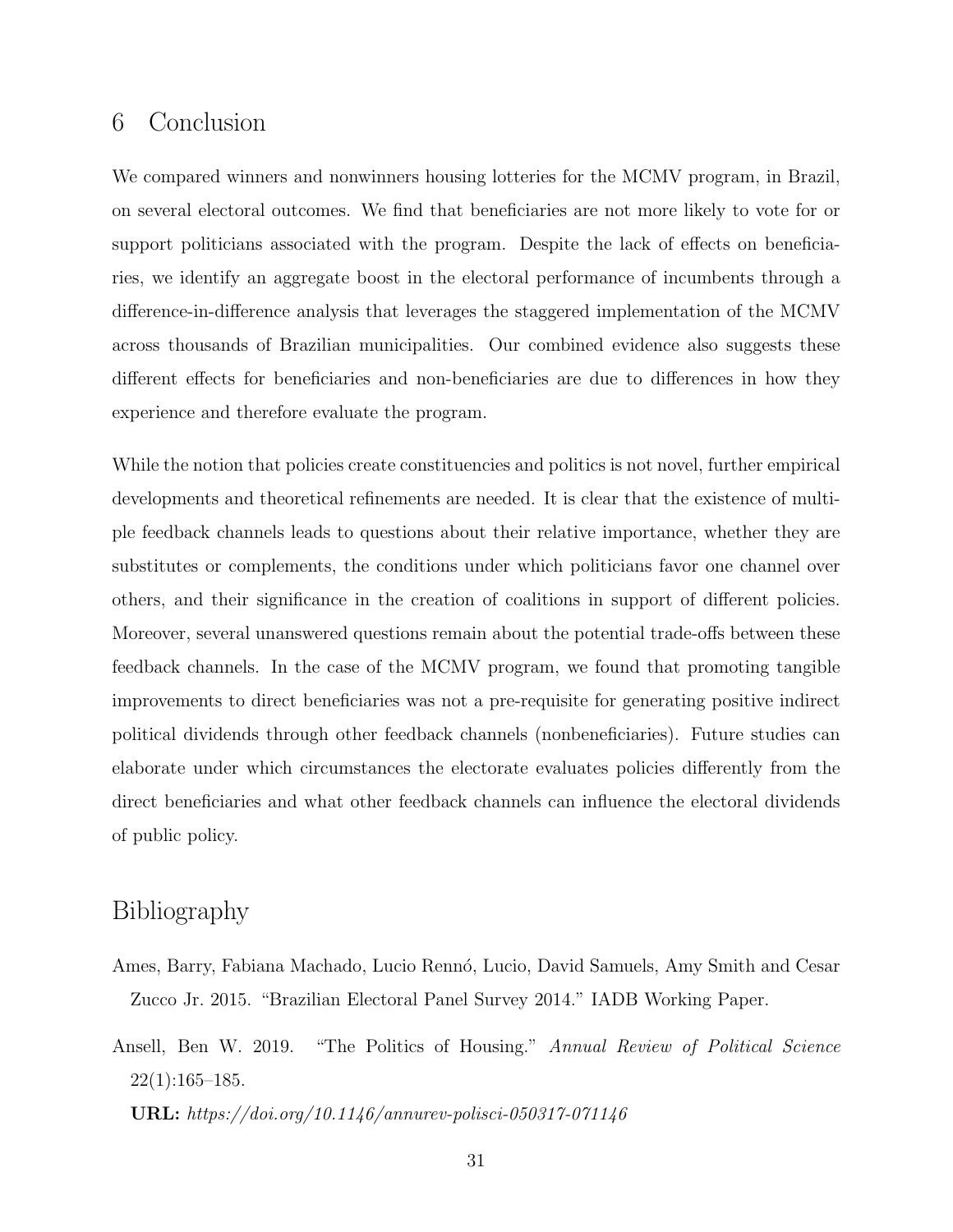- <span id="page-31-9"></span>Barnhardt, Sharon, Erica Field and Rohini Pande. 2015. "Moving to Opportunity or Isolation? ." NBER Working Paper Series pp. 1–38.
- <span id="page-31-1"></span>Bechtel, Michael M. and Jens Hainmueller. 2011. "How Lasting Is Voter Gratitude? An Analysis of the Short- and Long-Term Electoral Returns to Beneficial Policy." American Journal of Political Science 55(4):852–868.
- <span id="page-31-5"></span>Biderman, Ciro. 2019. Morar Longe: o Programa Minha Casa Minha Vida e a expansão das Regiões Metropolitanas. Technical report.
- <span id="page-31-2"></span>Blattman, Christopher, Mathilde Emeriau and Nathan Fiala. 2018. "Do Anti-Poverty Programs Sway Voters? Experimental Evidence from Uganda." The Review of Economics and Statistics 100(5):891–905.
- <span id="page-31-4"></span>Boas, Taylor C., F. Daniel Hidalgo and Guillermo Toral. forthcoming. "Competence versus Priorities: Negative Electoral Responses to Education Quality in Brazil." The Journal of Politics.
- <span id="page-31-8"></span>Bueno, Natalia, Felipe Nunes and Cesar Zucco. forthcoming. "Making the Bourgeoisie? Values, Voice, and State-Provided Homeownership." Journal of Politics .
- <span id="page-31-6"></span>Bueno, Natália S. forthcoming. "The Timing of Public Policies: Political Budget Cycles and Credit Claiming." American Journal of Political Science .
- <span id="page-31-0"></span>Campbell, Andrea Louise. 2012. "Policy Makes Mass Politics." Annual Review of Political Science 15(1):333–351.
- <span id="page-31-7"></span>Chagas, Andre Luis Squarize and Guilherme Malvezzi Rocha. 2019. Housing program and social conditions impact: Evidences from Minha Casa Minha Vida program lotteries in Brazil. Working Papers, Department of Economics USP 40.
- <span id="page-31-3"></span>Clinton, Joshua D. and Michael W. Sances. 2018. "The Politics of Policy: The Initial Mass Political Effects of Medicaid Expansion in the States." American Political Science Review 112(1):167–185.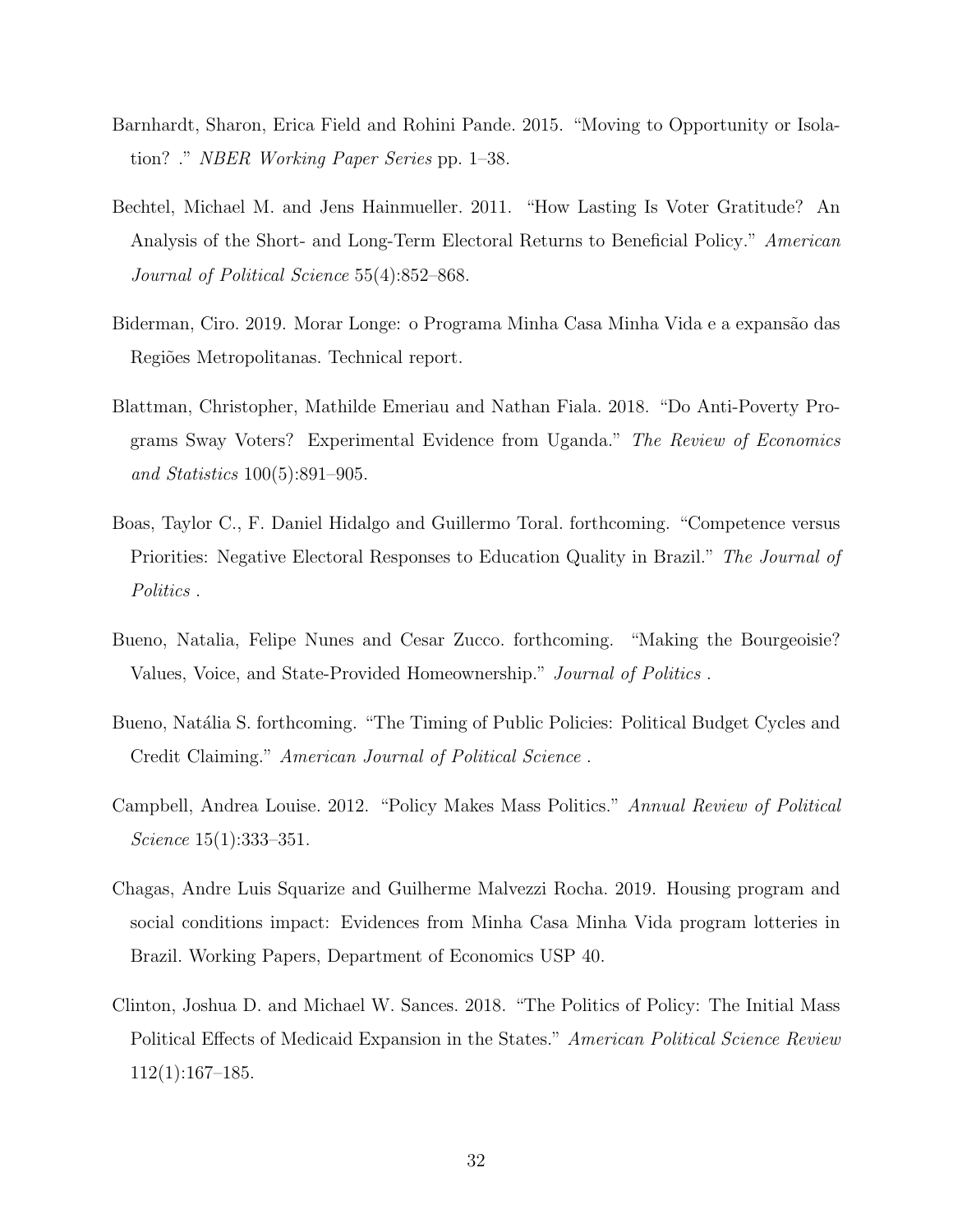- <span id="page-32-5"></span>Corrêa, Diego Sanches and José Antonio Cheibub. 2016. "The anti-incumbent effects of conditional cash transfer programs." Latin American Politics and Society 58(1):49–71.
- <span id="page-32-3"></span>de Janvry, Alain, Marco Gonzalez-Navarro and Elisabeth Sadoulet. 2014. "Are land reforms granting complete property rights politically risky?" Journal of Development Economics 110:216–225.
- <span id="page-32-1"></span>De Kadt, Daniel and Evan S. Lieberman. 2020. "Nuanced Accountability: Voter Responses to Service Delivery in Southern Africa." *British Journal of Political Science* 50(1):185–215.
- <span id="page-32-0"></span>De La O, Ana L. 2012. "Do Conditional Cash Transfers Affect Electoral Behavior? Evidence from a Randomized Experiment in Mexico." American Journal of Political Science  $57(1):1-14.$
- <span id="page-32-8"></span>Folha de S˜ao Paulo. 2002. "Lar, Doce Lar?" Cotidiano Section. Aug 11. URL: [https:// www1.folha.uol.com.br/ fsp/ cotidian/ ff1108200201.htm](https://www1.folha.uol.com.br/fsp/cotidian/ff1108200201.htm)
- <span id="page-32-7"></span>Gilbert, Alan and Peter M Ward. 1985. Housing, the state, and the poor: policy and practice in three Latin American cities. Cambridge University Press.
- <span id="page-32-9"></span>Gilens, M. 2009. Why Americans Hate Welfare: Race, Media, and the Politics of Antipoverty Policy. Studies in Communication, Media, and Public Opinion University of Chicago Press.
- <span id="page-32-2"></span>Hall, Andy and Jesse Yoder. forthcoming. "How Homeownership Changes Political Behavior: Evidence from Administrative Data." Journal of Politics .
- <span id="page-32-10"></span>Hiroto, Martha. 2018. Análise de três dimensões do Programa Minha Casa Minha Vida: Expansão Urbana, infraestrutura de saneamento e emprego. Master's thesis Fundação Getulio Vargas.
- <span id="page-32-6"></span>Holland, Alisha C. 2017. Forbearance as Redistribution: The Politics of Informal Welfare in Latin America. Cambridge Studies in Comparative Politics Cambridge University Press.
- <span id="page-32-4"></span>Huberty, Mark. 2011. "Testing the ownership society: Ownership and voting in Britain."  $Electoral Studies 30(4):784-794.$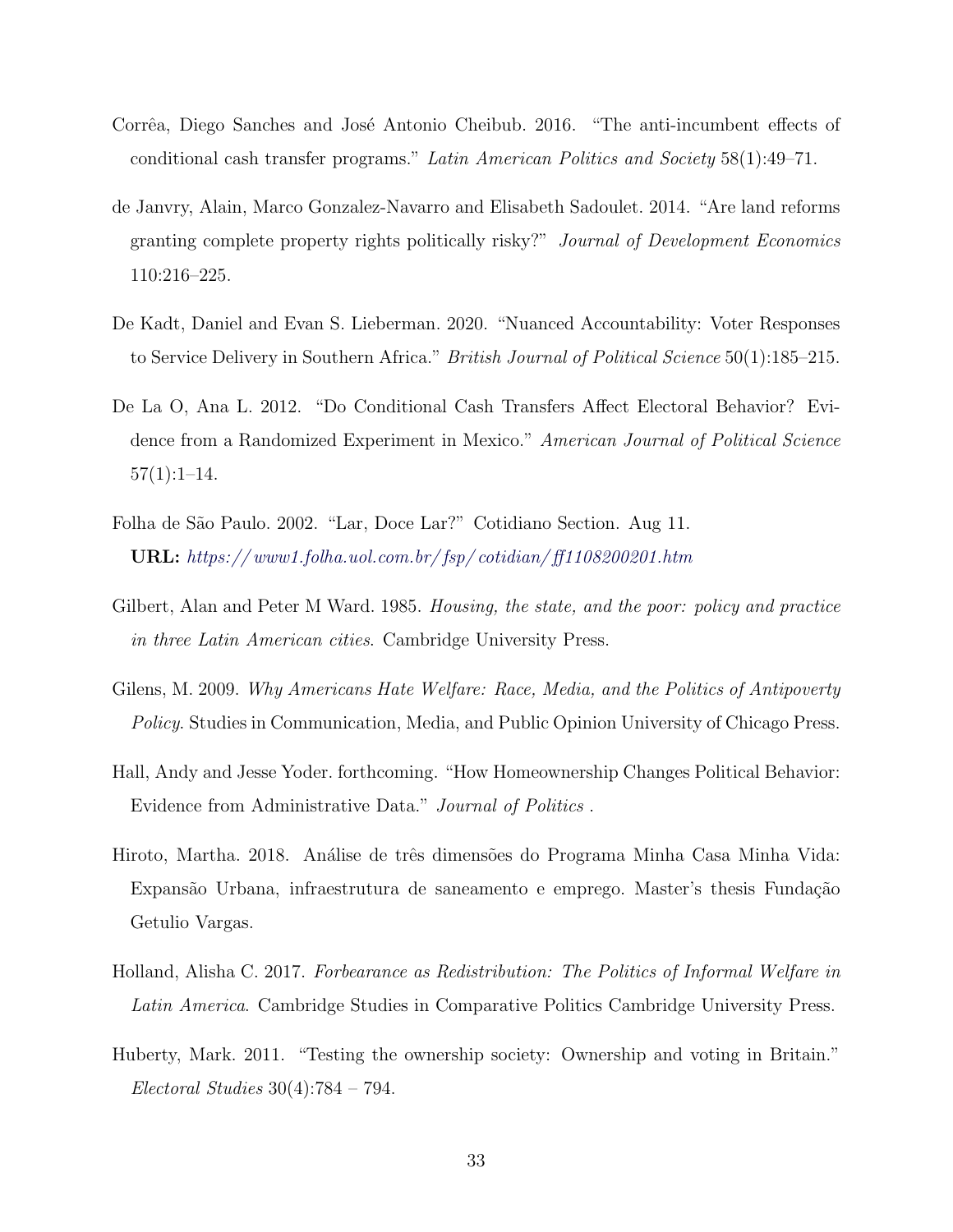- <span id="page-33-3"></span>Imai, Kosuke, Gary King and Carlos Velasco Rivera. 2020. "Do Nonpartisan Programmatic Policies Have Partisan Electoral Effects? Evidence from Two Large-Scale Experiments." The Journal of Politics 82(2):714–730.
- <span id="page-33-0"></span>Jacobs, Lawrence R. and Suzanne Mettler. 2018. "When and How New Policy Creates New Politics: Examining the Feedback Effects of the Affordable Care Act on Public Opinion." Perspectives on Politics 16(2):345–363.
- <span id="page-33-4"></span>Kumar, Tanu. forthcoming. "Home-price subsidies increase local-level political participation in urban India." Journal of Politics .
- <span id="page-33-8"></span>Labonne, Julien. 2013. "The local electoral impacts of conditional cash transfers: Evidence from a field experiment." Journal of Development Economics 104:73–88.
- <span id="page-33-7"></span>Larsen, Martin Vinæs, Frederik Hjorth, Peter Thisted Dinesen and Kim Mannemar Sønderskov. 2019. "When do citizens respond politically to the local economy? Evidence from registry data on local housing markets." American Political Science Review 113(2):499–516.
- <span id="page-33-9"></span>Lin, Winston. 2013. "Agnostic notes on regression adjustments to experimental data: Reexamining Freedman's critique." The Annals of Applied Statistics 7(1):295–318.
- <span id="page-33-5"></span>Lü, Xiaobo. 2014. "Social policy and regime legitimacy: the effects of education reform in China." American Political Science Review pp. 423–437.
- <span id="page-33-1"></span>Manacorda, Marco, E. Miguel and A. Vigorito. 2011. "Government Transfers and Political Support." American Economic Journal: Applied Economics 3(3):1–28.
- <span id="page-33-6"></span>Mettler, Suzanne. 2011. The Submerged State: how invisible government policies undermine American democracy. The University of Chicago Press.
- <span id="page-33-10"></span>Novaes, Lucas M and Luis Schiumerini. 2021. "Commodity Shocks and Incumbency Effects." British Journal of Political Science pp. 1–20.
- <span id="page-33-2"></span>Pop-Eleches, Cristian and Cristian Pop-Eleches. 2012. "Targeted Government Spending and Political Preferences." Quarterly Journal of Political Science 7(3):285–320.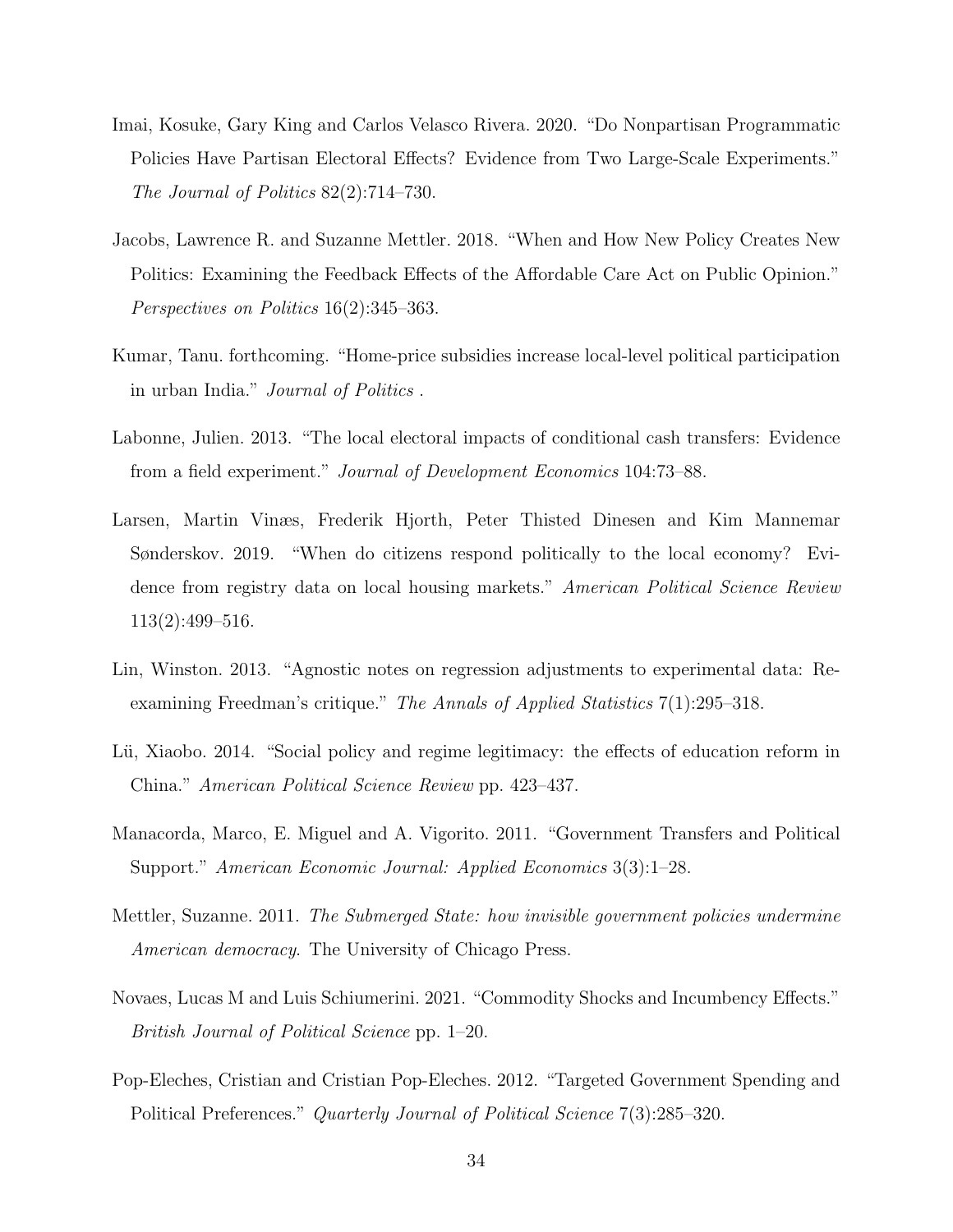- <span id="page-34-5"></span>Samuels, David J. and Cesar Zucco. 2018. Partisans, Anti-Partisans and Non-Partisans: Voting Behavior in Brazil. New York: Cambridge University Press.
- <span id="page-34-3"></span>Soss, Joe. 1999. "Lessons of Welfare: Policy Design, Political Learning, and Political Action." The American Political Science Review 93(2):363–380.
- <span id="page-34-2"></span>Weitz-Shapiro, Rebecca. 2014. Curbing Clientelism in Argentina: Politics, Poverty, and Social Policy. Cambridge University Press.
- <span id="page-34-1"></span>Yoder, Jesse. 2020. "Does Property Ownership Lead to Participation in Local Politics? Evidence from Property Records and Meeting Minutes." American Political Science Review 114(4):1213–1229.
- <span id="page-34-0"></span>Zucco, Cesar. 2013. "When Payouts Pay Off: Conditional Cash-Transfers, Clientelism, and Voting Behavior." American Journal of Political Science 47(3).
- <span id="page-34-4"></span>Zucco, Cesar, Mariana Batista and Timothy J. Power. 2019. "Measuring portfolio salience using the Bradley–Terry model: An illustration with data from Brazil." Research  $\mathcal B$  Politics 6(1):2053168019832089.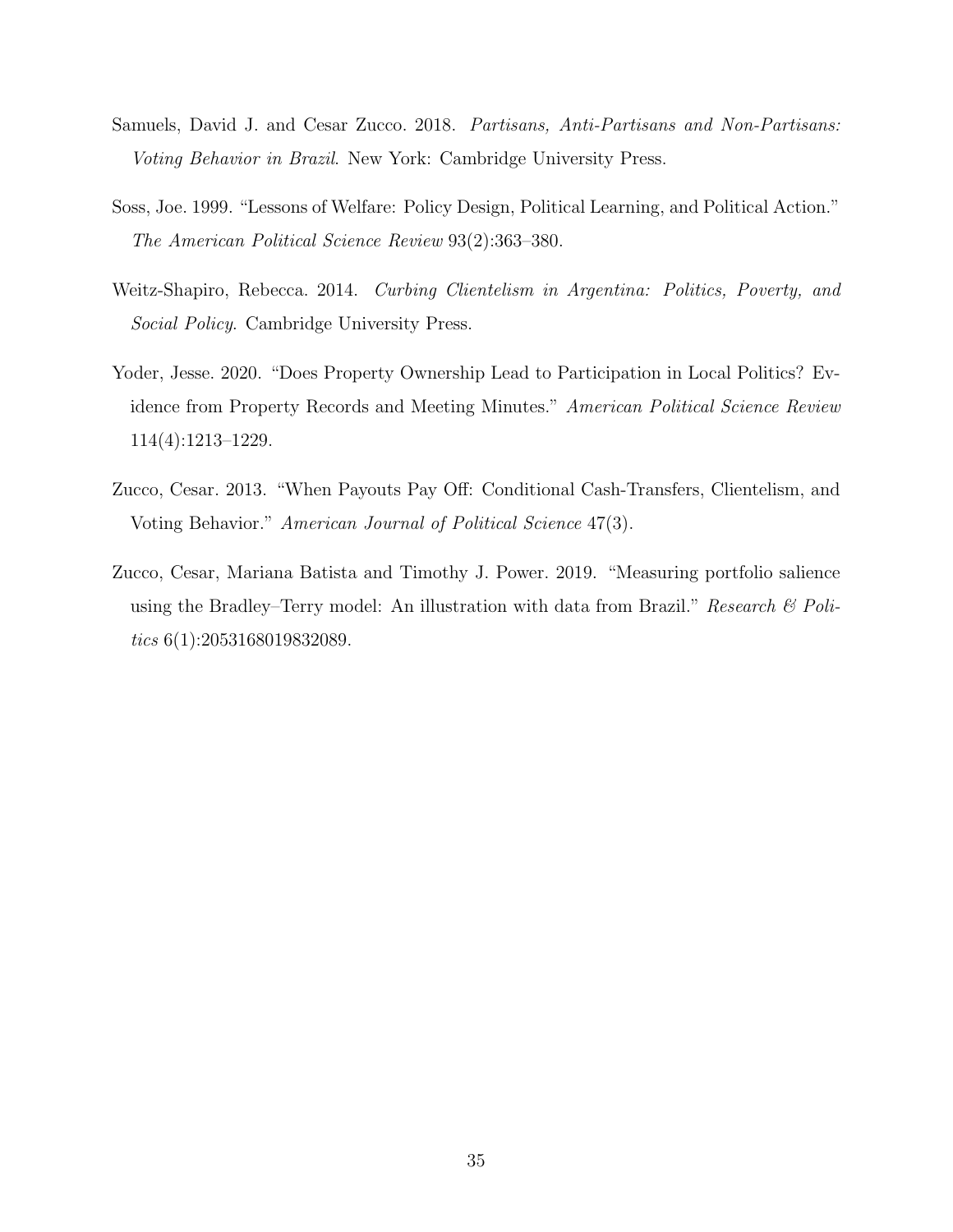# What You See and What You Get: Direct and Indirect Political Dividends of Public Policies

— Online Appendix<sup>[1](#page-35-0)</sup> —

#### Table of Contents for Online Appendix

| A          | <b>Summary Statistics</b>              | $\overline{2}$ |
|------------|----------------------------------------|----------------|
| B          | Survey Question Wording                | 5              |
| $\rm C$    | <b>Balance Tests</b>                   | 7              |
| D          | Attrition                              | 14             |
| E          | Results for individual survey items    | 87             |
| $_{\rm F}$ | Complier Average Causal Effects        | 20             |
| G          | Additional Public Opinion Data on MCMV | 22             |
| H.         | Extended Analysis of Electoral Results | 25             |
| L          | <b>MCMV</b> Allocation                 | 28             |
| J          | Pre-Analysis Plan Considerations       | 32             |
| Κ          | Ethics Discussion                      | 34             |
| L          | Data Sources & Transparency            | 35             |

<span id="page-35-0"></span><sup>1</sup>Parts of this online appendix may overlap or partly reproduce background information from other manuscripts currently under review or preparation that use the same datasets.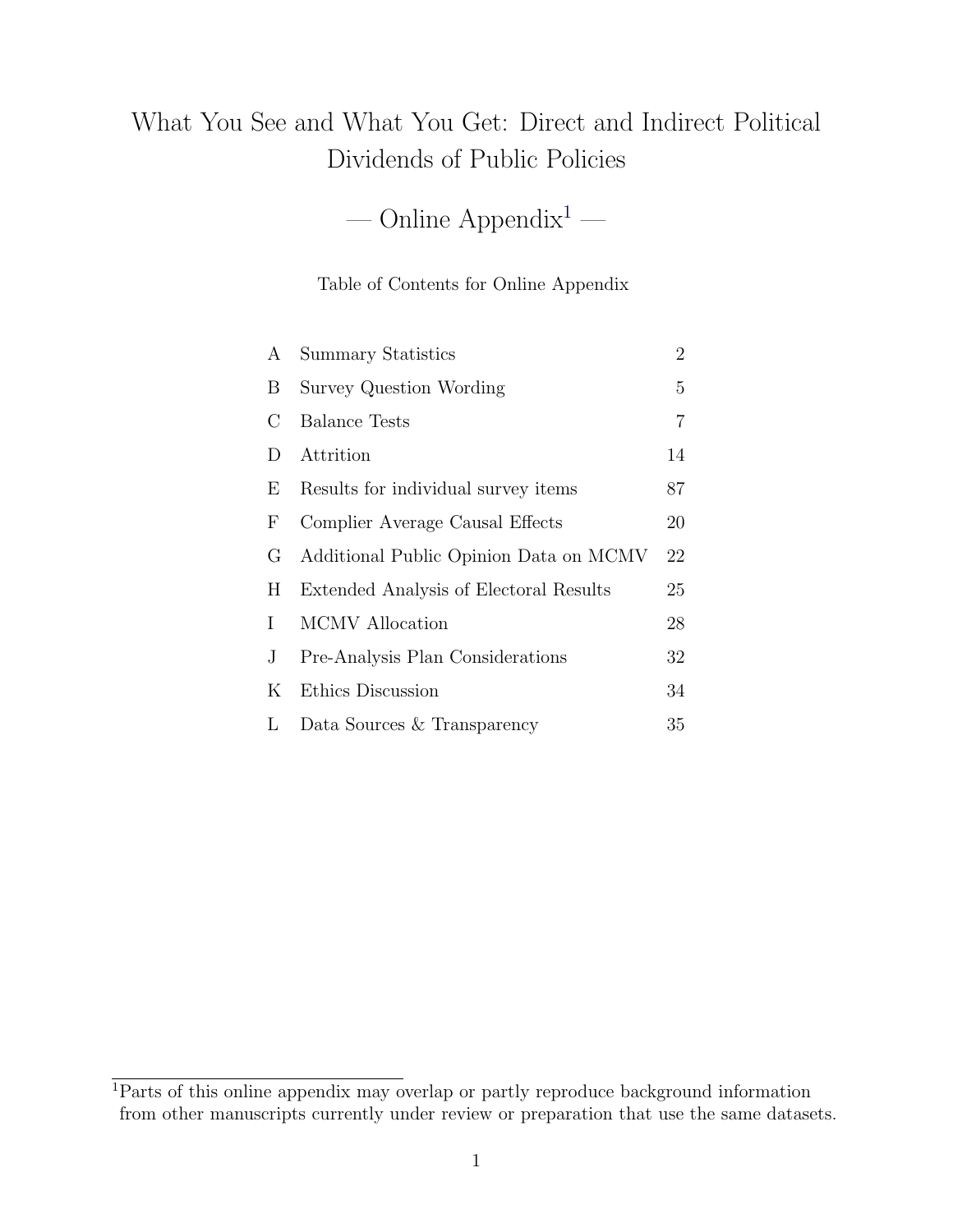### Appendix A Summary Statistics

Table [A1](#page-14-0) shows information about the population and sample for each survey. Tables [A3](#page-38-0) and [A2,](#page-23-2) that follow, present summary statistics for the main variables in each survey. The complete question wording is reported in [Appendix B.](#page-7-0)

|                |            | Early Lotteries Survey  |                         | Recent Lotteries Survey |  |
|----------------|------------|-------------------------|-------------------------|-------------------------|--|
|                |            | $2019 - 12 - 2020 - 07$ | $2017 - 05 - 2018 - 01$ |                         |  |
| Edital         | 03/2011    | 06/2011                 | 17.2016                 | 20.2016                 |  |
| Lottery Date   | 2011-11-06 | 2011-08-13              | 2016-10-19              | 2016-11-05              |  |
| Non-Winners    | 295,235    | 318,789                 | 580,983                 | 484,151                 |  |
| Winners        | 2,983      | 6,505                   | 2,299                   | 612                     |  |
| Delivery Dates |            | $2011 - 12 - 2012 - 11$ |                         | $2017 - 12 - 2018 - 12$ |  |
| Pre-Sample     |            | 22,157                  |                         | 8,032                   |  |
| Contacted      |            | 3,772                   | 1,283                   |                         |  |
| Interviewed    |            | 2,119                   |                         | 795                     |  |

Table A1: Lotteries Included in the Surveys

Notes: Early lotteries were for the Park Imperial, Park Royal, Destri, Toledo, Rio Bonito, Estoril, Sevilha, Taroni, and Cascais housing projects, while the late lotteries included units in the Vila Carioca, Safira, Porto Fino, and Ametista projects. "Contacted" is defined as whether the selected person was found by our field team.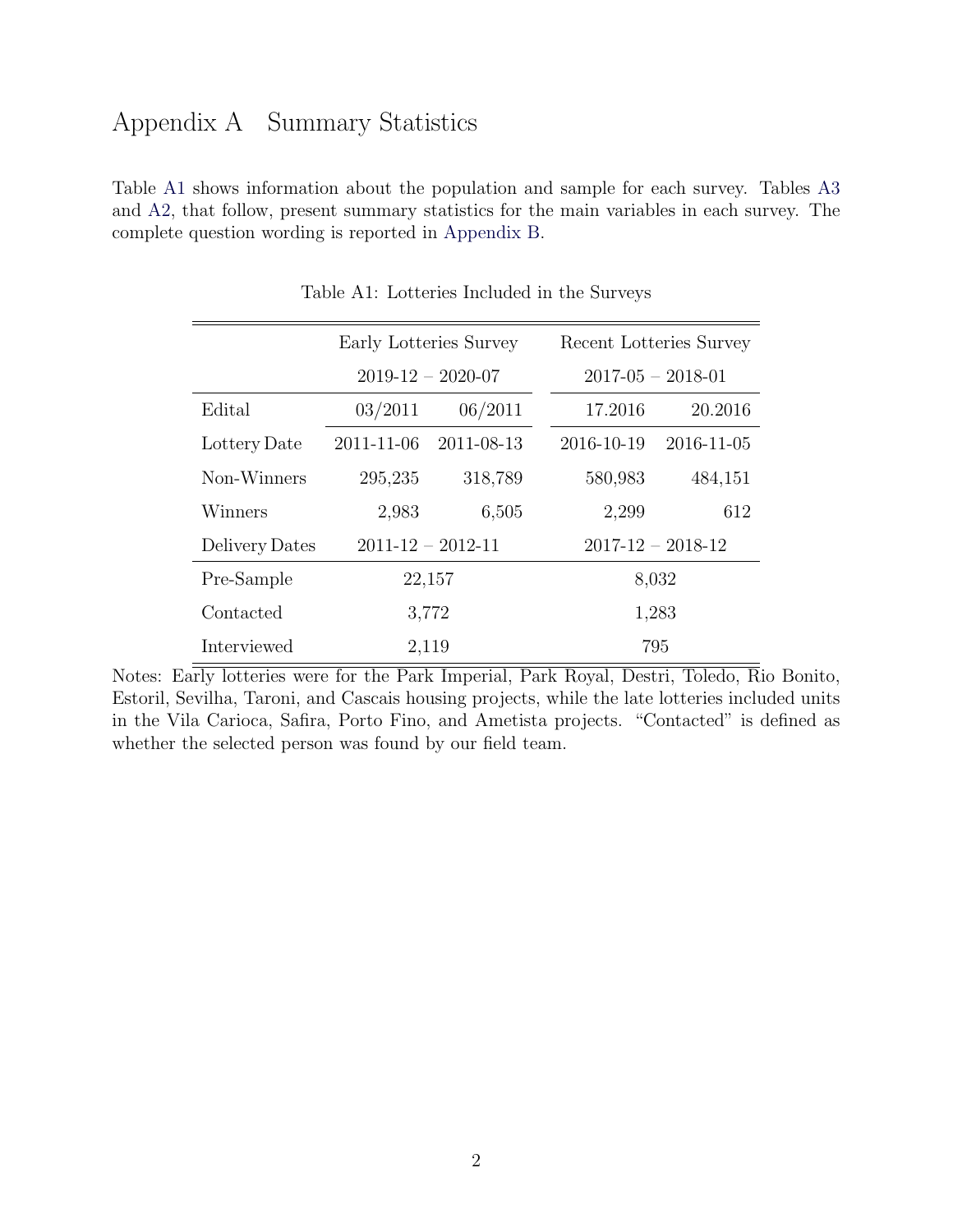|                                          | $\mathbf N$ | Min      | Mean     | Median   | Std. Dev. Max |          | <b>Missing</b>   |
|------------------------------------------|-------------|----------|----------|----------|---------------|----------|------------------|
| Win. Lottery <sup>+</sup>                | 1267        | 0.00     | 0.23     | 0.00     | 0.42          | 1.00     | $\overline{0}$   |
| Compliance <sup>†</sup>                  | 1267        | 0.00     | 0.21     | 0.00     | 0.41          | 1.00     | $\boldsymbol{0}$ |
| Aget                                     | 1267        | 22.28    | 47.07    | 46.13    | $13.25\,$     | 85.55    | $\boldsymbol{0}$ |
| Sex (male)                               | 1267        | 0.00     | 0.30     | 0.00     | 0.46          | $1.00\,$ | $\boldsymbol{0}$ |
| Race (white)                             | 1267        | 0.00     | $0.25\,$ | 0.00     | 0.44          | 1.00     | $\boldsymbol{0}$ |
| Religion (any)                           | 1267        | 0.00     | 0.85     | 1.00     | 0.36          | 1.00     | $\boldsymbol{0}$ |
| Children $(N)$                           | 1267        | 0.00     | 0.90     | 1.00     | 1.24          | 11.00    | $\boldsymbol{0}$ |
| Schooling (years)                        | $1267\,$    | 0.00     | 9.01     | 11.00    | 4.14          | 15.00    | $\overline{0}$   |
| Registry (in CadUnico) <sup>†</sup>      | 1267        | 0.00     | 0.16     | 0.00     | 0.37          | 1.00     | $\boldsymbol{0}$ |
| Yrs. Formal Emplymt <sup>+</sup>         | 1267        | 0.00     | 2.61     | 3.00     | 2.20          | 5.00     | $\boldsymbol{0}$ |
| Av. Earnings Formal Emplymt <sup>+</sup> | 1267        | 0.00     | 4.35     | 6.28     | 3.23          | 9.13     | $\boldsymbol{0}$ |
| Workers' Party Eval. Index               | 1267        | $-1.50$  | $0.00\,$ | $-0.05$  | 1.00          | 3.54     | $\boldsymbol{0}$ |
| Lula Eval.                               | 1197        | $-2.00$  | $0.19\,$ | 0.00     | 1.24          | 2.00     | 70               |
| Dilma Eval.                              | 1195        | $-2.00$  | $-0.30$  | 0.00     | 1.20          | 2.00     | 72               |
| Partisanship Workers' Party              | 1267        | 0.00     | 0.05     | 0.00     | 0.21          | 1.00     | $\overline{0}$   |
| Local Inc. Eval. Index                   | 1224        | $-1.19$  | $0.04\,$ | $-0.10$  | 1.01          | 4.71     | 43               |
| Paes Eval.                               | 1192        | $-2.00$  | $-0.35$  | 0.00     | 1.17          | 2.00     | 75               |
| Pezão Eval.                              | 1195        | $-2.00$  | $-1.35$  | $-2.00$  | 0.87          | 2.00     | 72               |
| Vote for Inc. 2016                       | 725         | 0.00     | $0.03\,$ | 0.00     | 0.18          | 1.00     | 542              |
| Inc. at Treat. Eval. Index               | 1211        | $-1.62$  | 0.04     | $-0.07$  | 1.03          | 2.78     | 56               |
| Nat. Inc. Eval. Index                    | 1210        | $-1.81$  | 0.00     | 0.14     | 1.01          | 2.61     | 57               |
| Temer Eval.                              | 1166        | $-2.00$  | $-1.19$  | $-1.00$  | $0.89\,$      | $2.00\,$ | 101              |
| Attrib. to Lula/Dilma/PT                 | 753         | $0.00\,$ | 0.79     | 1.00     | $0.40\,$      | 1.00     | 514              |
| to Paes/Pezão/Temer/MDB                  | 753         | $0.00\,$ | $0.07\,$ | $0.00\,$ | $0.26\,$      | $1.00\,$ | 514              |
| Any Attribution                          | 1267        | $0.00\,$ | $0.59\,$ | $1.00\,$ | 0.49          | $1.00\,$ | $\boldsymbol{0}$ |
| MCMV Improved Lives                      | 1192        | $-2.00$  | 1.34     | 2.00     | 0.98          | $2.00\,$ | 75               |
| Would Move                               | 1260        | $-1.00$  | $0.58\,$ | $1.00\,$ | $0.70\,$      | $1.00\,$ | $\overline{7}$   |

Table A2: Summary Statistics 2016 Lotteries Survey

Notes: †Age was measured using data from private vendors, employment and earnings from employment was measured using RAIS data, and Registry was measured using CadUnico data. ‡ See [Appendix F](#page-30-1) for a discussion of compliance measures and winning the lottery was obtained by the researchers by digitizing lottery rolls and results from public sources.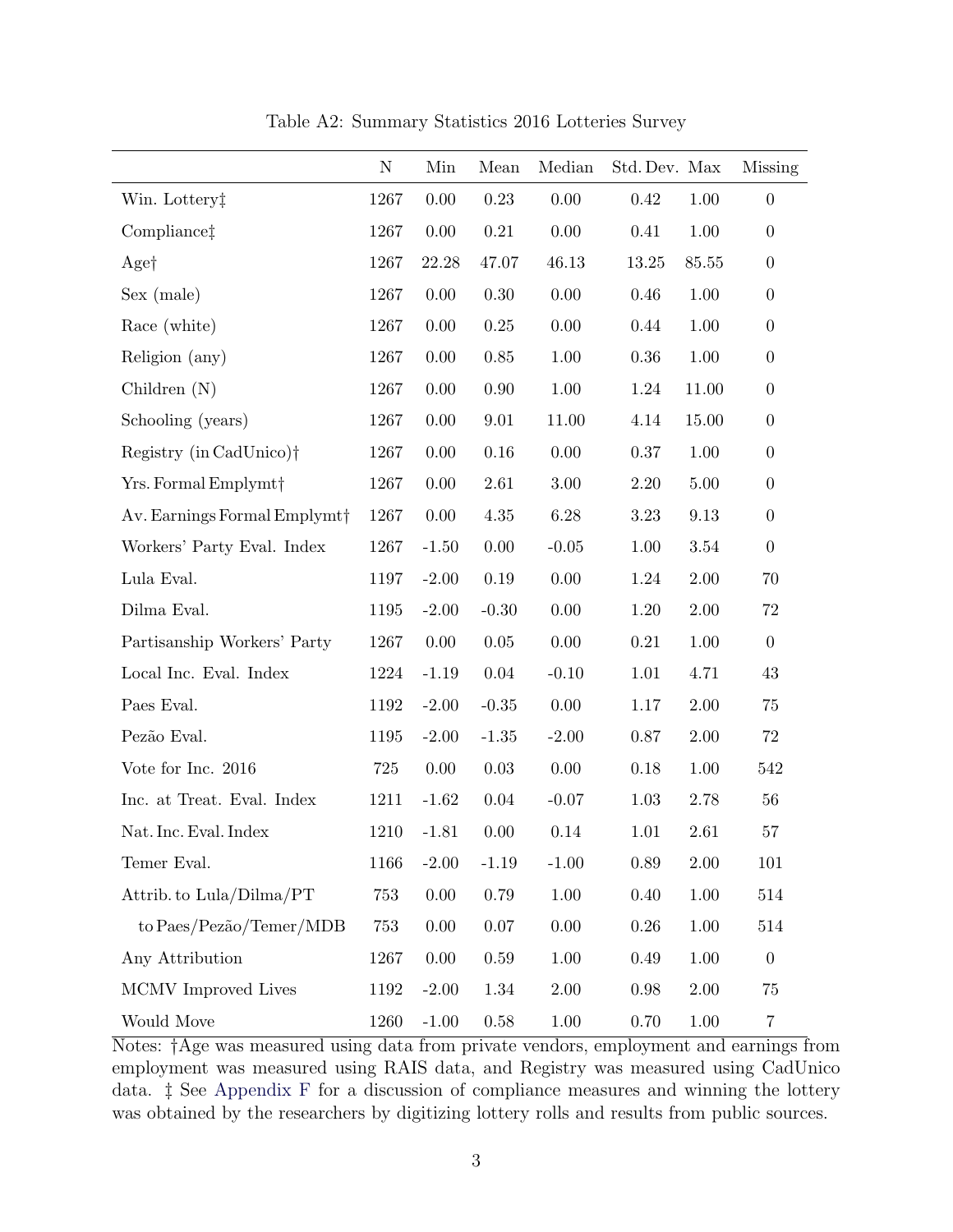<span id="page-38-0"></span>

|                                          | N    | Min.     | Mean        | Med.     | Std Dev. Max |          | <b>Missing</b>   |
|------------------------------------------|------|----------|-------------|----------|--------------|----------|------------------|
| Win. Lottery <sup>†</sup>                | 3924 | $0.00\,$ | $0.23\,$    | $0.00\,$ | $0.42\,$     | 1.00     | $\boldsymbol{0}$ |
| Compliance <sup>†</sup>                  | 3924 | 0.00     | $0.12\,$    | 0.00     | 0.32         | 1.00     | $\boldsymbol{0}$ |
| Aget                                     | 3490 | 27.59    | 49.50       | 47.81    | 11.34        | 87.85    | 434              |
| Sex (male)                               | 3924 | $0.00\,$ | $0.38\,$    | $0.00\,$ | 0.49         | $1.00\,$ | $\boldsymbol{0}$ |
| Race (white)                             | 3924 | 0.00     | 0.24        | 0.00     | 0.43         | 1.00     | $\boldsymbol{0}$ |
| Registry (in CadUnico) <sup>†</sup>      | 3924 | 0.00     | 0.16        | 0.00     | 0.37         | 1.00     | $\boldsymbol{0}$ |
| Yrs. Formal Emplymt <sup>+</sup>         | 3924 | 0.00     | 4.43        | 5.00     | 3.17         | 8.00     | $\boldsymbol{0}$ |
| Av. Earnings Formal Emplymt <sup>+</sup> | 3924 | $0.00\,$ | 4.68        | 5.92     | 2.67         | 8.67     | $\boldsymbol{0}$ |
| PT Eval. Index                           | 3924 | $-1.20$  | 0.00        | $-0.16$  | 1.00         | 3.33     | $\boldsymbol{0}$ |
| Lula Eval.                               | 3783 | $-2.00$  | $0.12\,$    | 1.00     | 1.41         | 2.00     | 141              |
| Dilma Eval.                              | 3771 | $-2.00$  | $-0.70$     | $-1.00$  | 1.24         | $2.00\,$ | 153              |
| Partisanship PT                          | 3924 | 0.00     | 0.06        | $0.00\,$ | 0.24         | 1.00     | $\boldsymbol{0}$ |
| Vote PT $2018$                           | 2887 | 0.00     | $0.22\,$    | $0.00\,$ | 0.42         | $1.00\,$ | 1037             |
| Local Inc. Eval. Index                   | 3824 | $-1.70$  | 0.01        | $0.10\,$ | 1.01         | 5.51     | 100              |
| Paes Eval.                               | 3701 | $-2.00$  | 0.02        | 0.00     | 1.29         | 2.00     | 223              |
| Pezão Eval.                              | 3730 | $-2.00$  | $-1.43$     | $-2.00$  | 0.82         | 2.00     | 194              |
| Vote for Inc. 2016                       | 2088 | 0.00     | $0.02\,$    | $0.00\,$ | 0.14         | $1.00\,$ | 1836             |
| Vote for Paes 2020                       | 3190 | 0.00     | 0.48        | $0.00\,$ | 0.50         | 1.00     | 734              |
| Nat. Inc. Eval. Index                    | 3849 | $-2.22$  | 0.01        | $-0.06$  | 1.00         | 3.80     | 75               |
| Temer Eval.                              | 3674 | $-2.00$  | $-1.13$     | $-1.00$  | 0.99         | 2.00     | 250              |
| Bolso. Eval.                             | 3717 | $-2.00$  | $-0.08$     | 0.00     | 1.40         | 2.00     | 207              |
| Inc. at Treat. Eval. Index               | 3834 | $-1.69$  | 0.01        | $-0.14$  | 1.01         | 2.41     | 90               |
| Curr. Inc. Eval Index                    | 3834 | $-1.69$  | 0.01        | $-0.14$  | 1.01         | 2.41     | 90               |
| Crivella Eval. $\,$                      | 3718 | $-2.00$  | $-0.80$     | $-1.00$  | 1.24         | $2.00\,$ | 206              |
| Mobilization Index                       | 3894 | $-2.67$  | $-0.01$     | 0.48     | 1.00         | 0.48     | $30\,$           |
| Turnout 2016                             | 3857 | $0.00\,$ | 0.83        | 1.00     | 0.38         | 1.00     | 67               |
| Turnout 2018                             | 3871 | 0.00     | 0.87        | 1.00     | 0.34         | 1.00     | 53               |
| Attrib. to Lula/Dilma/PT                 | 3904 | 0.00     | 0.42        | 0.00     | 0.49         | 1.00     | $20\,$           |
| to Paes/Pezão/Temer/MDB                  | 3904 | 0.00     | 0.01        | 0.00     | $0.12\,$     | 1.00     | $20\,$           |
| Any Attribution                          | 3924 | 0.00     | 0.61        | 1.00     | 0.49         | 1.00     | $\boldsymbol{0}$ |
| MCMV Improved Lives                      | 3481 | $-2.00$  | $^{4}$ 1.13 | $2.00\,$ | 1.21         | 2.00     | 443              |
| Would Move                               | 3924 | $0.00\,$ | $0.58\,$    | 1.00     | 0.49         | 1.00     | $\boldsymbol{0}$ |

Table A3: Summary Statistics 2011 Lotteries Survey

Notes: †Age was measured using data from private vendors, employment and earnings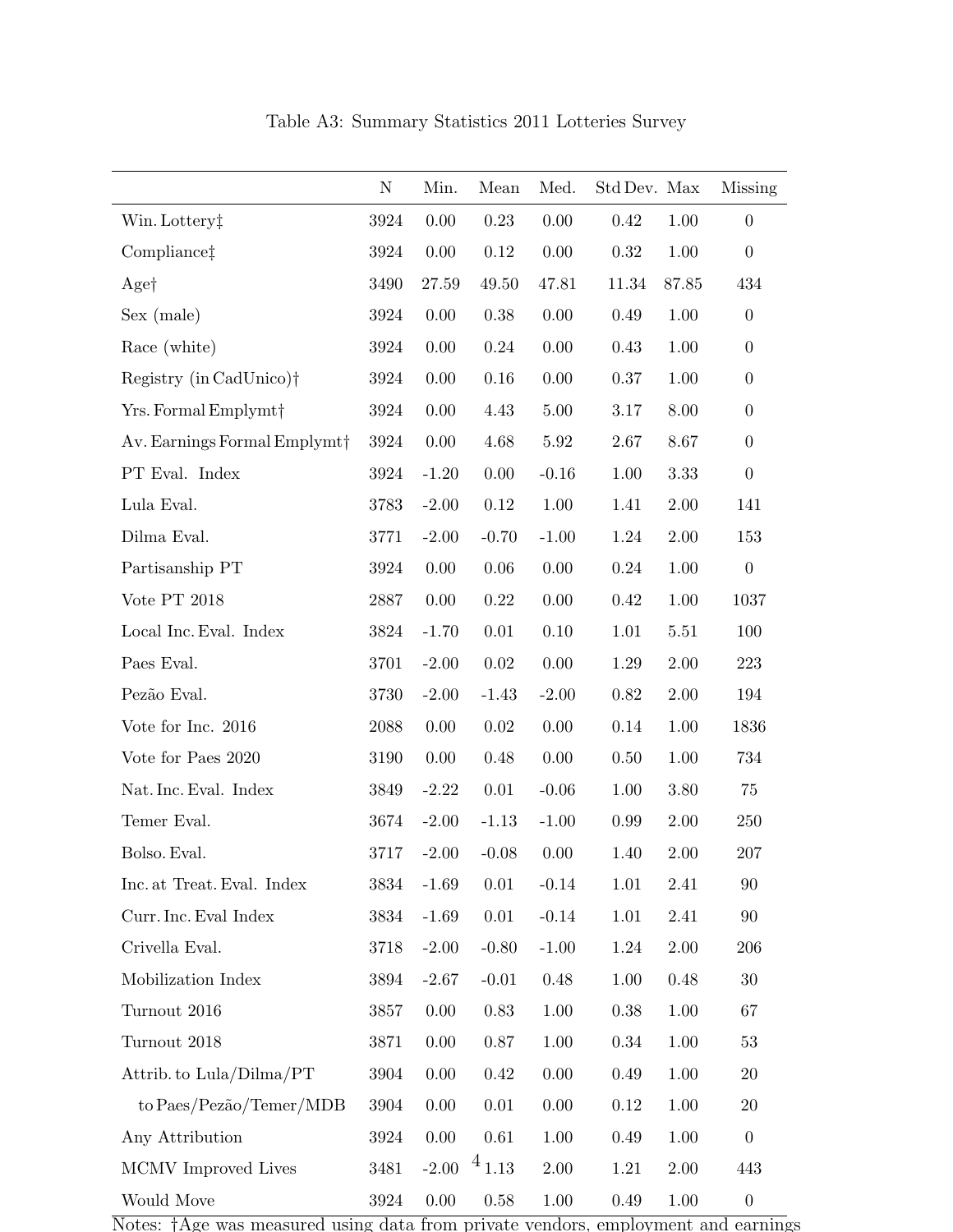# Appendix B Survey Question Wording

The outcomes in the survey analysis were based on the following survey questions. If there are differences in the question wording between surveys, we note the survey in square brackets.

Politicians' Evaluations

- Lula evaluation: E como avalia o trabalho que o ex-presidente Lula realizou durante seus mandatos?
- Temer evaluation: E como avalia o trabalho que o atual presidente Michel Temer está realizando [recent lotteries survey]? E como avalia o trabalho que o ex-presidente Michel Temer realizou durante seu mandato [early lotteries survey]?
- Dilma evaluation: Como você avalia o trabalho que a ex-presidente Dilma Rousseff realizou durante os seus mandatos? Diria que foi ótimo, bom, ruim, ou péssimo?
- Paes evaluation: E como avalia o trabalho que o ex-prefeito do Rio de Janeiro, Eduardo Paes, realizou durante seus mandatos?
- Pezão evaluation: E como avalia o trabalho que o governador do Rio de Janeiro, Pezão, está realizando durante seu mandato [recent lotteries survey]? E como avalia o trabalho que ex-governador do Rio de Janeiro, Luiz Fernando Pezão realizou durante seu mandato [early lotteries survey]?
- Bolsonaro evaluation: Como você avalia o trabalho que o presidente Jair Bolsonaro está realizando? Diria que é ótimo, bom, ruim, ou péssimo?
- Crivella evaluation: Pesando agora na prefeitura da cidade do Rio, como avalia o trabalho que o Prefeito Marcelo Crivella está realizando?
- Witzel evaluation: E como avalia o trabalho que o governador do Rio de Janeiro, Wilson Witzel, está realizando durante seu mandato? Diria que foi ótimo, bom, ruim, ou péssimo?

Party ID (Workers' Party ID)

- Você simpatiza com algum partido político? Sim, Não
- Com qual partido você simpatiza? [Spontaneous: coded from a list of parties]

Vote choice

• Vote for Haddad in 2018: Em quem você votou para presidente no segundo turno? Coded from the list of candidates plus null/blank.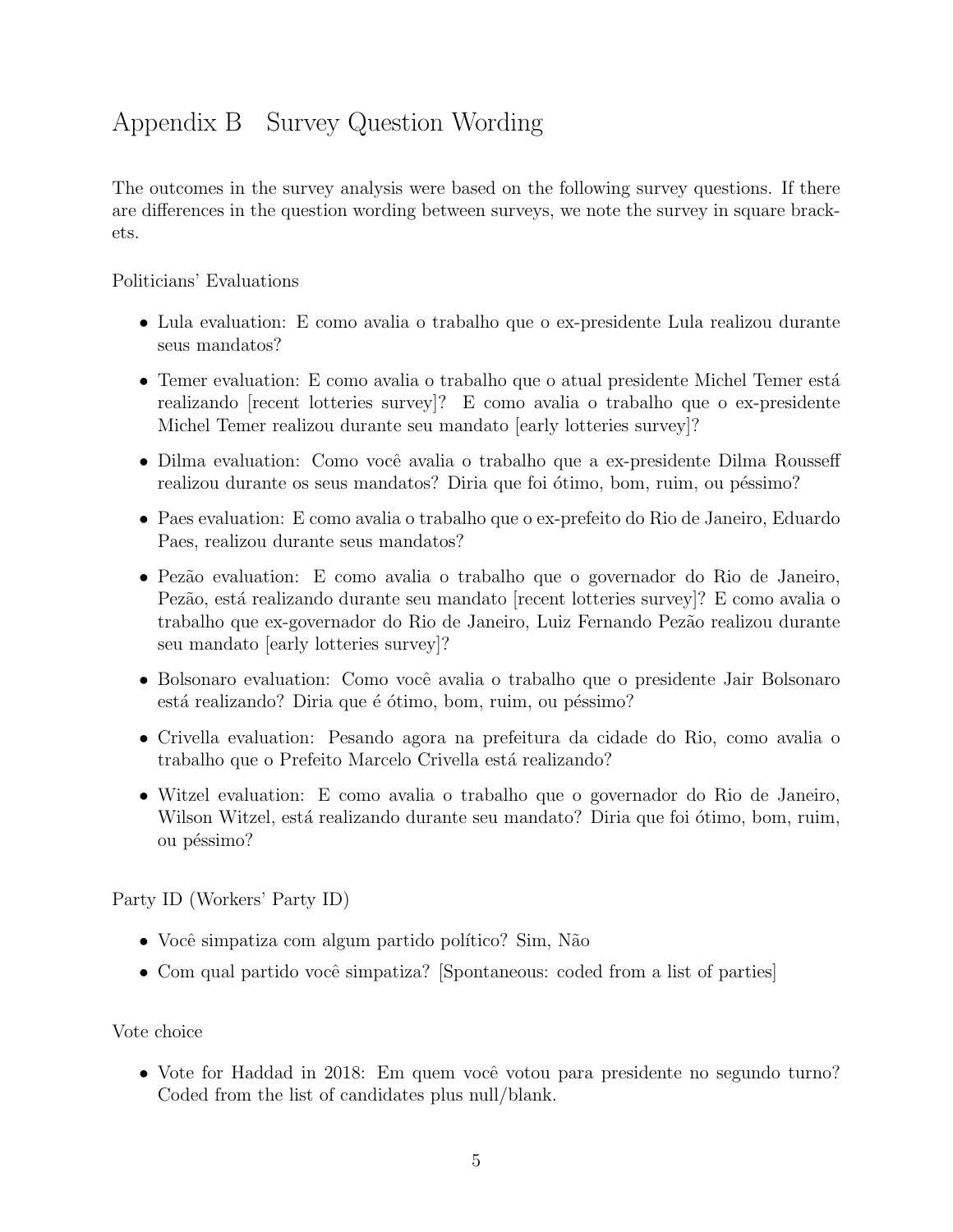- Vote for Paes in 2020: Neste ano haverá nova eleição para prefeito. Imagine que os candidatos fossem o atual prefeito Marcelo Crivella e o ex-prefeito Eduardo Paes, em quem você votaria?
- Vote Pedro Paulo in 2016: Em quem você votou para prefeito do Rio no primeiro turno?

#### Mobilization

- Support a Candidate: Nas eleições de 2018, você declarou apoio a algum candidato? Por exemplo, colocou cartaz ou faixa na sua casa, adesivo na roupa, circulou mensagens de apoio no whatsapp, no facebook, foi em eventos de campanha?
- Talk to Candidate: Nas eleições de 2018, você conversou com algum candidato (a qualquer cargo: deputado estadual ou federal, governador, senador, presidente)?
- Clientelism: Você sabe se as pessoas, de forma geral, recebem alguma ajuda de políticos e líderes comunitários em troca de voto e apoio político?
- Turnout in 2016: Você votou nas últimas eleições municipais de 2016, quando Crivella foi eleito?
- Turnout in 2018: Você votou nas últimas eleições para presidente, em 2018?
- Expected Turnout in 2020 [same question as Vote for Paes in 2020, but coding whether or not respondents say they are likely to vote]

#### Attribution

• Quem você considera o maior responsável pelo Minha Casa Minha Vida? [spontaneous; coded if mentioned politicians, parties, institutions]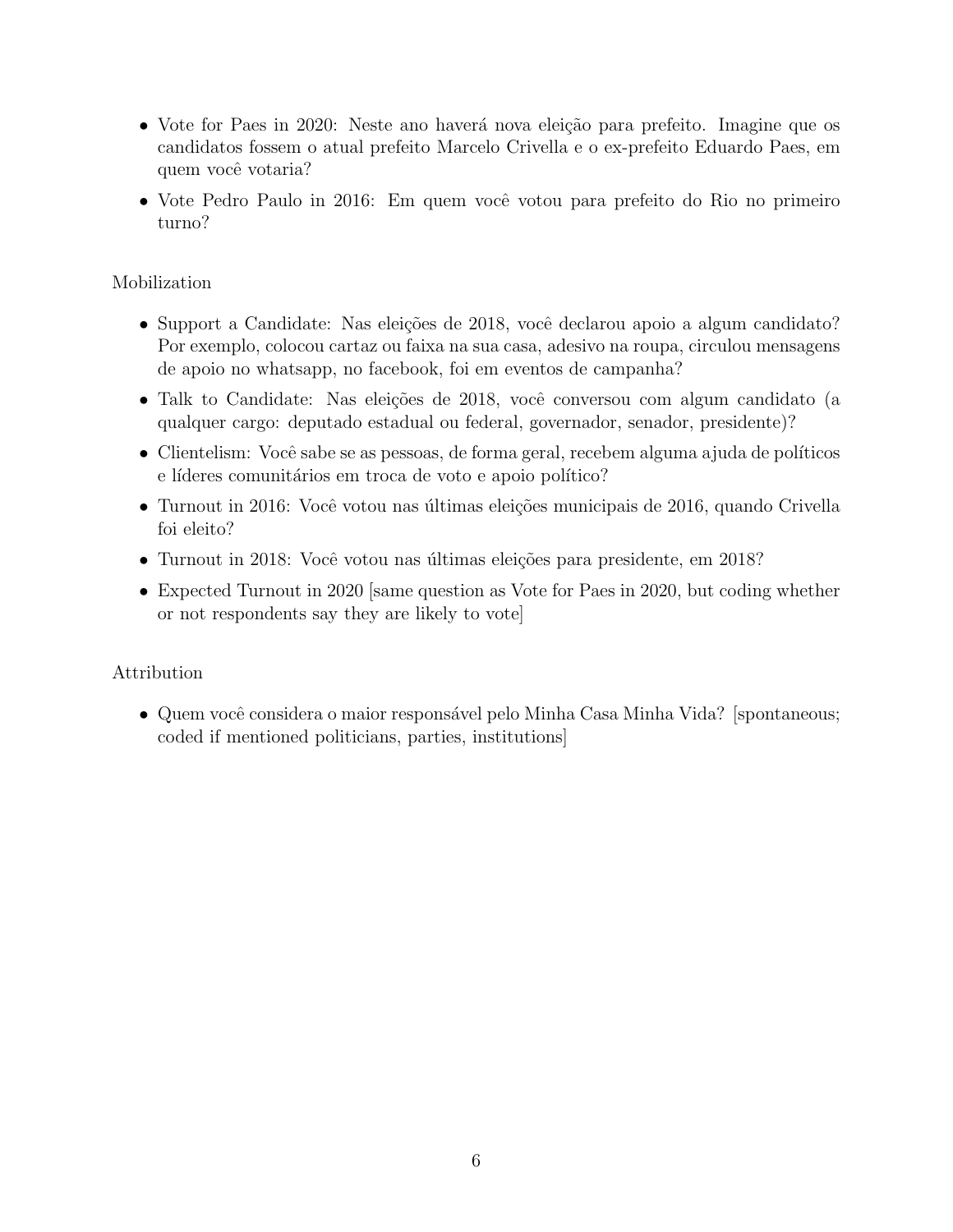### Appendix C Balance Tests

We present balance tests for the joint null hypothesis (by regressing the treatment assignment indicator on the pre-treatment covariates) as well as the test for each covariate. For the balance tests regarding the recent lotteries, we also include the same survey weights we included in the main analysis. Also, for pooled analyses (including both lotteries in each survey), we either include lottery fixed effects or follow (Lin 2013).

Table C1: Wald Test for Joint Null Hypothesis Test for Balance: Pooled Recent Lotteries

| Res.Df Df           | - F | $Pr(>\)$ |
|---------------------|-----|----------|
| 1,256               |     |          |
| $1,264$ $-8$ $1.54$ |     | 0.1380   |
| . . <del>.</del>    |     |          |

Note: Regression of treatment assignment on pre-treatment covariates (null model includes age). All standard errors are clustered at the individual level. Permutation  $p$ -value =  $0.27$ 

Table C2: F-Test for Joint Null Hypothesis Test for Balance: Pooled Early Lotteries

| F                 | Df | p-value |
|-------------------|----|---------|
| $0.49 \quad 6.00$ |    | 0.82    |

Note: Regression of treatment assignment on pre-treatment covariates. All standard errors are clustered at the individual level. Permutation  $\text{p-value}=0.804$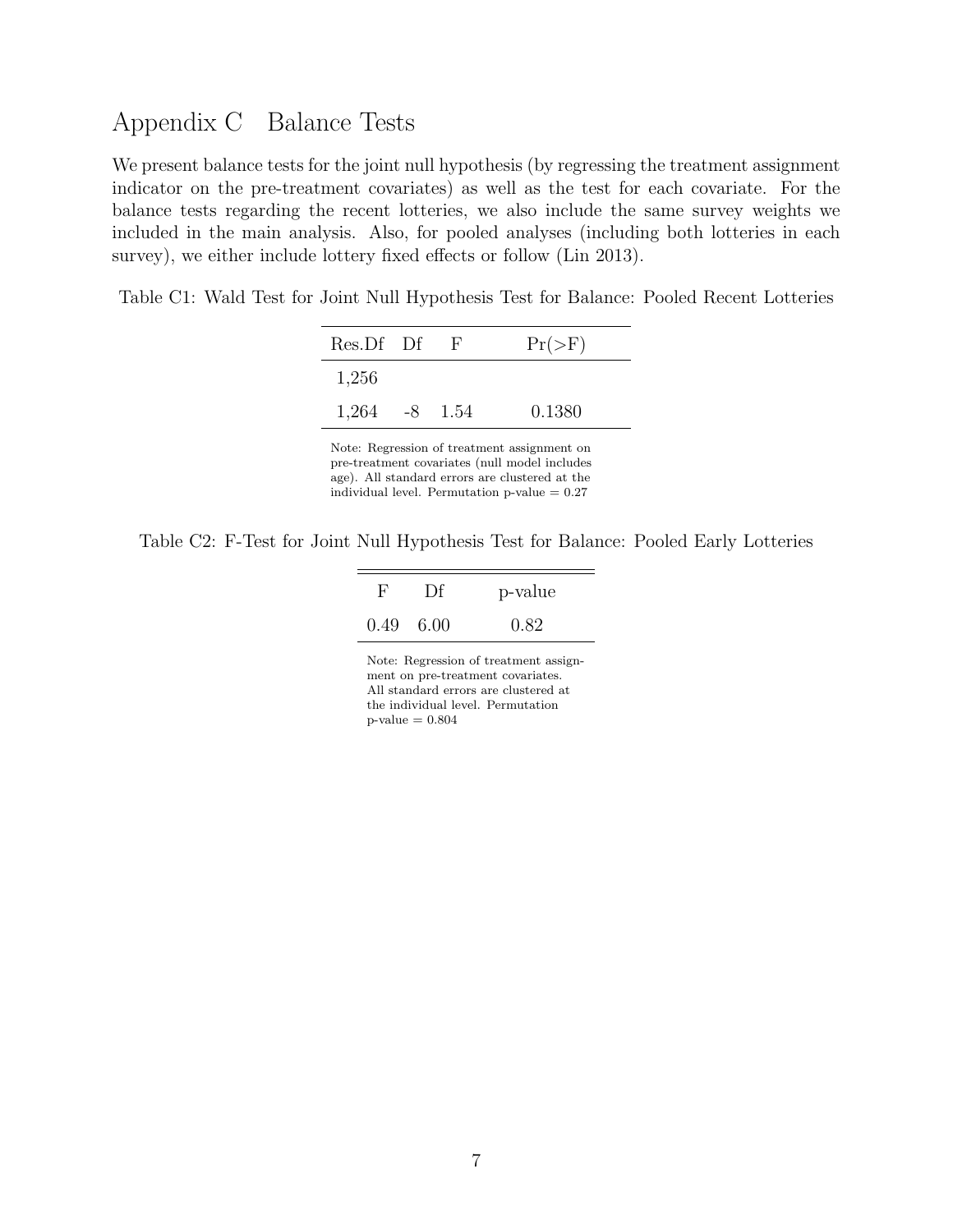|                           | Estimate                | Std. Error | t value  | Pr(> t ) | N    |
|---------------------------|-------------------------|------------|----------|----------|------|
| Sex (male)                | 0.05                    | 0.04       | 1.19     | 0.24     | 1267 |
| Race (white)              | $-0.01$                 | 0.04       | $-0.33$  | 0.74     | 1267 |
| Religion (any)            | 0.04                    | 0.03       | 1.24     | 0.21     | 1267 |
| Children $(N)$            | $-0.06$                 | 0.10       | $-0.62$  | 0.53     | 1267 |
| Schooling (years)         | 0.61                    | 0.33       | 1.88     | 0.06     | 1267 |
| Registry (CadUnico)       | $-0.04$                 | 0.03       | $-1.32$  | 0.19     | 1267 |
| Yrs in Formal Employment  | 0.39                    | 0.17       | $2.26\,$ | 0.02     | 1267 |
| (Logged) Av. Formal Wages | $0.50\,$                | 0.23       | 2.12     | 0.03     | 1267 |
|                           | Not conditioning on age |            |          |          |      |
| Sex (male)                | 0.04                    | 0.04       | 0.95     | 0.34     | 1267 |
| Race (white)              | $-0.01$                 | 0.04       | $-0.29$  | 0.77     | 1267 |
| Religion (any)            | 0.04                    | 0.03       | 1.27     | 0.20     | 1267 |
| Children $(N)$            | $-0.10$                 | 0.10       | $-0.98$  | 0.33     | 1267 |
| Schooling (years)         | 0.34                    | 0.36       | 0.94     | 0.35     | 1267 |
| Registry (CadUnico)       | $-0.04$                 | 0.03       | $-1.38$  | 0.17     | 1267 |
| Yrs in Formal Employment  | 0.27                    | 0.19       | 1.41     | 0.16     | 1267 |
| (Logged) Av. Formal Wages | 0.29                    | 0.27       | 1.07     | 0.28     | 1267 |

Table C3: Pooled Balance Tests Recent Lotteries Survey: Covariates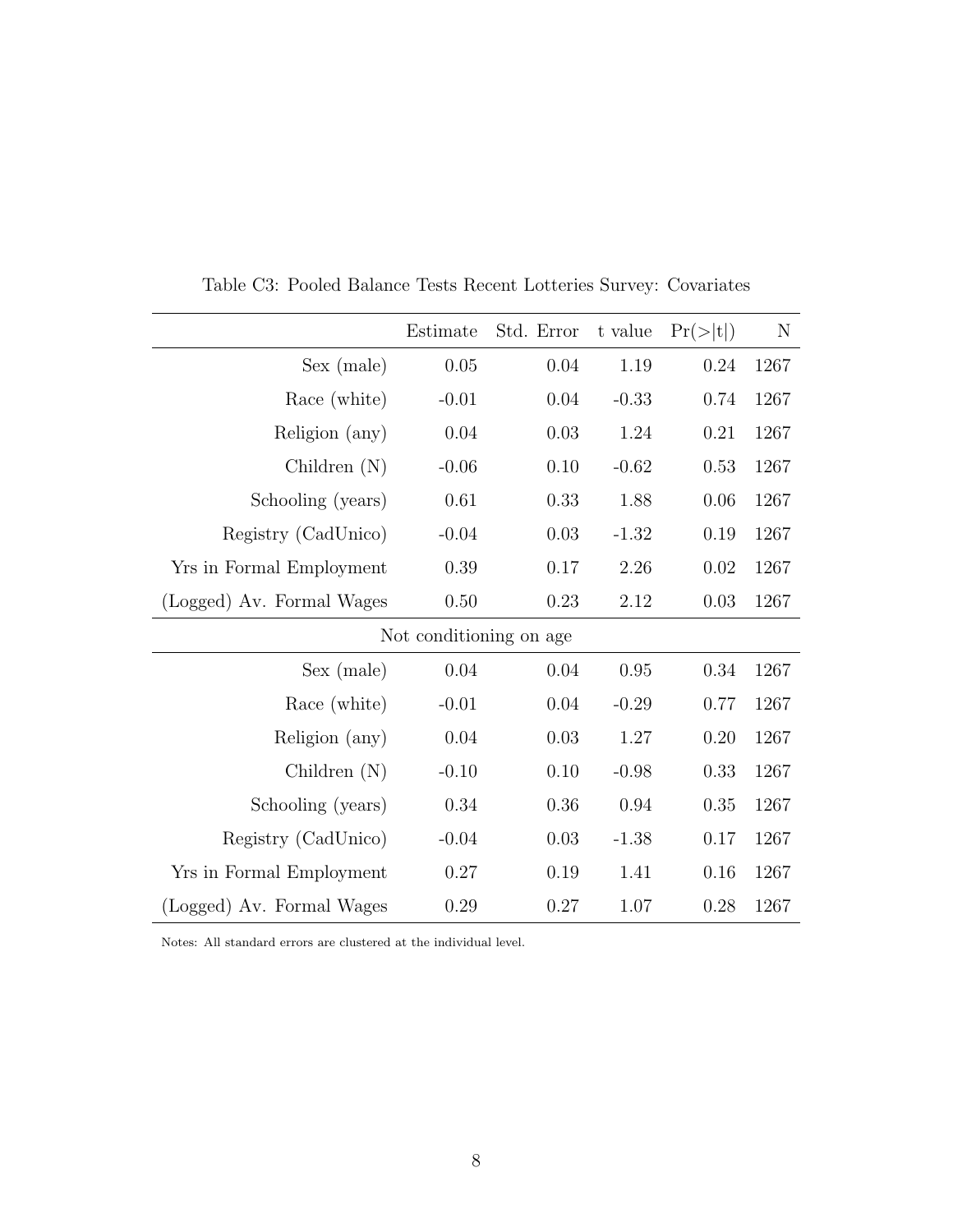<span id="page-43-0"></span>

|                            | Estimate            | Std. Error | t value | Pr(> t ) | N    |  |
|----------------------------|---------------------|------------|---------|----------|------|--|
|                            | Lin Model           |            |         |          |      |  |
| Age                        | 0.42                | 0.41       | 1.02    | 0.31     | 3923 |  |
| Sex (male)                 | $-0.02$             | 0.02       | $-0.95$ | 0.34     | 3923 |  |
| Race (white)               | 0.00                | 0.01       | 0.15    | 0.88     | 3923 |  |
| Registry (Cadunico)        | $-0.00$             | 0.01       | $-0.34$ | 0.73     | 3923 |  |
| Years in Formal Employment | 0.06                | 0.11       | 0.51    | 0.61     | 3923 |  |
| Avg. Formal Wages          | 0.02                | 0.09       | 0.18    | 0.85     | 3923 |  |
|                            | Fixed-Effects Model |            |         |          |      |  |
| Age                        | 0.33                | 0.40       | 0.85    | 0.40     | 3923 |  |
| Sex (male)                 | $-0.01$             | 0.02       | $-0.43$ | 0.66     | 3923 |  |
| Race (white)               | 0.00                | 0.01       | 0.12    | 0.90     | 3923 |  |
| Registry (Cadunico)        | $-0.01$             | 0.01       | $-0.70$ | 0.48     | 3923 |  |
| Years in Formal Employment | 0.10                | 0.11       | 0.96    | 0.34     | 3923 |  |
| Avg. Formal Wages          | 0.07                | 0.09       | 0.72    | 0.47     | 3923 |  |

Table C4: Pooled Balance Tests Early Lotteries Survey: Covariates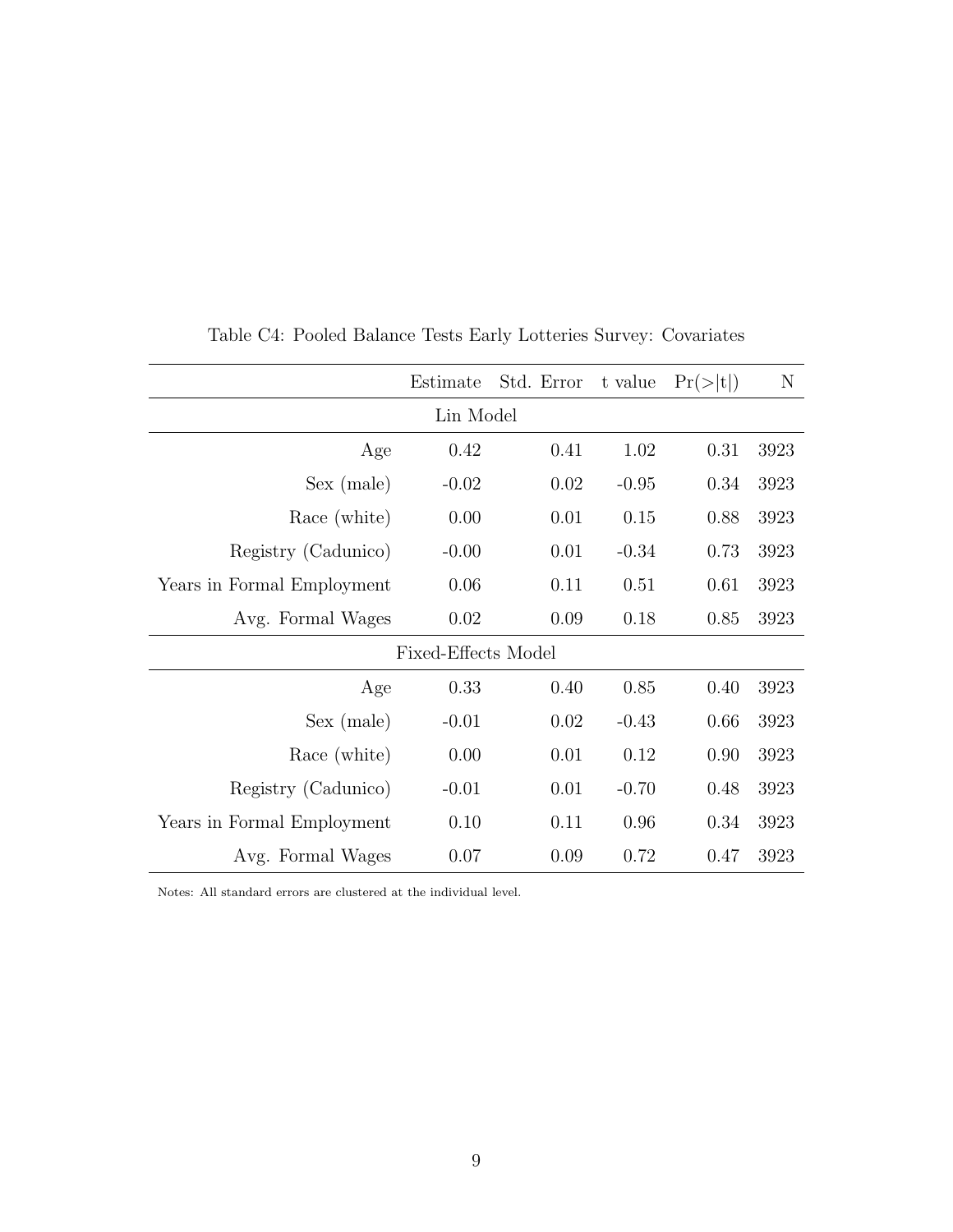<span id="page-44-0"></span>

| Lottery $17/2016$ |  |           |                                                     |     | Lottery $20/2016$ |        |
|-------------------|--|-----------|-----------------------------------------------------|-----|-------------------|--------|
|                   |  |           | Res. Df Df F $Pr(\geq F)$ Res. Df Df F $Pr(\geq F)$ |     |                   |        |
| -786              |  |           |                                                     | 461 |                   |        |
| 794               |  | $-8$ 1.52 | 0.1464                                              | 469 | $-8$ 0.49         | 0.8642 |

Table C5: Wald Test for Joint Null Hypothesis Test for Balance: Individual Lotteries - Recent Lotteries Survey

Notes: Regression of treatment assignment on pre-treatment covariates (null model includes age). All standard errors are clustered at the individual level. Permutation p-value 0.21 (Lottery 17/2016) and Permutation p-value 0.90 (Lottery 20/2016)

Table C6: Wald Test for Joint Null Hypothesis Test for Balance: Individual Lotteries - Early Lotteries Survey

| Lottery $03/2011$ |  |  |                                                     |      | Lottery $06/2011$ |                     |
|-------------------|--|--|-----------------------------------------------------|------|-------------------|---------------------|
|                   |  |  | Res. Df Df F $Pr(\geq F)$ Res. Df Df F $Pr(\geq F)$ |      |                   |                     |
| 1846              |  |  |                                                     | 2063 |                   |                     |
| 1852              |  |  | $-6$ 0.76 0.5979                                    |      |                   | 2069 -6 0.74 0.6172 |

Notes: Regression of treatment assignment on pre-treatment covariates. All standard errors are clustered at the individual level. Permutation p-value 0.573 (Lottery 03/2011) and Permutation p-value 0.601 (Lottery 06/2011)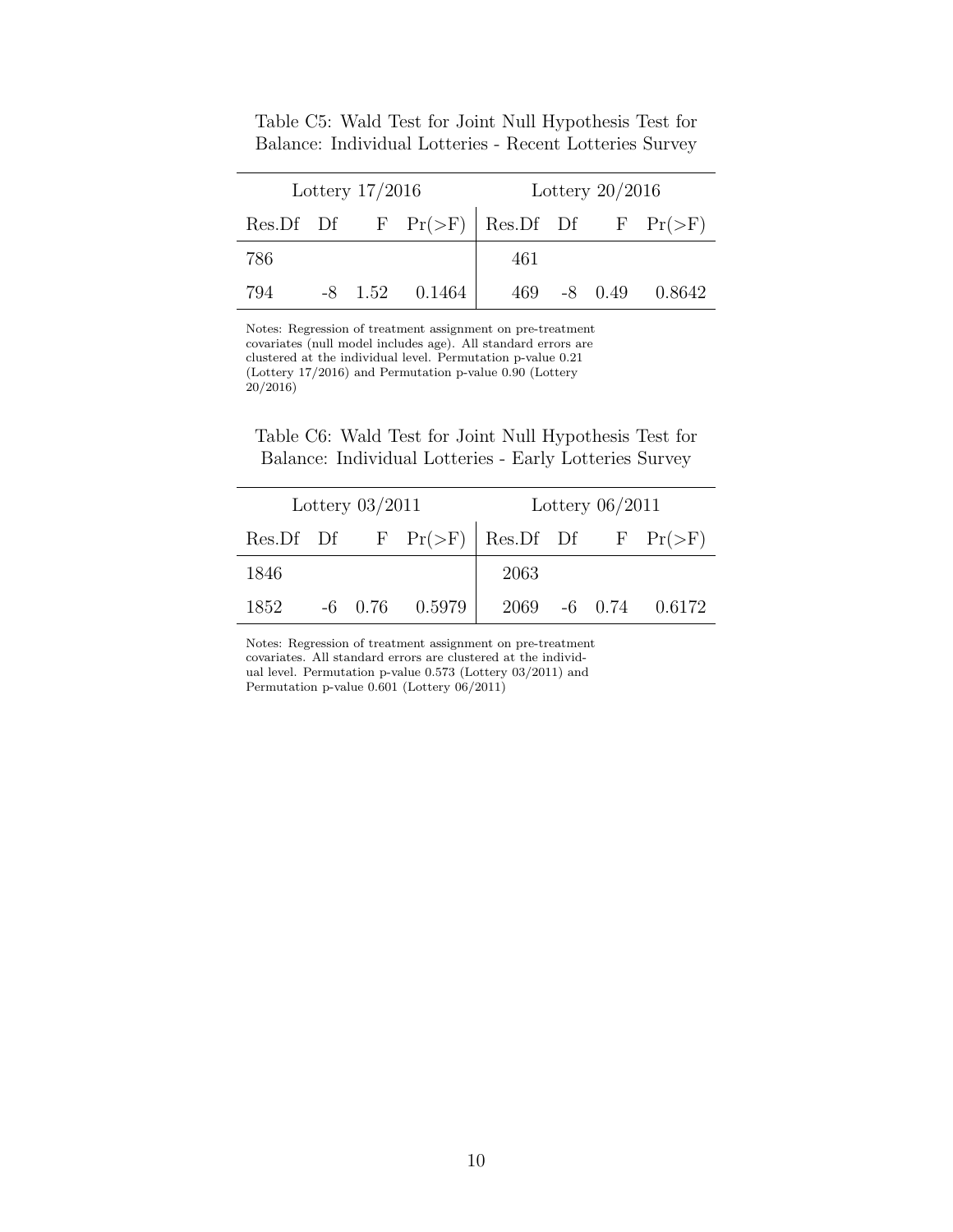|                           | Estimate               | Std. Error | t value | Pr(> t ) | N   |
|---------------------------|------------------------|------------|---------|----------|-----|
| Sex (male)                | 0.07                   | 0.04       | 1.77    | 0.08     | 796 |
| Race (white)              | $-0.03$                | 0.03       | $-0.94$ | 0.35     | 796 |
| Religion (any)            | $0.04\,$               | 0.03       | 1.58    | 0.11     | 796 |
| Children $(N)$            | $-0.02$                | 0.10       | $-0.19$ | 0.85     | 796 |
| Schooling (years)         | 0.66                   | 0.28       | 2.36    | 0.02     | 796 |
| Registry (CadUnico)       | $-0.06$                | 0.03       | $-2.33$ | $0.02\,$ | 796 |
| Yrs in Formal Employment  | $0.24\,$               | 0.17       | 1.46    | 0.14     | 796 |
| (Logged) Av. Formal Wages | 0.34                   | 0.24       | 1.45    | 0.15     | 796 |
|                           | No conditioning on age |            |         |          |     |
| Sex (male)                | $0.05\,$               | 0.04       | 1.41    | 0.16     | 796 |
| Race (white)              | $-0.03$                | 0.03       | $-0.93$ | 0.35     | 796 |
| Religion (any)            | $0.05\,$               | 0.03       | 1.73    | 0.08     | 796 |
| Children $(N)$            | $-0.06$                | 0.09       | $-0.63$ | 0.53     | 796 |
| Schooling (years)         | 0.25                   | 0.33       | 0.78    | 0.44     | 796 |
| Registry (CadUnico)       | $-0.06$                | $0.03\,$   | $-2.27$ | $0.02\,$ | 796 |
| Yrs in Formal Employment  | 0.07                   | 0.17       | 0.39    | 0.70     | 796 |
| (Logged) Av. Formal Wages | 0.06                   | 0.26       | 0.24    | 0.81     | 796 |

Table C7: Lottery 17/2016 Balance Tests: Covariates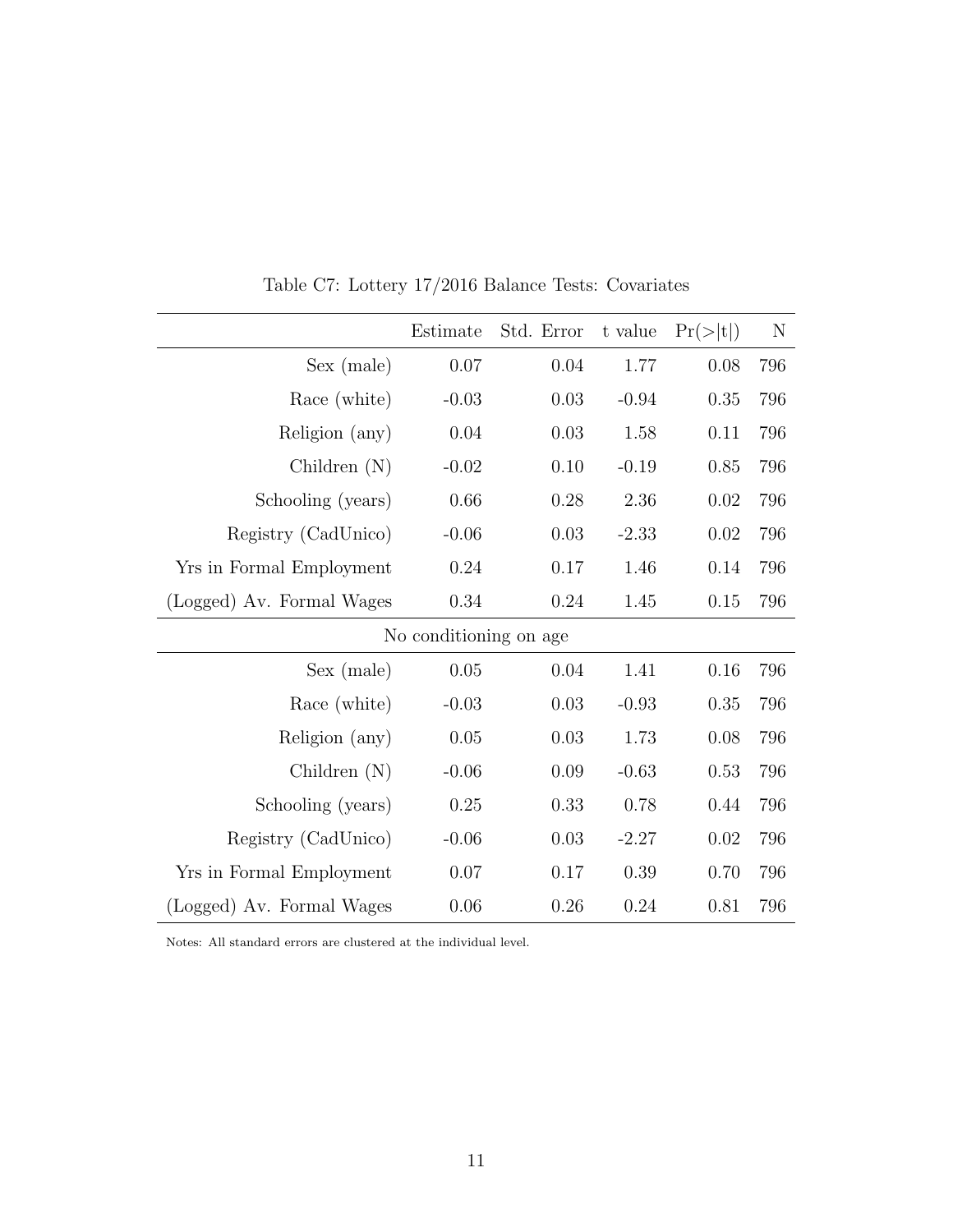|                           | Estimate               | Std. Error | t value | Pr(> t ) | N   |
|---------------------------|------------------------|------------|---------|----------|-----|
| Sex (male)                | 0.02                   | 0.07       | 0.34    | 0.73     | 471 |
| Race (white)              | 0.01                   | 0.07       | 0.16    | 0.87     | 471 |
| Religion (any)            | 0.03                   | 0.05       | 0.60    | 0.55     | 471 |
| Children $(N)$            | $-0.11$                | 0.16       | $-0.68$ | 0.50     | 471 |
| Schooling (years)         | 0.55                   | 0.57       | 0.96    | 0.34     | 471 |
| Registry (CadUnico)       | $-0.01$                | $0.05\,$   | $-0.25$ | 0.81     | 471 |
| Yrs in Formal Employment  | 0.58                   | 0.30       | 1.95    | $0.05\,$ | 471 |
| (Logged) Av. Formal Wages | 0.69                   | 0.38       | 1.81    | 0.07     | 471 |
|                           | No conditioning on age |            |         |          |     |
| Sex (male)                | 0.02                   | 0.07       | 0.29    | 0.77     | 471 |
| Race (white)              | 0.01                   | 0.07       | 0.20    | 0.84     | 471 |
| Religion (any)            | 0.03                   | $0.05\,$   | 0.54    | 0.59     | 471 |
| Children $(N)$            | $-0.14$                | 0.16       | $-0.87$ | 0.38     | 471 |
| Schooling (years)         | 0.44                   | 0.63       | 0.70    | 0.48     | 471 |
| Registry (CadUnico)       | $-0.02$                | $0.05\,$   | $-0.38$ | 0.70     | 471 |
| Yrs in Formal Employment  | 0.51                   | 0.33       | 1.55    | 0.12     | 471 |
| (Logged) Av. Formal Wages | 0.56                   | 0.45       | 1.24    | 0.21     | 471 |

Table C8: Lottery 20/2016 Balance Tests: Covariates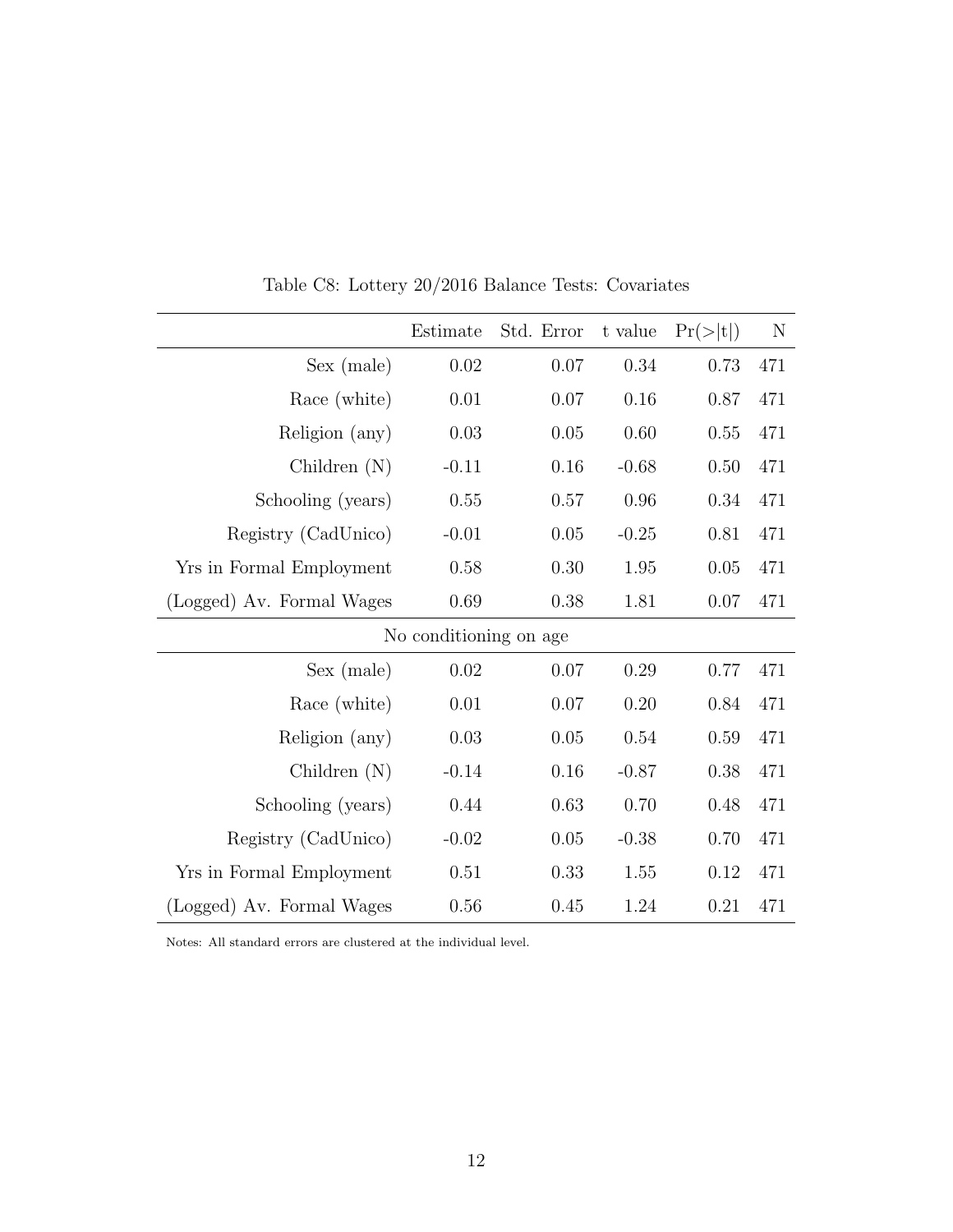|                            | Estimate          | Std. Error | t value | Pr(> t ) | N    |
|----------------------------|-------------------|------------|---------|----------|------|
|                            | Lottery $03/2011$ |            |         |          |      |
| Age                        | 0.79              | 0.75       | 1.05    | 0.30     | 1853 |
| Sex (male)                 | $-0.05$           | 0.03       | $-1.80$ | 0.07     | 1853 |
| Race (white)               | 0.00              | 0.03       | 0.15    | 0.88     | 1853 |
| Registry (Cadunico)        | 0.01              | 0.02       | 0.60    | 0.55     | 1853 |
| Years in Formal Employment | $-0.16$           | 0.21       | $-0.75$ | 0.45     | 1853 |
| Avg. Formal Wages          | $-0.20$           | 0.18       | $-1.11$ | 0.27     | 1853 |
|                            | Lottery $06/2011$ |            |         |          |      |
| Age                        | 0.09              | 0.54       | 0.16    | 0.87     | 2070 |
| Sex (male)                 | 0.02              | 0.02       | 0.82    | 0.42     | 2070 |
| Race (white)               | 0.00              | 0.02       | 0.02    | 0.99     | 2070 |
| Registry (Cadunico)        | $-0.02$           | 0.02       | $-1.29$ | 0.20     | 2070 |
| Years in Formal Employment | 0.25              | 0.15       | 1.63    | 0.10     | 2070 |
| Avg. Formal Wages          | 0.21              | 0.13       | 1.66    | 0.10     | 2070 |

Table C9: Early Lotteries Balance Tests: Covariates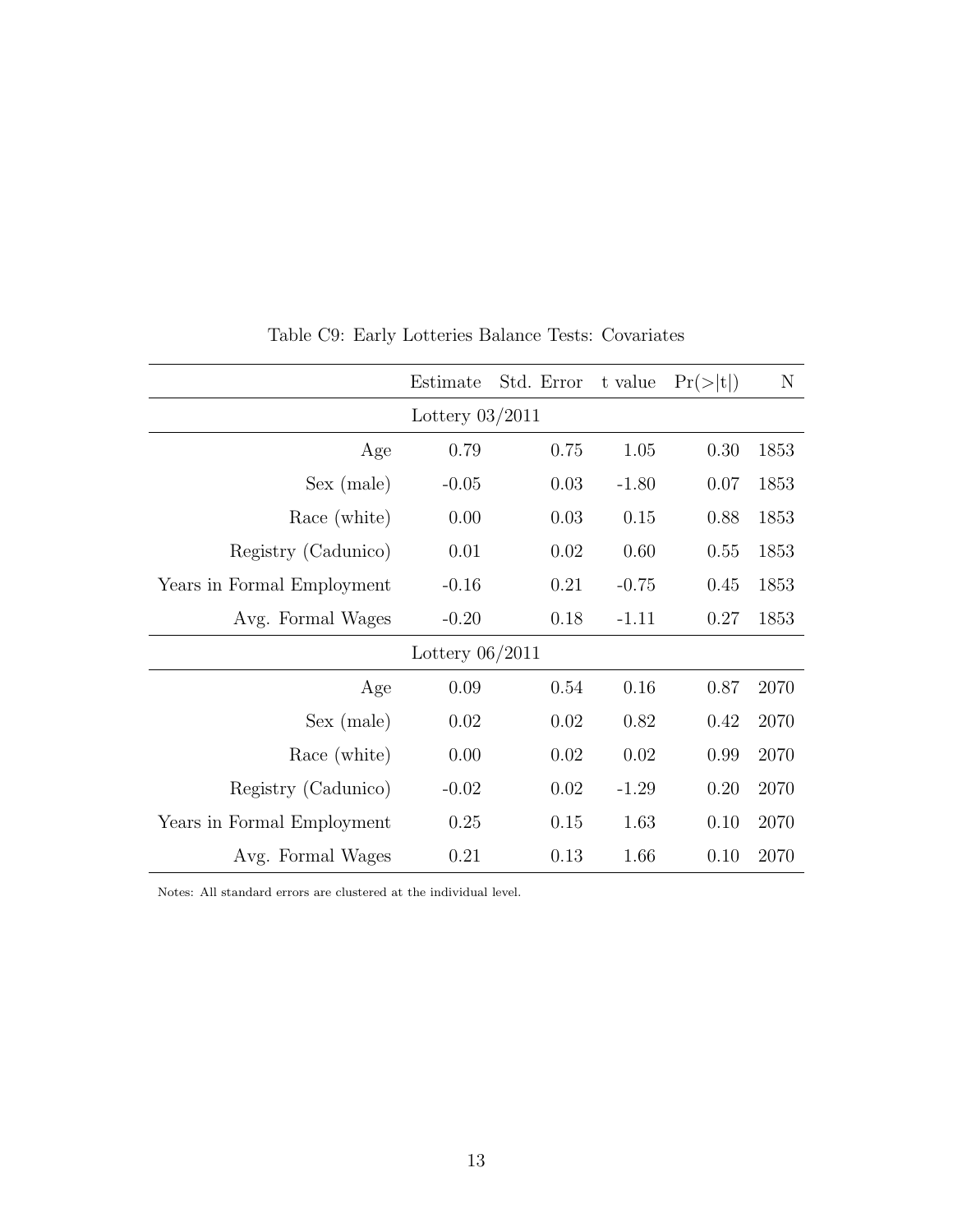# Appendix D Attrition

We compare attrition patterns by regressing indicators for response and response conditional on "picking up" (the phone call) indicator on treatment assignment, respondent's sex, $<sup>2</sup>$  $<sup>2</sup>$  $<sup>2</sup>$  pre-treatment earnings from a formal job, having a formal job, and interactions be-</sup> tween treatment and these covariates. We then estimate a F-test of the hypothesis that all interaction coefficients are zero. In all models, we cluster standard error at the respondent level and we include sampling weights for the analysis of the 2011 survey. We find no systematic difference between in attrition patterns between treatment and control groups in both surveys.

In Tables [D3](#page-38-0) and [D4](#page-43-0) we show comparisons of attrition rates across treatment arms. In Columns (1) and (2) of both Tables, we regress a response indicator on treatment assignment, using Lin's (2013) model and fixed-effects for each lottery, respectively. In columns (3) and (4) of both Tables, we compare attrition rates across treatment and control by regression a response indicator conditional of picking up the phone on treatment assignment. In all models, we cluster standard errors at the respondent level and we include sampling weights for the analysis of the 2011 survey. Overall, we do not observe different response rates across treatment and control groups even though there is some evidence of in models (1) and (2) of Table [D3,](#page-38-0) at the 10% level of statistical significance. Unfortunately, we do not have age information available for all subjects we attempted (only for those interviewed). This means that we cannot examine attrition conditional on age, as we did for our main analyses in the paper, since randomization was (marginally) conditional on age in the lotteries conducted in 2016.

|                      | Interviewed Indicator |  |                                                                     |               |  | Interviewed Conditional |        |
|----------------------|-----------------------|--|---------------------------------------------------------------------|---------------|--|-------------------------|--------|
|                      |                       |  |                                                                     | on Picking up |  |                         |        |
|                      |                       |  | Res. Df Df Chisq $Pr(\geq Chisq)$ Res. Df Df Chisq $Pr(\geq Chisq)$ |               |  |                         |        |
| 11,716               |                       |  |                                                                     | 1,533         |  |                         |        |
| $11,719$ $-3$ $3.03$ |                       |  | 0.3877                                                              |               |  | $1,536 -3 0.88$         | 0.8295 |

Table D1: Wald Test for Attrition Patterns: Survey Recent Lotteries

Notes: All standard errors are clustered at the individual level.

In an effort to assess whether nonresponse could be leading to biased estimates, we compare estimates for administrative outcomes obtained using our survey sample against a "benchmark" estimates for the same outcomes using the whole population for which these data are observed and that does not suffer from nonresponse (attrition). Specifically, we estimate the effect of winning a lottery in 2011 on earnings in our survey sample and in the whole population. Table [D5](#page-44-0) shows that, in both the survey sample and in the whole population there

<span id="page-48-0"></span><sup>2</sup>Estimated based on subject's name using genderBR.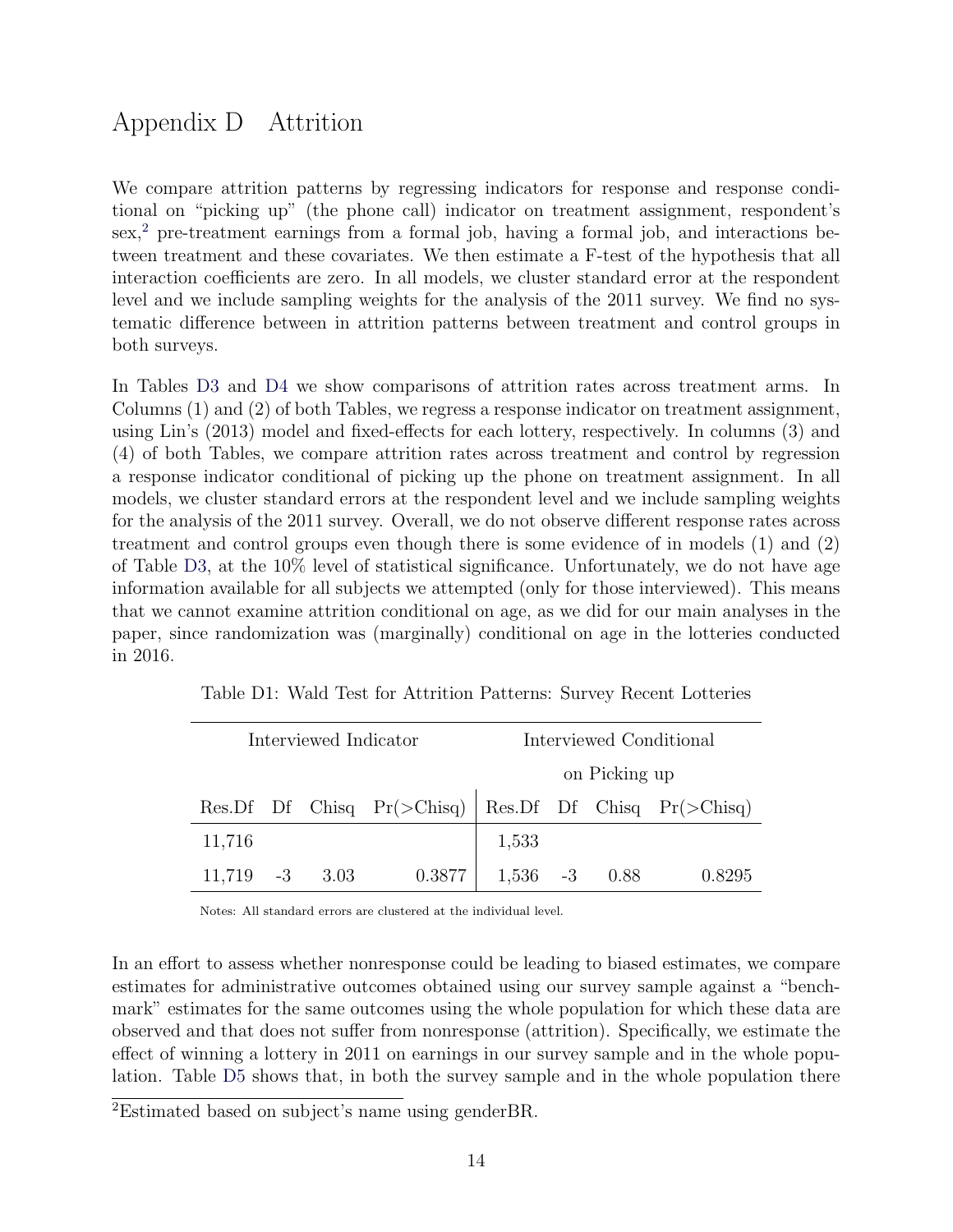| Interviewed Indicator |  |  |                                                                   |                                                   |  |  | Interviewed Conditional |
|-----------------------|--|--|-------------------------------------------------------------------|---------------------------------------------------|--|--|-------------------------|
|                       |  |  |                                                                   | on Picking up                                     |  |  |                         |
|                       |  |  | Res.Df Df Chisq $Pr(\geq Chisq)$ Res.Df Df Chisq $Pr(\geq Chisq)$ |                                                   |  |  |                         |
| 29,624                |  |  |                                                                   | 6,432                                             |  |  |                         |
| $29,627 -3 2.39$      |  |  | 0.4950                                                            | $\begin{array}{ l} 6,432 & -3 & 0.19 \end{array}$ |  |  | 0.9808                  |

Table D2: Wald Test for Attrition Patterns Survey Early Lotteries

is a null effect of winning a lottery on these labor outcomes. Furthermore, estimates are statistically indistinguishable from each other ( $p$ -value  $= 0.66$ , earnings outcomes;  $p$ -value  $= 0.40$ , formal job outcome). Unfortunately we do not have any post-treatment outcome using administrative data for the survey with 2016 lottery participants.

|  | Table D5: Comparison of Survey Estimates to |
|--|---------------------------------------------|
|  | "Benchmark" Administrative Data Estimates   |

|                     | Administrative   | Administrative | Survey           | Survey  |
|---------------------|------------------|----------------|------------------|---------|
|                     | Average (logged) | Formal         | Average (logged) | Formal  |
|                     | Earnings         | Job            | Earnings         | Job     |
| Winning a lottery   | $-0.03$          | $-0.01$        | 0.03             | 0.02    |
|                     | (0.04)           | (0.01)         | (0.12)           | (0.03)  |
| $\mathbf{R}^2$      | 0.00             | 0.00           | 0.00             | 0.00    |
| Adj. $\mathbb{R}^2$ | 0.00             | 0.00           | $-0.00$          | $-0.00$ |
| Num. obs.           | 623411           | 623411         | 3923             | 3923    |
| <b>RMSE</b>         | 3.53             | 0.95           | 3.47             | 0.93    |
| N Clusters          | 350,690          | 350,690        | 2, 119           | 2,119   |

Notes: \*\*\* $p < 0.001$ ; \*\* $p < 0.01$ ; \* $p < 0.05$ 

Ĭ.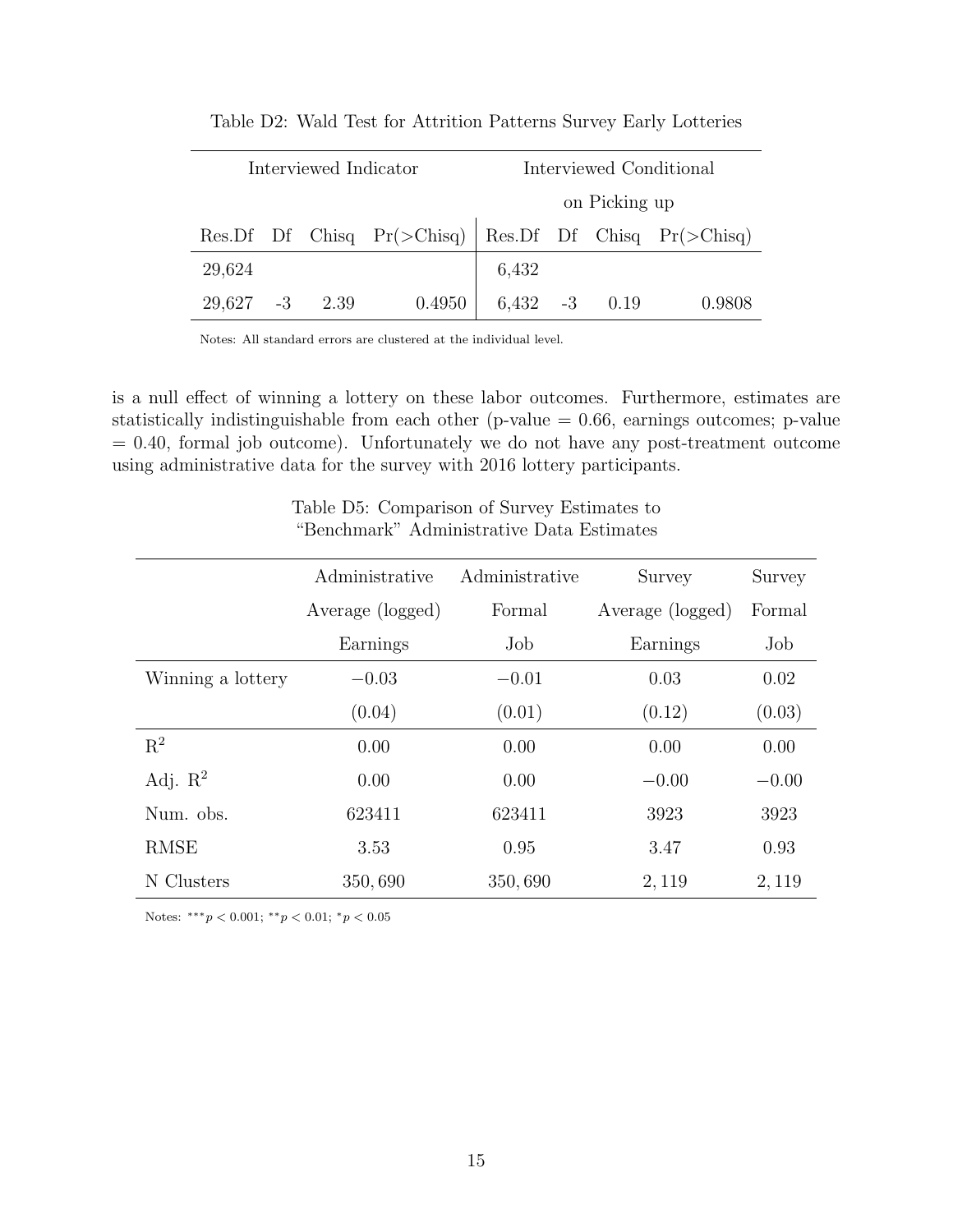|                          | Resp.     | Resp.               | Resp.   Picking up | Resp.   Picking up  |
|--------------------------|-----------|---------------------|--------------------|---------------------|
|                          | Lin Model | Fixed-Effects Model | Lin Model          | Fixed-Effects Model |
| (Intercept)              | $0.10***$ |                     | $0.66***$          |                     |
|                          | (0.00)    |                     | (0.02)             |                     |
| Winning Lottery          | $-0.02$   | $-0.02$             | $-0.12$            | $-0.17$             |
|                          | (0.01)    | (0.01)              | (0.08)             | (0.13)              |
| Lottery ID               | $-0.00$   |                     | $-0.02**$          |                     |
|                          | (0.00)    |                     | (0.01)             |                     |
| Winning Lottery $\times$ | $-0.02$   |                     | 0.17               |                     |
| Lottery ID               | (0.02)    |                     | (0.16)             |                     |
| $\mathbf{R}^2$           | 0.00      | 0.00                | 0.00               | 0.00                |
| Adj. $\mathbb{R}^2$      | $-0.00$   | $-0.00$             | $-0.00$            | $-0.00$             |
| Num. obs.                | 12594     | 12594               | 1772               | 1772                |
| <b>RMSE</b>              | 3.06      | 3.06                | 4.81               | 4.81                |
| N Clusters               | 7,764     | 7,764               | 1,096              | 1,096               |

Table D3: Differential Attrition Rates: Survey with Recent Lotteries

∗∗∗p < 0.001; ∗∗p < 0.01; <sup>∗</sup>p < 0.05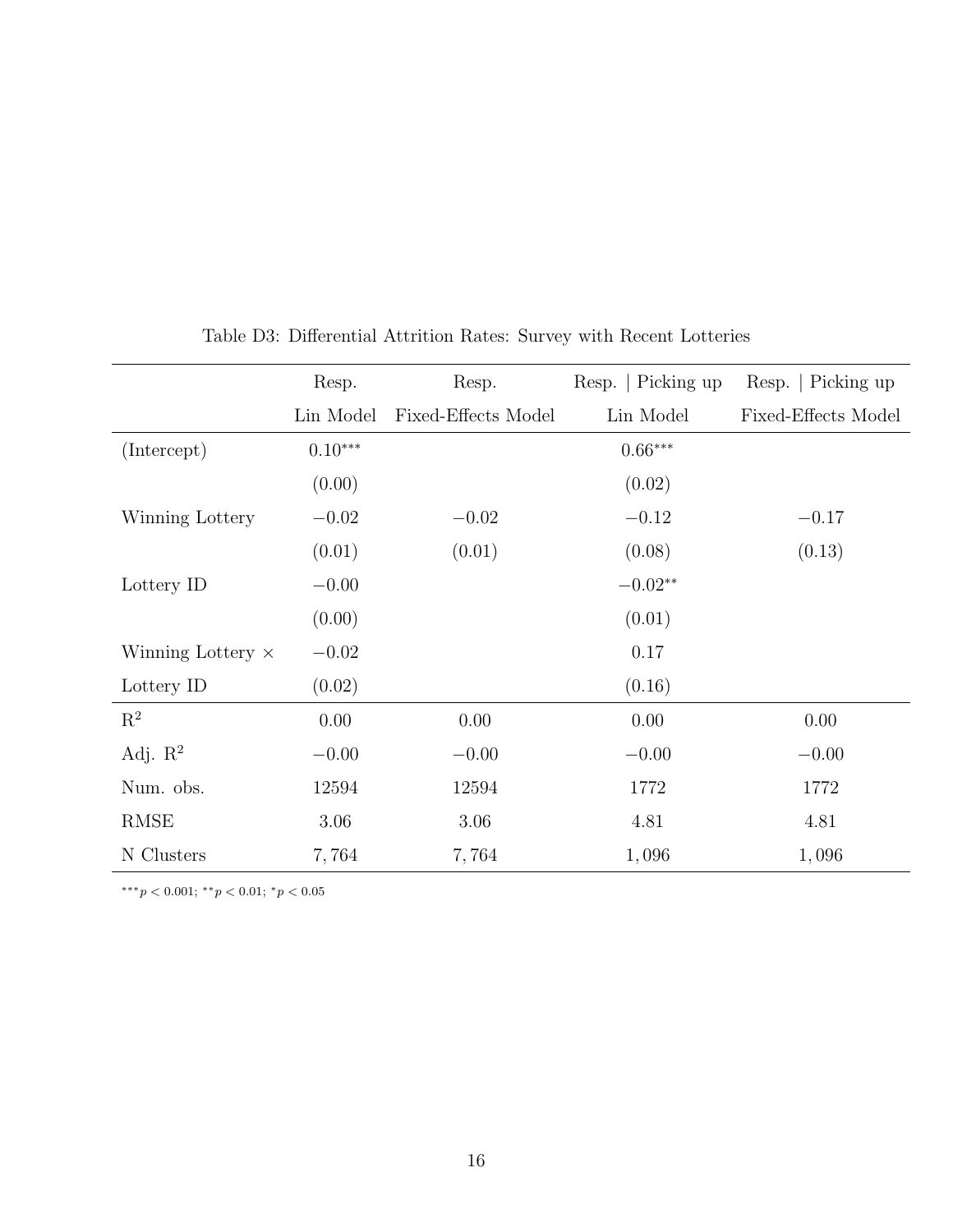|                          | Resp.     | Resp.               | Resp.   Picking up | Resp.   Picking up  |
|--------------------------|-----------|---------------------|--------------------|---------------------|
|                          | Lin Model | Fixed-Effects Model | Lin Model          | Fixed-Effects Model |
| (Intercept)              | $0.12***$ |                     | $0.56***$          |                     |
|                          | (0.00)    |                     | (0.01)             |                     |
| Winning Lottery          | $-0.00$   | $-0.00$             | 0.00               | 0.01                |
|                          | (0.00)    | (0.00)              | (0.01)             | (0.01)              |
| Lottery Id               | 0.00      |                     | $-0.01$            |                     |
|                          | (0.00)    |                     | (0.01)             |                     |
| Winning Lottery $\times$ | 0.01      |                     | 0.05               |                     |
| Lottery ID               | (0.01)    |                     | (0.03)             |                     |
| $R^2$                    | 0.00      | 0.00                | 0.00               | 0.00                |
| Adj. $R^2$               | $-0.00$   | $-0.00$             | 0.00               | $-0.00$             |
| Num. obs.                | 31732     | 31732               | 6947               | 6947                |
| <b>RMSE</b>              | 0.33      | 0.33                | 0.50               | 0.50                |
| N Clusters               | 17, 117   | 17, 117             | 3,771              | 3,771               |

Table D4: Differential Attrition Rates: Survey with Early Lotteries

∗∗∗p < 0.001; ∗∗p < 0.01; <sup>∗</sup>p < 0.05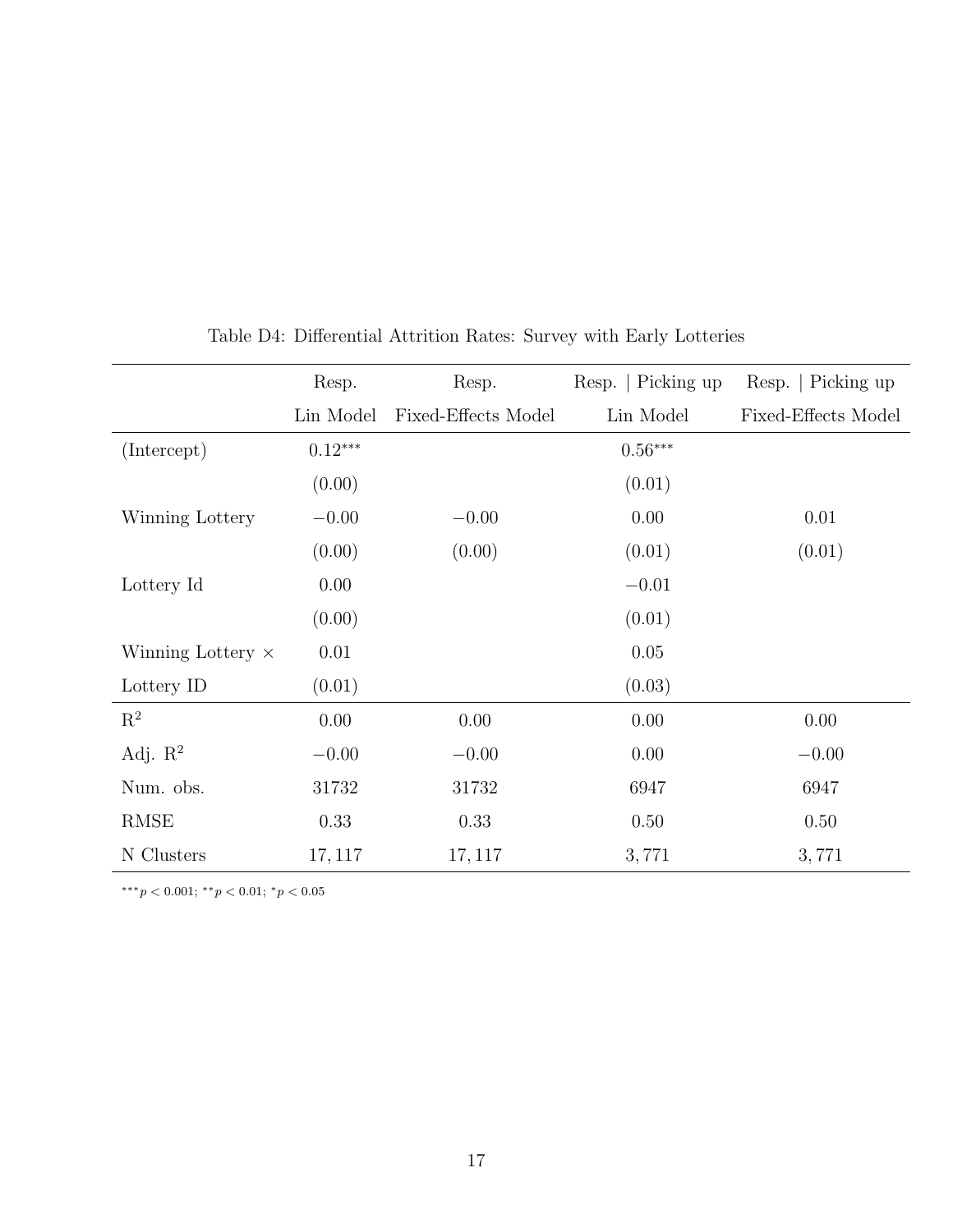### Appendix E Results for Individual Survey Items

For simplicity and parsimony, Figure [F1,](#page-55-0) in the main body of the paper, only reports results for the summary indices that were produced by combining individual survey items, as described in Table [1.](#page-14-0) We report, in Figure [E1](#page-52-0) results for each of these items separately. The substantive message is clear. We find no effects for any of the individual items analyzed. Results are all but identical if we do not include pre-treatment controls, as reported in Figure [E2.](#page-53-0)

<span id="page-52-0"></span>

Figure E1: Effects of MCMV on Incumbent Evaluation and Mobilization (individual outcome items)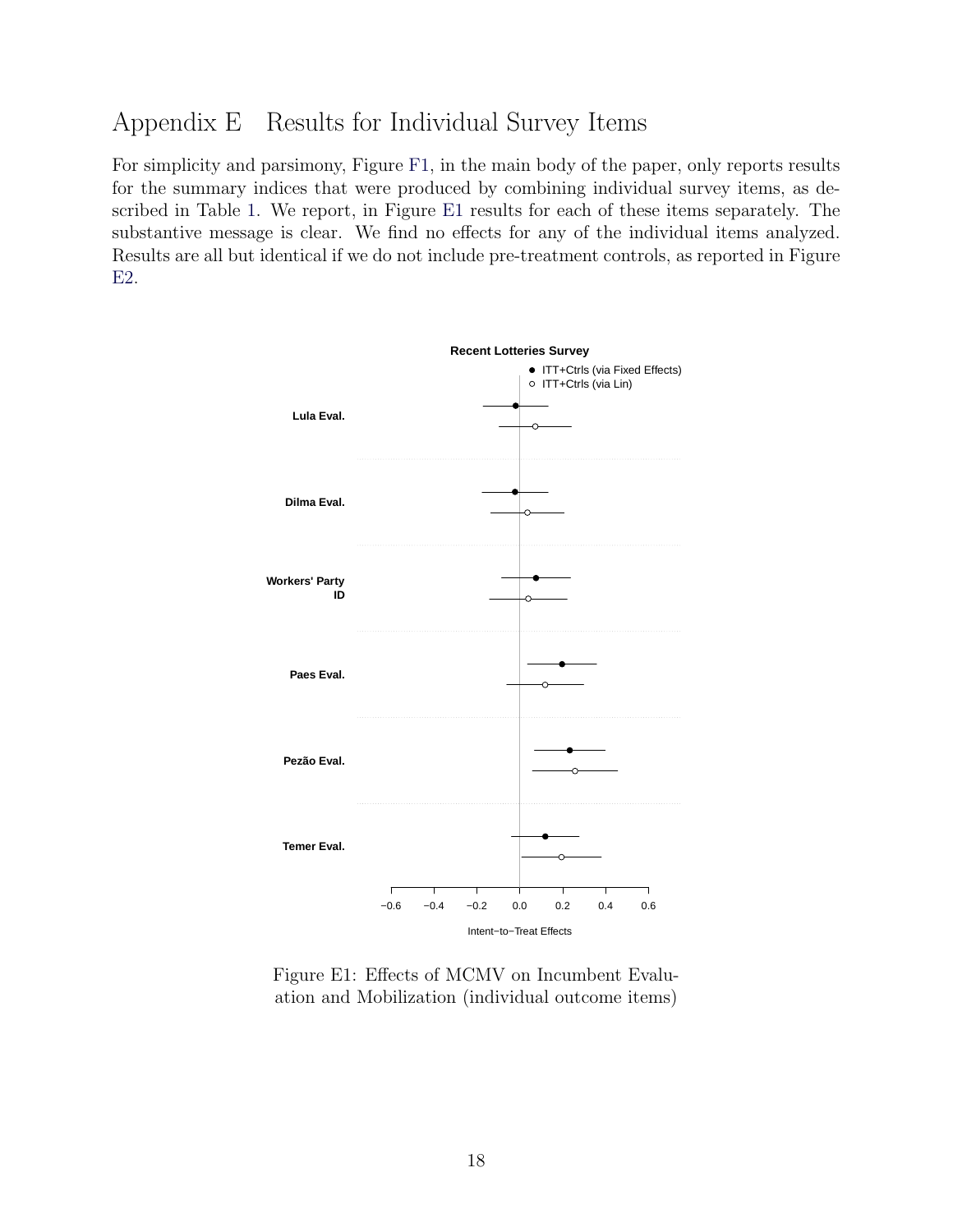<span id="page-53-0"></span>

Figure E2: Effects of MCMV on Incumbent Evaluation and Mobilization (individual items, without controls)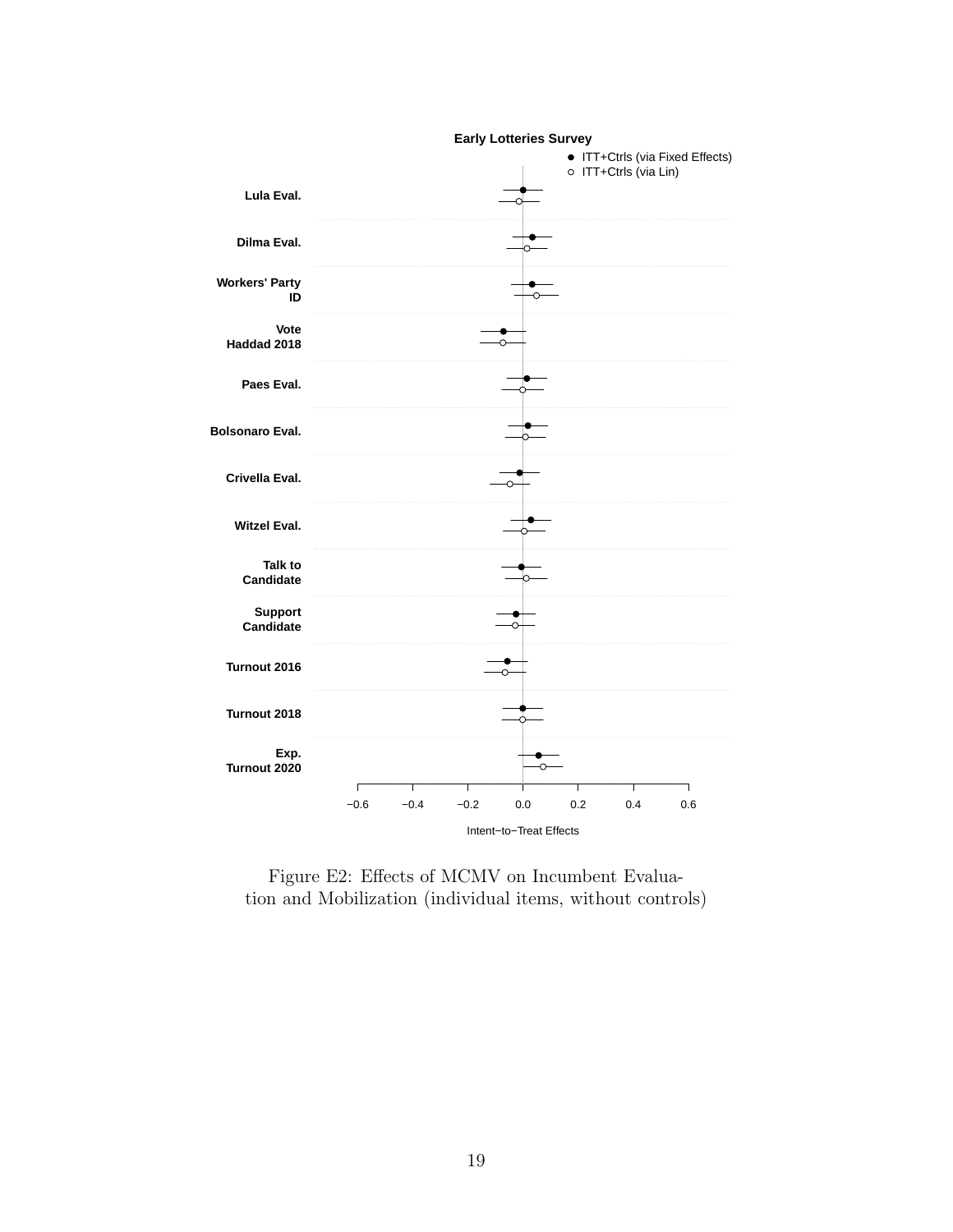# Appendix F Complier Average Causal Effects

In the main body of the paper we concentrate on ITT effects because non-compliance is a feature of the MCMV program. But not all lottery winners, however, decided to become program recipients or even learned about being lottery winners. All lotteries are public; however, only lottery winners are notified directly, and they are often not found by city officials. In the recent lotteries survey, we define treatment as "knowing about winning," which we measured that by coding whether the telegrams sent to lottery winners were received by them or a family member<sup>[3](#page-54-0)</sup> as well as by asking, in our survey, whether the subject learned about winning an MCMV lottery. When we combine both measures, we find that 199 out of 286 individual-lottery winners learned about winning the lottery, and 69 out of 981 individual-lottery non-winners believed they were informed that they won the lottery.<sup>[4](#page-54-1)</sup> In our second survey, we define treatment as becoming a program participant based on whether the lot-tery participant or their spouse signed a MCMV contract with the CEF;<sup>[5](#page-54-2)</sup> 221 out of 912 individual-lottery winners became MCMV recipients and 249 out of 3,012 individual-lottery non-winners signed MCMV agreements.<sup>[6](#page-54-3)</sup> Noncompliance is a feature of the program, and we are interested in learning about effects of the program on political behavior – and the fact that individuals do not learn about winning, choose not to take up or are deemed ineligible and cannot become recipients is of interest. Therefore, we focus our main analyses on the intent-to-treatment parameter and only report the complier average causal effects in this Appendix.

We estimate complier average causal effects (CACE) through a two-stage least squares procedure, employing the same pre-treatment controls and the fixed-effects framework defined in Equation ??. Results are presented in Figure [F1.](#page-55-0)

<span id="page-54-0"></span><sup>3</sup>City hall shared these telegrams with us and a research assistant hand-coded them.

<span id="page-54-1"></span><sup>4</sup>Some non-winners sometimes participate in other social programs or are genuinely confused about government notifications, which leads them to declare being notified as lottery winners. More importantly, our survey data are measured at the individual level. Therefore, compliance  $(D_i)$  is measured at the individual-level i and not individual-lottery ij level.

<span id="page-54-2"></span><sup>5</sup>We obtained on all signers of MCMV agreements through an Access to Information request and we used the national social registry (Cadunico) to determine spousal status with lottery winners.

<span id="page-54-3"></span><sup>6</sup>Our agreement data are not linked to the lottery identification so individuals might have become MCMV beneficiaries through winning other lotteries held before or – more likely – after the ones we used in our survey. Also, some individuals may have become beneficiaries because of forced relocation or elderly/special needs lotteries – lottery applicants, under some infrequent circumstances may become beneficiaries through other pathways which could cause noncompliance. Like in our first survey, compliance  $(D<sub>i</sub>)$  is measured at the individual i level.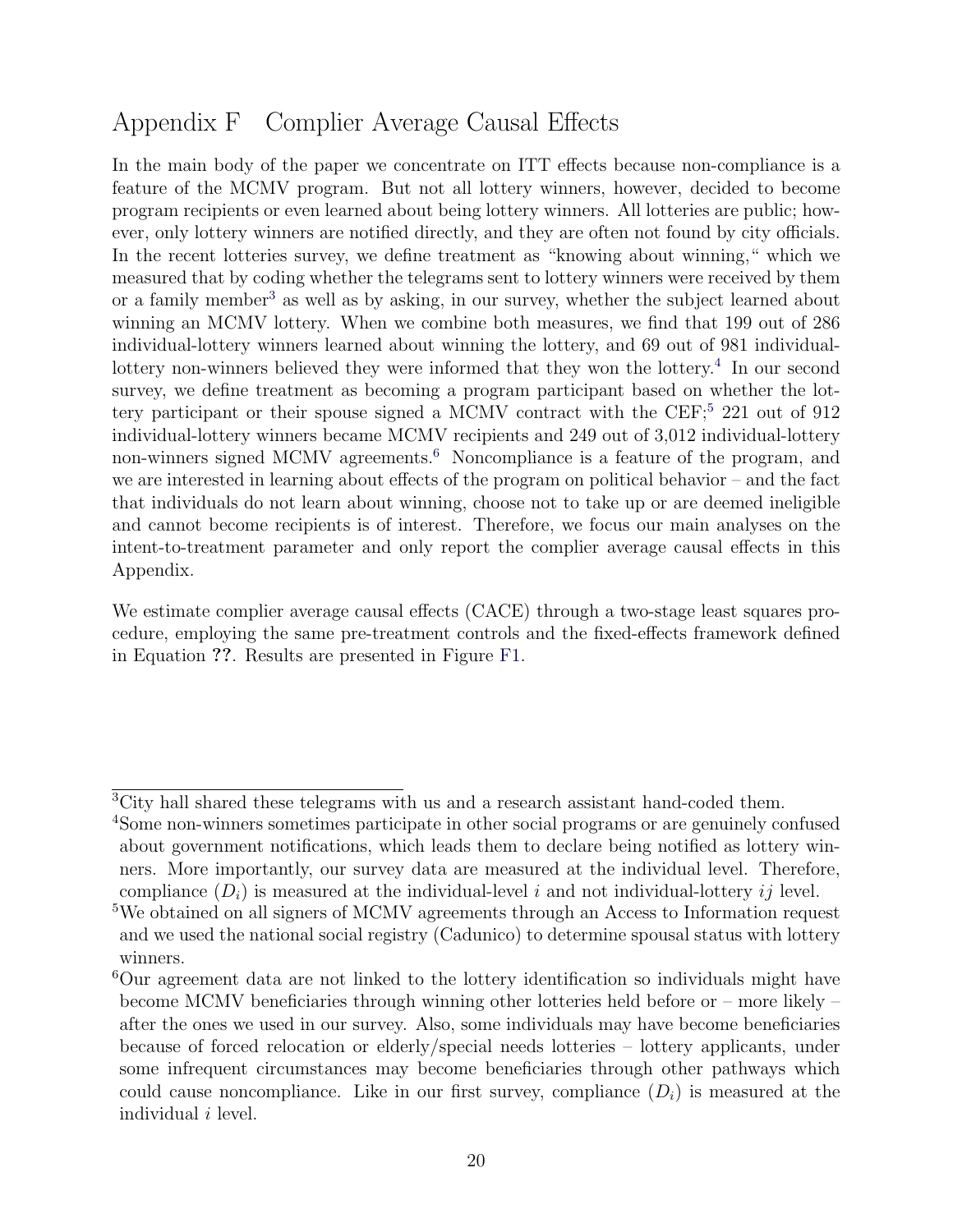<span id="page-55-0"></span>

Figure F1: MCMV Effects on Incumbent Evaluation and Mobilization

Notes: Figure reports complier-average-causal effects on outcomes listed in Table [1,](#page-14-0) and for which we presented ITT estimates in Figure .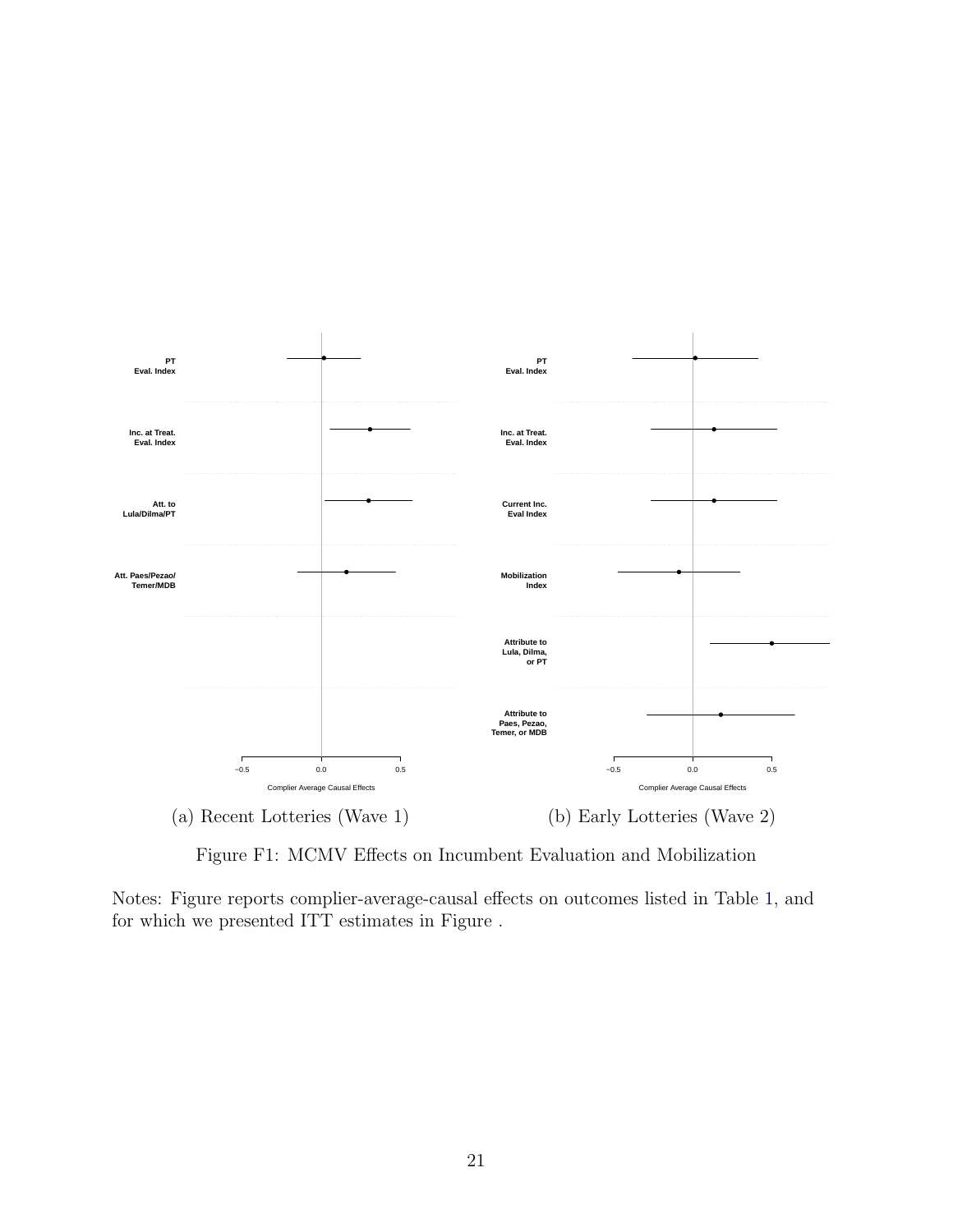### <span id="page-56-0"></span>Appendix G Additional Public Opinion Data on MCMV

None of the general population public opinion surveys distinguish between MCMV's tiers in their question wording, but we believe that survey respondents have Tier 1 in their minds when answering questions because of MCMV Tier 1's distinctive-looking housing projects, government ads, and politicians credit claiming activity, both of which are focused on Tier 1 [\(Bueno](#page-31-6) [forthcoming\)](#page-31-6).

Figure [G2](#page-56-1) reports the full breakdown across income categories of support for the main social policies in the Ibope survey we analyzed, which is also reported more synthetically in Table [G1.](#page-14-0) [7](#page-56-2)

<span id="page-56-1"></span>

Figure G2: Evaluation of Programs and Initiatives by Family Income (2015)

Notes: Respondents were asked to rate programs or initiatives on a 0–10 scale. Family income is measured in multiples of monthly minimum wages, which at the time was R\$ 788 (then about US\$ 200). See text for summary descriptions of the programs.

In the general population, the MCMV is better evaluated among beneficiaries than non beneficiaries (evaluation is 1.21 higher than the baseline evaluation of 6.39 ( $p \lt 0.01$ ). However, this includes all MCMV tiers in all types of municipalities. If we restrict our analysis to individuals whose reported family income is below 2 minimum wages (potentially eligible MCMV beneficiaries), the positive effect is smaller  $(0.97, p<0.01)$  and even smaller if we restrict the analysis to cities that – as Rio de Janeiro – are their state capitals  $(0.89, p=0.06)$ . Further restricting the analysis to the metropolitan area of Rio de Janeiro  $(-0.70, p=0.64)$ or to the city itself  $(-0.70, p=0.64)$  yields negative point estimates that are not statistically

<span id="page-56-2"></span><sup>&</sup>lt;sup>7</sup>It is worth noting that the survey has plausible estimates of *Bolsa Família* and MCMV beneficiaries (23% and 1.5%, respectively).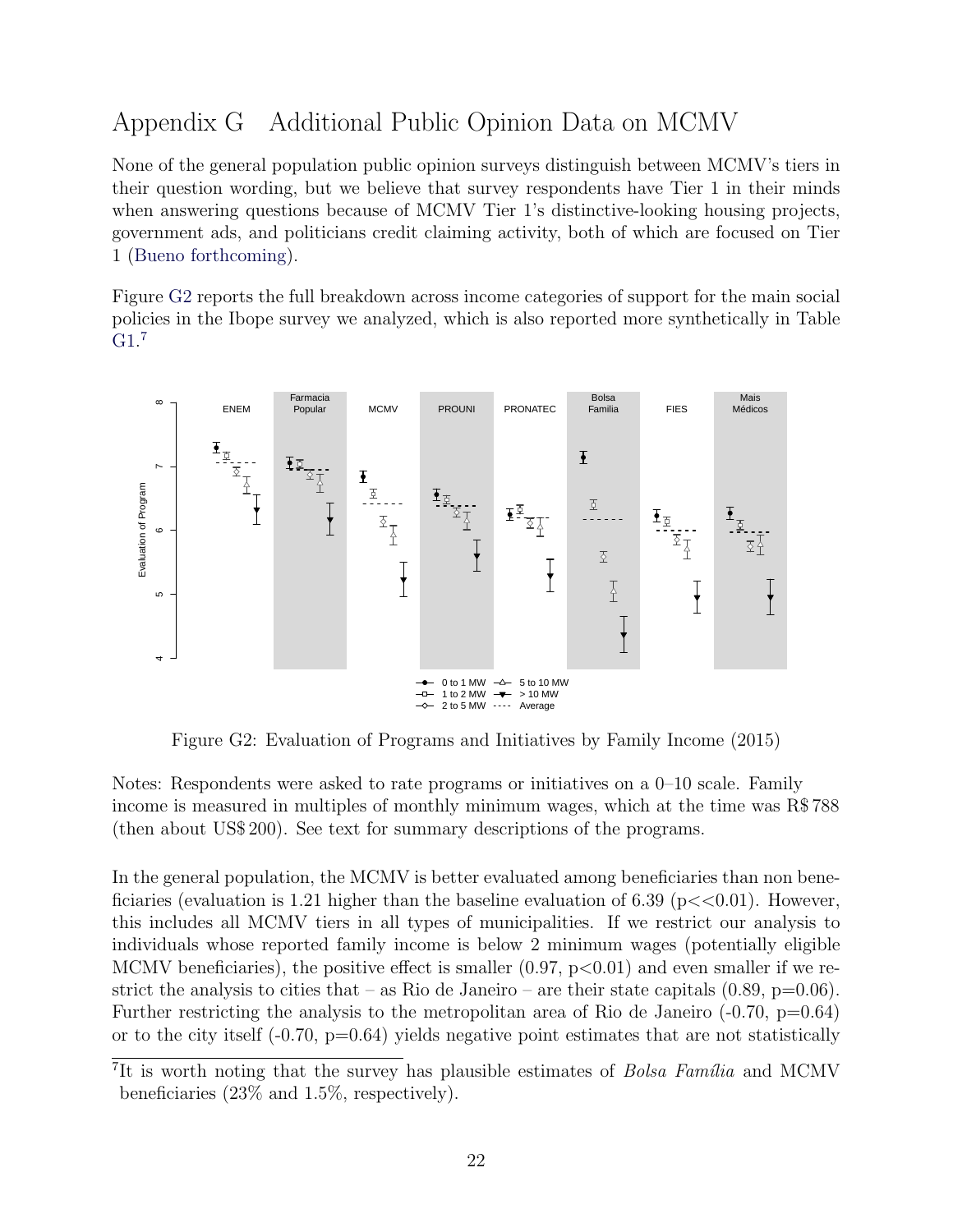significant. These results are compatible with the findings of our survey and suggest that, perhaps, the MCMV was less effective in capitals in general and in Rio in particular.

Table [G1](#page-14-0) presents more complete data from the the IBOPE survey, which was discussed in the main body of the paper. When asked about which government programs or initiatives they remembered (up to three),  $12.8\%$  cited *Bolsa Família*,  $7.9\%$  cited MCMV, and the next program was remembered by only 2.4% (ENEM, the unified college admissions exam). About 70% of respondents could not cite a single program. Both were substantially better known than *Farmácia Popular*, a program that distributes free medicines for selected chronic illnesses and is known by 28% of respondents.

| Program          | Knowledge |         | Evaluation $(0-10)$ |                 |
|------------------|-----------|---------|---------------------|-----------------|
|                  | $(\%)$    | Average | Std. Dev.           | Poorest-Richest |
| Bolsa Família    | 59.1      | 6.2     | 3.4                 | $-2.8$          |
| <b>MCMV</b>      | 49.8      | 6.4     | 3.2                 | $-1.6$          |
| Farmácia Popular | 27.8      | 6.9     | 2.9                 | $-0.9$          |
| <b>ENEM</b>      | 27.4      | 7.1     | 2.8                 | $-1.0$          |
| <b>PRONATEC</b>  | 24.8      | 6.2     | 2.9                 | $-1.0$          |
| Mais Médicos     | 22.9      | 6.0     | 3.3                 | $-1.3$          |
| <b>FIES</b>      | 19.1      | 6.0     | 3.0                 | $-1.3$          |
| <b>PROUNI</b>    | 18.9      | 6.4     | 2.8                 | $-1.0$          |
| None             | 16.6      |         |                     |                 |

Table G1: Knowledge and Evaluation of Social Programs and Initiatives (2015)

Notes: Knowledge was assessed by asking respondents whether they knew about 27 selected government programs or initiatives. Respondents were also asked to rate 8 of those programs or initiatives on a 0–10 scale. The last column reports the difference in average evaluations between those earning up to 2 and those earning more than 10 minimum wages. ENEM is a national exam for high-school students used as entrance exam for many universities; PRONATEC provides technical education; FIES is a private college financing program; PROUNI is a stipend for low-income students in public universities. See text for the other programs.

Data from a survey close to the 2014 election [\(Ames et al.](#page-30-2) [2015\)](#page-30-2) also shows that MCMV is less polarizing than other social policies. Not only was the MCMVless polarizing across income levels (Figure [G2\)](#page-56-1), but it was also less polarizing along partisan lines. As Figure [G3](#page-58-0) shows, wven among antipetistas (anti-partisans of the PT), MCMV's approval rating was about 85%, which is much higher than antipetistas' approval of *Bolsa Família* and *Mais*  $M\'{e}dicos$ , which was about 50%.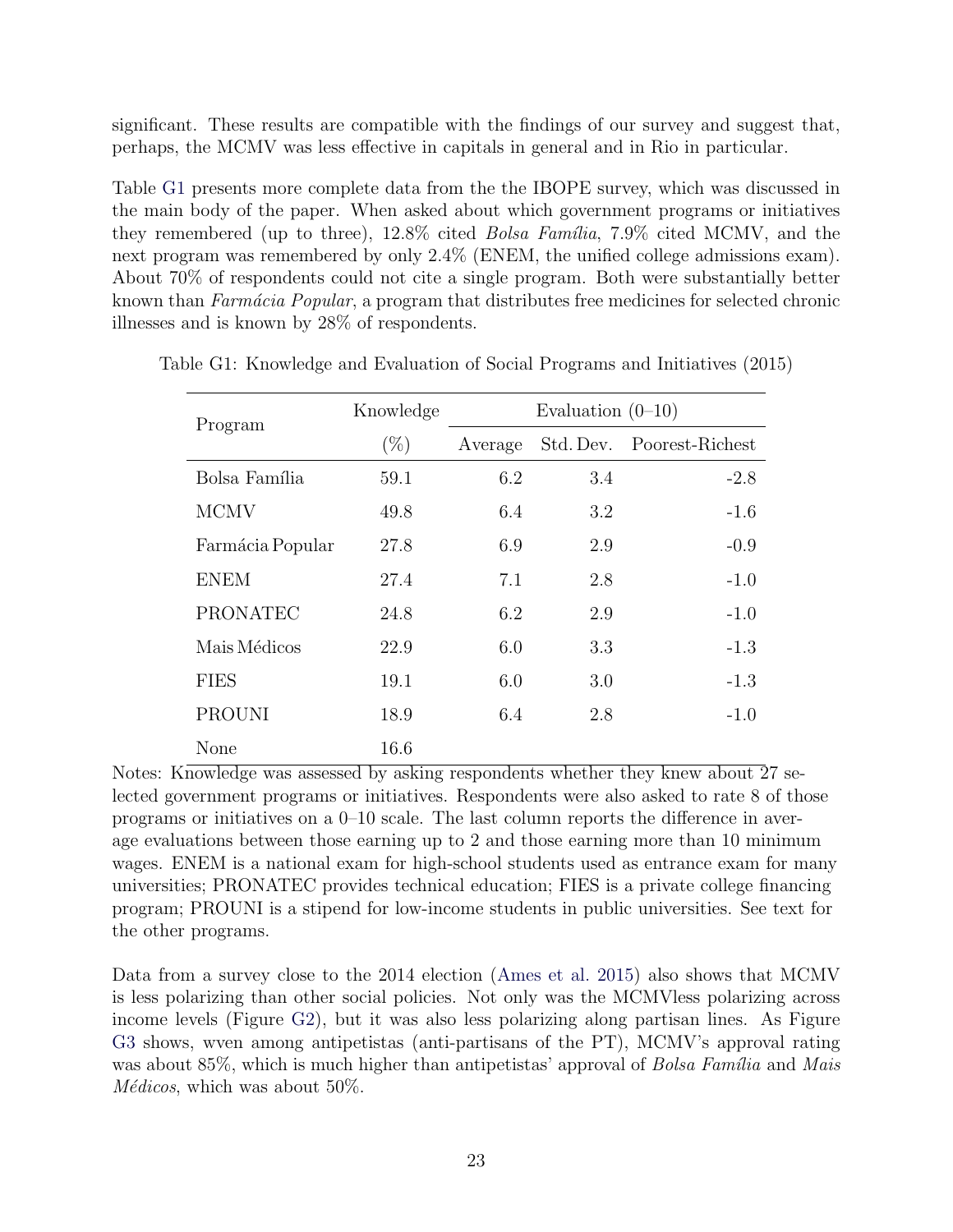<span id="page-58-0"></span>

Figure G3: Support for Selected Social Programs by Partisanship (2014)

Notes: Data are from [Ames et al.](#page-30-2) [\(2015\)](#page-30-2). Horizontal lines represent program ratings among non-partisans; see [Samuels and Zucco](#page-34-5) [\(2018\)](#page-34-5) for definitions of partisans and antipartisans.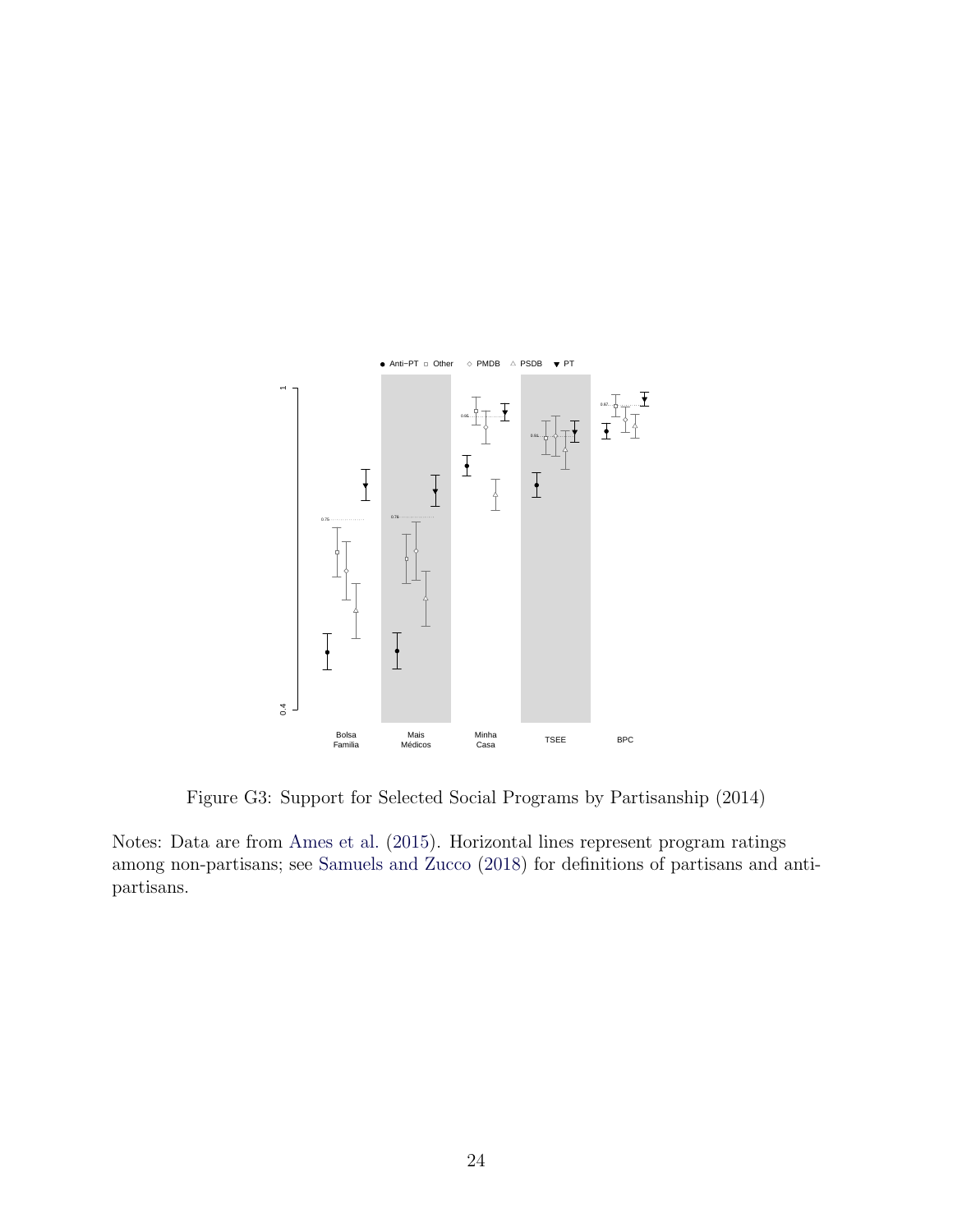# <span id="page-59-0"></span>Appendix H Extended Analysis of Electoral Results

In the main body of the paper we presented results from a DiD anlaysis in which we operationalized MCMV as a binary variable that took on the value of one if the municipality delivered any number of homes in the electoral period. In Table [H1](#page-60-0) we report the same analysis employing two different continuous operationalization of MCMV presence in the municipality, namely the number of homes delivered by 100 inhabitants and the number of homes delivered relative to the housing deficit, as estimated by the *Ministério das Cidades* for 2009.

The results are very similar to what we reported in the main body of the paper. For the presidential elections, we see statistically significant results for the measure relative to the population in the first two cycles and in the pooled analysis. When we operationalize MCMV relative to the original housing deficit, results fall short of statistical significance in the second cycle. Still, the two operationalizations tell a similar substantive story. In the pooled anlaysis, the incumbent candidate received approximately half a percentage point more votes in a treated municipality with the median intensity of MCMV, and this effect increases to 3 p.p. and 4 p.p. in municipalities at the  $95<sup>th</sup>$  percentile of MCMV intensity relative to the housing deficit and relative to the population, respectively.

For municipal elections, as in the main body of the paper, we do not see statistically significant effects in the second cycle, but the pooled estimates for each operationalization of MCMV presence imply a boost to the incumbent of 0.3 and 0.4 p.p. in median intensity municipalities and 2.2 and 2.4 p.p. in high intensity ones.

Table [H2](#page-23-2) reports results for the same binary operationalization shown in Table [2,](#page-23-2) in the main body of the paper, but estimated on data that were pre-processed by matching treated and untreated municipalities on income per capita (and on its log), on population, and on the housing deficit (and the square of the housing deficit). Results change very little with respect to those previously reported.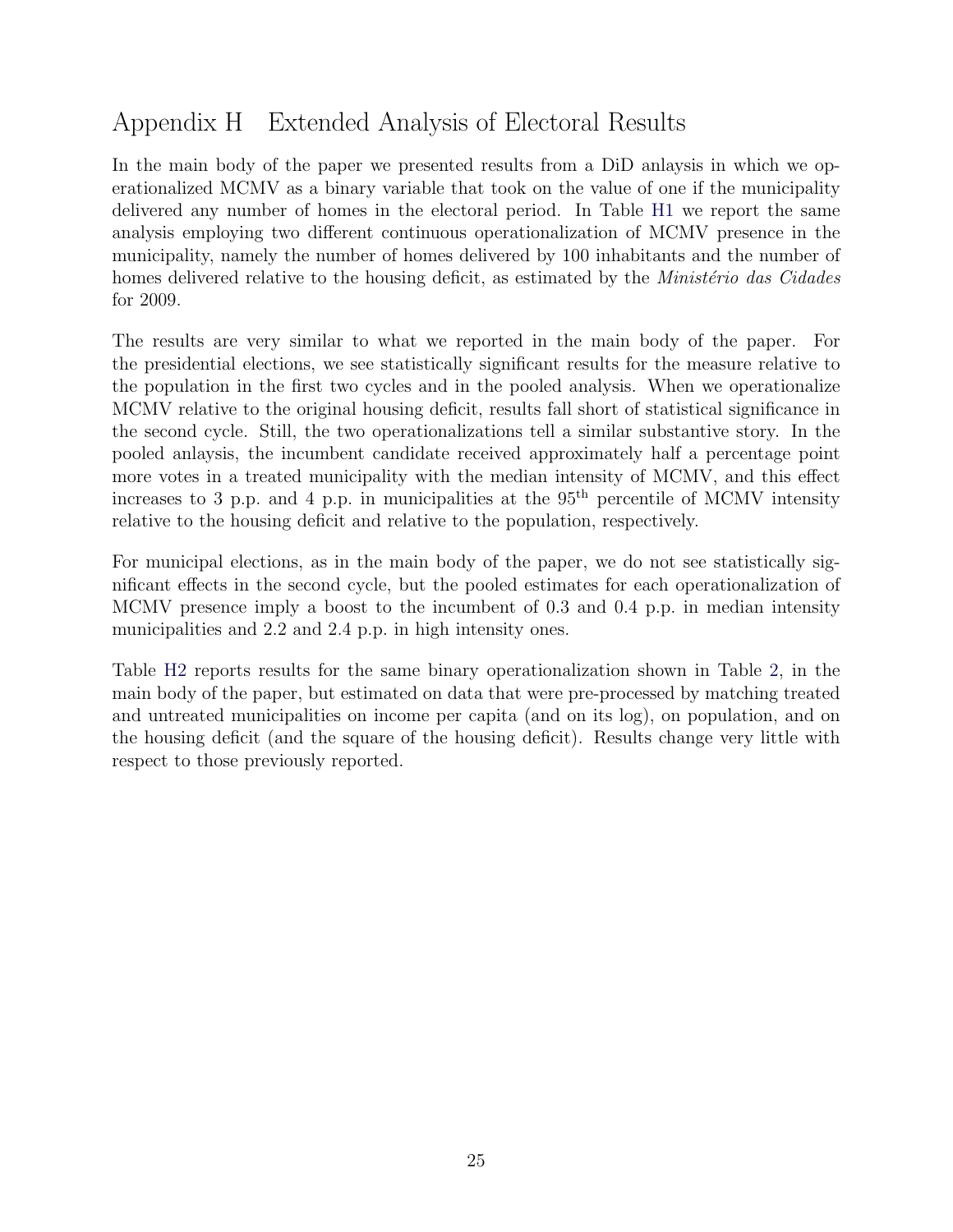<span id="page-60-0"></span>

|     |                                        |             |                            | (a) Presidential Elections |            |                         |                                      |            |
|-----|----------------------------------------|-------------|----------------------------|----------------------------|------------|-------------------------|--------------------------------------|------------|
|     |                                        |             | MCMV by 100 people         |                            |            | MCMV to housing deficit |                                      |            |
|     | 2006-2010                              |             | 2010-2014 2014-2018 Pooled |                            |            |                         | 2006-2010 2010-2014 2014-2018 Pooled |            |
|     | $MCMV$ 0.019***                        | $0.007***$  | $-0.001$                   | $0.016***$                 | $0.044***$ | 0.012                   | $-0.006$                             | $0.044***$ |
|     | (0.003)                                | (0.003)     | (0.005)                    | (0.002)                    | (0.004)    | (0.009)                 | (0.009)                              | (0.004)    |
|     | 11128                                  | 5354        | 3150                       | 19632                      | 11130      | 5354                    | 3140                                 | 19624      |
| Mun | 5564                                   | 2677        | 1575                       | 5569                       | 5565       | 2677                    | 1570                                 | 5565       |
|     | *** $p < 0.01$ ; ** $p < 0.05$ ; * $p$ | $\leqslant$ |                            |                            |            |                         |                                      |            |

Table H1: Estimates with Continuous Operationalizations of MCMV Table H1: Estimates with Continuous Operationalizations of MCMV

(b) Mayoral Elections  $\ddot{t}$  $\overline{H}$  $(h)$  M<sub>2</sub>

|      |            |                                    | D) Mayoral Elections |            |                            |            |
|------|------------|------------------------------------|----------------------|------------|----------------------------|------------|
|      |            | MCMV by 100 people                 |                      |            | MCMV to housing deficit    |            |
|      |            | $2008 - 2012$ $2012 - 2016$ Pooled |                      |            | 2008-2012 2012-2016 Pooled |            |
| MCMV | $0.003***$ | 0.000                              | $0.001***$           | $0.053***$ | 0.004                      | $0.027***$ |
|      | (0.001)    | (0.001)                            | (0.000)              | (0.016)    | (0.028)                    | (0.008)    |
|      | 11128      | 5640                               | 14338                | 11130      | 5630                       | 14335      |
| Mun. | 5564       | 2820                               | 5455                 | 5565       | 2815                       | 5450       |
|      |            |                                    |                      |            |                            |            |

∗\*\* $p < 0.01$ ; \*\* $p < 0.05$ ; \*\*\*p < 0.01; \*\*p < 0.05; \*p < 0.1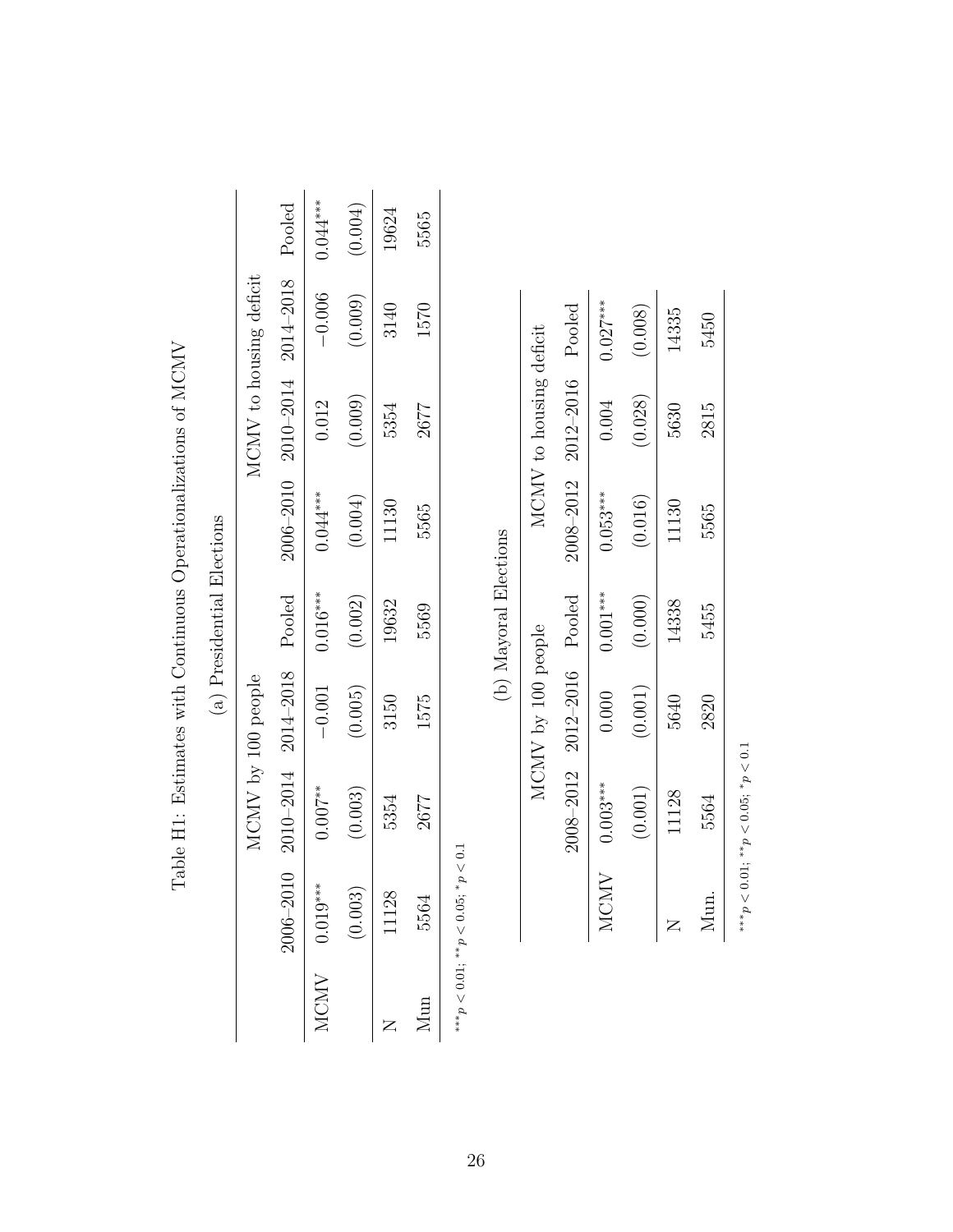|      | m2006.2010 | m2010.2014 | m2014.2018 | mpool      |
|------|------------|------------|------------|------------|
| MCMV | $0.013***$ | $0.019***$ | $-0.012$   | $0.013***$ |
|      | (0.003)    | (0.006)    | (0.011)    | (0.003)    |
| N    | 11548      | 6642       | 632        | 16608      |
| Mun. | 4425       | 1791       | 302        | 5243       |

Table H2: Estimates on Matched Datasets

(a) Presidential Elections

∗∗∗p < 0.01; ∗∗p < 0.05; <sup>∗</sup>p < 0.1

|             | (v) mayorar Elections |           |         |  |  |  |
|-------------|-----------------------|-----------|---------|--|--|--|
|             | 2008–2012             | 2012–2016 | Pooled  |  |  |  |
| <b>MCMV</b> | $0.021*$              | 0.016     | 0.005   |  |  |  |
|             | (0.011)               | (0.013)   | (0.007) |  |  |  |
| N           | 10996                 | 7224      | 13528   |  |  |  |
| Mun.        | 4259                  | 1925      | 5018    |  |  |  |

| (b) Mayoral Elections |  |
|-----------------------|--|
|-----------------------|--|

∗∗∗p < 0.01; ∗∗p < 0.05; <sup>∗</sup>p < 0.1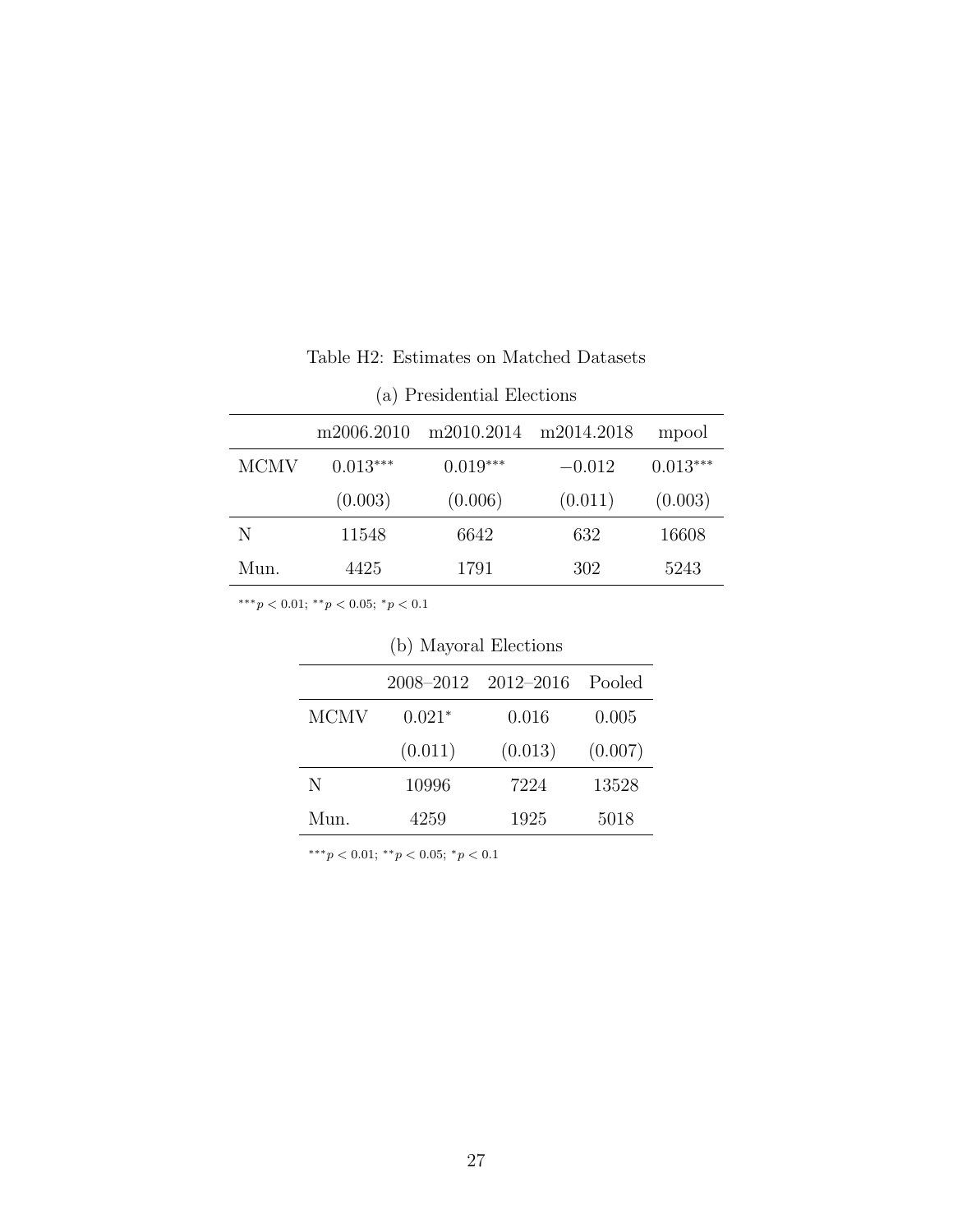### <span id="page-62-0"></span>Appendix I MCMV Allocation

We analyze the effects of alignment with the presidency and with the minister's parties on funds for MCMV using a close-race regression-discontinuity design. Municipalities where the president's (or the minister's) party won the local election by a narrow vote margin are considered aligned and places where the president's party lost by a narrow vote margin are considered unaligned. Municipalities should, in expectation, differ only in the presence or absence of a mayor who belongs to the president's (or minister's) party. Table [I4](#page-43-0) shows no large or systematic partisan bias exists in the allocation of resources to fund MCMV. We also examine whether the central government provides aligned mayors with money earlier in their term to give them a head start. Table [I3](#page-38-0) shows that partisanship is not a predictor for the average number of years it takes a municipality to receive funding for MCMV. In sum, unlike discretionary transfers, we fail to find evidence suggestive of uneven distribution of funds across localities.

We fit different regression models, within the RDD bandwidth, to estimate this limit parameter  $(\tau_{lim})$ , represented in equation [3.](#page-62-1) Let c denote the point of discontinuity and r denote the values of the running variable that define the set of units included in the RD study group. In regressions with kernel smoothers, bandwidth refers to the width of the kernel.

<span id="page-62-1"></span>
$$
\tau_{lim} = \lim_{r \downarrow c} [\overline{Y_i}(1) | R_i = r] - \lim_{r \uparrow c} [\overline{Y_i}(0) | R_i = r]
$$
\n(3)

We also use difference of means to estimate  $\tau_{local}$ . Let  $Y_{i,t+1}(1)$  and  $Y_{i,t+1}(0)$  denote transfers during the mayor's term after election  $t$ , allocated to municipality  $i$  when the mayor belongs to the president's party and when the mayor belongs to any other party, respectively. The study group  $(N)$  is composed of municipalities in which there were close mayoral electoral races at time t.

$$
\tau_{local} = \frac{1}{N} \sum_{i=0}^{N} \left[ Y_{i,t+1}(1) - Y_{i,t+1}(0) \right]
$$
\n(4)

Table [I4](#page-43-0) reports RDD using races in two-candidate races. We remove 7 agreements that were signed after May 2016, post President Rousseff's removal from office – the results are very similar if these agreements are included. Units are total transfers in each municipality, during the mayors' term, pooled across election cycles. Robust standard errors for difference of means and local linear regression, columns (8) and (9) use bias-corrected and robust standard errors for local linear regressions using approach by Calonico et al. (2014); all standard errors are clustered at the municipality level. P-values were calculated using a normal approximation and a one-tailed test statistic. Local linear regression at column (7) uses a triangular kernel and Imbens and Kalyanaraman (2012)'s method for estimating the optimal bandwidth  $(14.58\% \text{ and } 9.25\%)$ . Local linear regression at columns  $(8)$  and  $(9)$  use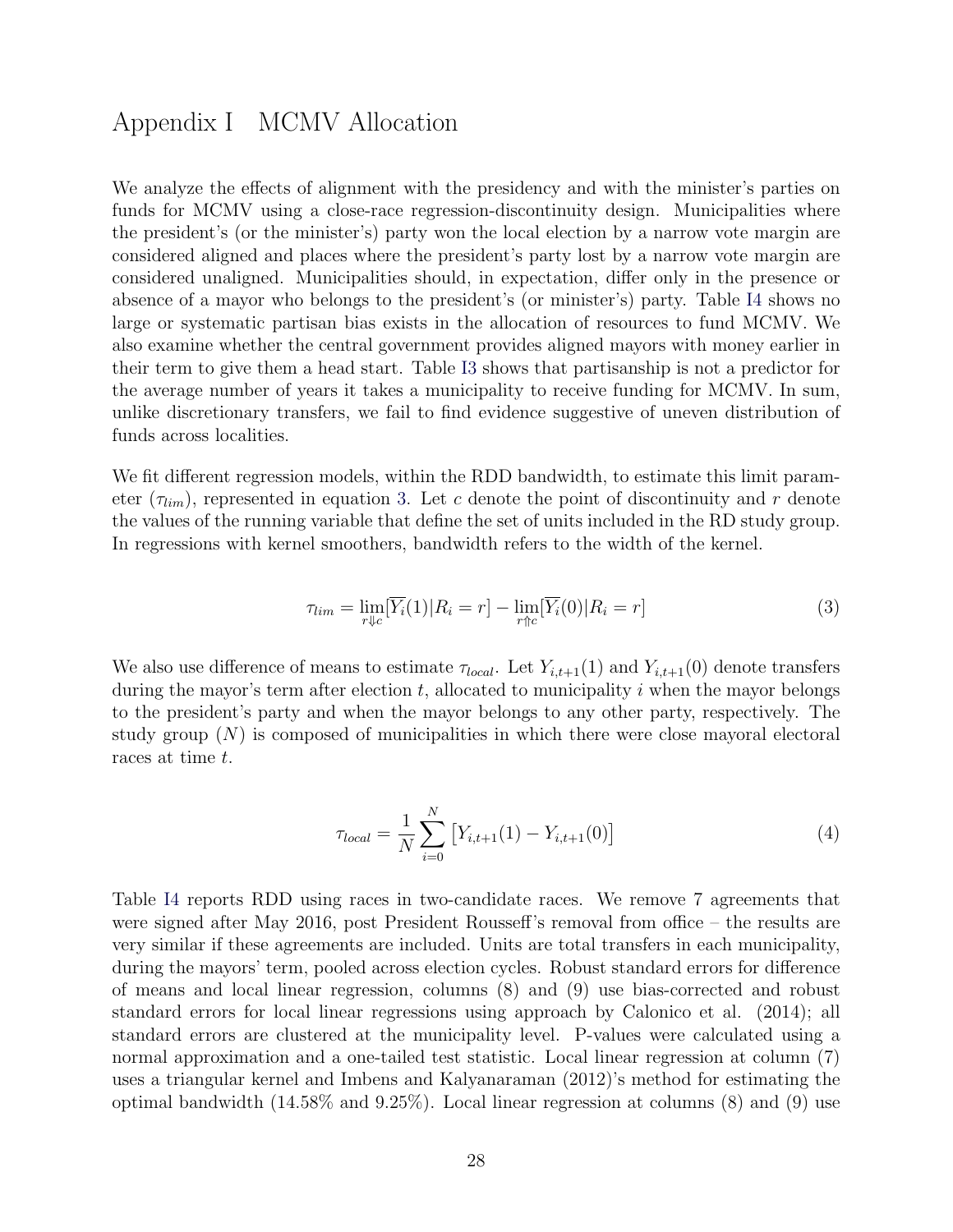| Covariate                   | Est.     | Robust     | p-value |
|-----------------------------|----------|------------|---------|
|                             |          | Std. Error |         |
| Income per capita           | $-26.88$ | 14.95      | 0.07    |
| Doctors per thousand pop.   | $-0.09$  | 0.08       | 0.27    |
| Education (IDH)             | $-0.02$  | 0.02       | 0.25    |
| Income $(IDH)$              | $-0.01$  | 0.01       | 0.41    |
| Longevity (IDH)             | $-0.02$  | 0.02       | 0.23    |
| Illiteracy rate             | 0.31     | 2.32       | 0.89    |
| Infant mortality            | 4.64     | 3.41       | 0.17    |
| Population                  | 2217.96  | 7330.34    | 0.76    |
| Poverty rate                | 5.53     | 3.71       | 0.14    |
| Vote for Lula               | 0.01     | 0.03       | 0.78    |
| Vote for FHC                | $-0.02$  | 0.03       | 0.50    |
| Vote for PT (fed. dep.)     | 0.02     | 0.02       | 0.30    |
| Votes for PSDB (fed. dep.)  | 0.05     | 0.04       | 0.16    |
| Vote for PT (governor)      | $-0.03$  | 0.02       | 0.18    |
| Vote for PSDB (governor)    | $-0.00$  | 0.04       | 0.94    |
| Votes for PT (state dep.)   | 0.00     | 0.02       | 0.84    |
| Votes for PSBD (state dep.) | 0.04     | 0.04       | 0.24    |
| Turnout                     | $-0.04$  | 0.02       | 0.04    |

Table I1: Balance Test (President's Party Alignment)

triangular kernel, bias estimated with quadratic polynomial, and optimal bandwidth (15.4% and 12.9%) selector developed by Calonico et al. (2014). We report the standard deviation of the outcome variable in the control group. The Progressive Party, which held the ministry of urban affairs between 2005 and 2015, and the Workers' Party held the presidency between 2003 and 2016.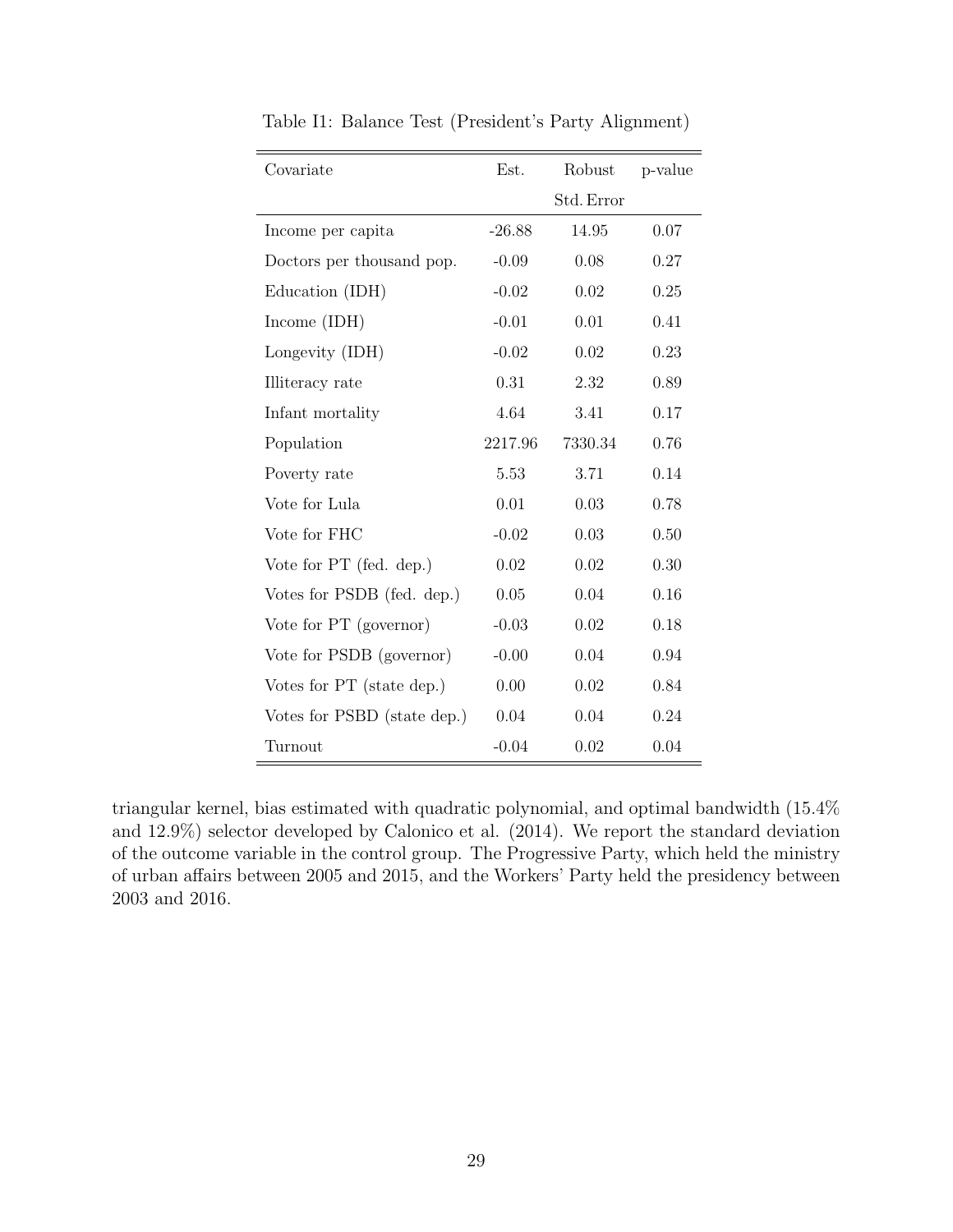| Covariate                   | Est.       | Robust     | p-value |
|-----------------------------|------------|------------|---------|
|                             |            | Std. Error |         |
| Income per capita           | 20.01      | 17.77      | 0.26    |
| Doctors per thousand pop.   | 0.14       | 0.08       | 0.08    |
| Education (IDH)             | 0.01       | 0.02       | 0.58    |
| Income $(IDH)$              | 0.02       | 0.02       | 0.26    |
| Longevity (IDH)             | 0.01       | 0.02       | 0.60    |
| Illiteracy rate             | $-1.90$    | 3.00       | 0.53    |
| Infant mortality            | $-2.05$    | 3.40       | 0.55    |
| Population                  | $-7574.01$ | 8488.13    | 0.37    |
| Poverty rate                | $-7.18$    | 4.51       | 0.11    |
| Vote for Lula               | 0.01       | 0.03       | 0.67    |
| Vote for FHC                | 0.01       | 0.03       | 0.67    |
| Vote for PT (fed. dep.)     | $-0.02$    | 0.02       | 0.24    |
| Votes for PSDB (fed. dep.)  | $-0.00$    | 0.04       | 0.93    |
| Vote for PT (governor)      | 0.02       | 0.03       | 0.48    |
| Vote for PSDB (governor)    | $-0.03$    | 0.05       | 0.52    |
| Votes for PT (state dep.)   | 0.01       | 0.01       | 0.70    |
| Votes for PSBD (state dep.) | 0.04       | 0.03       | 0.29    |
| Turnout                     | 0.02       | 0.03       | 0.36    |

Table I2: Balance Test (Minister's Party Alignment)

Table I3: Association between Year of Funding and Mayor's Party

|             |         | Mayor's estimate Std. Error Statistic p-value |         |      |
|-------------|---------|-----------------------------------------------|---------|------|
| PT          | $-0.04$ | 0.09                                          | $-0.43$ | 0.66 |
| <b>PP</b>   | 0.05    | 0.10                                          | 0.46    | 0.64 |
| <b>PSDB</b> | 0.02    | 0.07                                          | 0.32    | 0.75 |

Notes: Table [I3](#page-38-0) shows a regression of number of years it takes a municipality to receive MCMV funding on mayor's partisanship (from the first year of the mayor's term). Dependent variable is the average number of years it took a municipality to receive funding (from the first year of the mayor's term) of agreements. Units are municipalityagreements. Municipality and term fixed effects included. Standard errors clustered at the municipal level.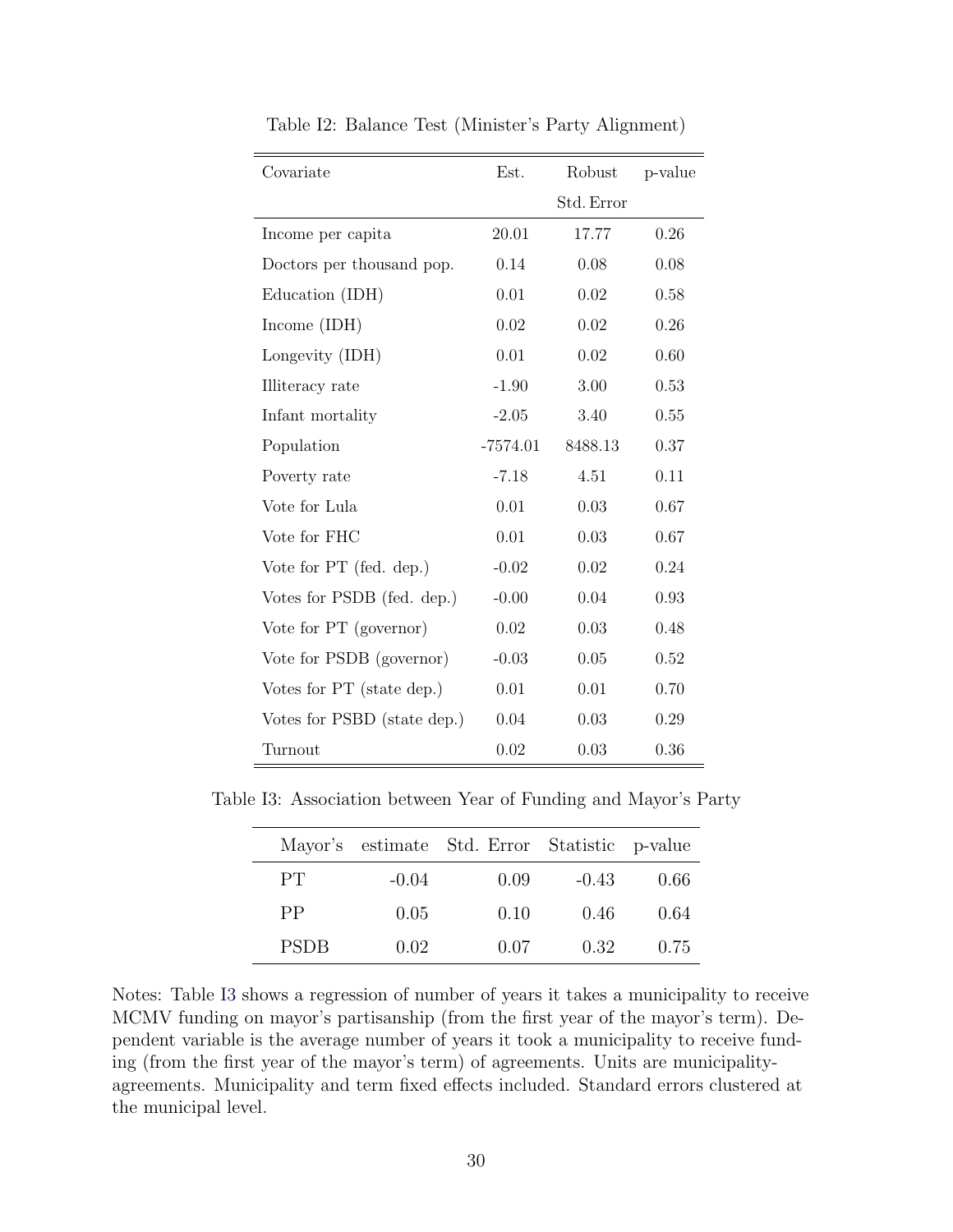| Estimator           |                | Difference of Means<br>Local Linear Regression |                |          |                |                |         |                                                            |          |
|---------------------|----------------|------------------------------------------------|----------------|----------|----------------|----------------|---------|------------------------------------------------------------|----------|
|                     |                |                                                |                |          |                |                |         | $(bias-corr.)$ (robust)                                    |          |
|                     | 0.5            | $\mathbf{1}$                                   | $\overline{2}$ | 3        | $\overline{4}$ | $\overline{5}$ |         | Opt. Bd. Opt. Bd. Opt. Bd.                                 |          |
|                     |                |                                                |                |          |                |                |         | President's Party, MCMV Contracts (logged R\$ per capita)  |          |
| Estimates           | 0.68           | $-0.24$                                        | 0.34           | $0.25\,$ | 0.07           | 0.13           | 0.16    | 0.25                                                       | $0.25\,$ |
| Std. error          | 0.88           | 0.66                                           | 0.47           | 0.41     | 0.37           | 0.34           | 0.42    | 0.42                                                       | 0.49     |
| p-value             | 0.22           | 0.36                                           | 0.23           | 0.27     | 0.42           | 0.35           | 0.35    | 0.28                                                       | 0.31     |
| Mean dep. var.      | 1.94           | 1.95                                           | 2.09           | 2.25     | 2.42           | 2.43           | 2.52    | 2.53                                                       | 2.53     |
| Std. dev. dep. var. | 2.40           | 2.70                                           | 2.57           | 2.65     | 2.75           | 2.72           | 2.76    | 2.75                                                       | 2.75     |
| non zero            | 13             | 27                                             | $54\,$         | 77       | 101            | 124            | 333     | 350                                                        | 350      |
| n left              | 13             | 28                                             | 60             | 80       | 104            | 120            | 337     | 348                                                        | 348      |
| n right             | 20             | 43                                             | 75             | 98       | 117            | 149            | 362     | 382                                                        | 382      |
| clusters            | 33             | 69                                             | 128            | 170      | $212\,$        | $254\,$        | 601     | 627                                                        | 627      |
| hline height        |                |                                                |                |          |                |                |         | Minister's Party, MCMV Contracts (logged reais per capita) |          |
| Estimates           | $-1.45$        | $-1.58$                                        | $-0.84$        | $-0.11$  | 0.22           | 0.04           | $-0.53$ | $-0.29$                                                    | $-0.29$  |
| Std. error          | 1.09           | 0.73                                           | 0.50           | 0.39     | 0.35           | 0.32           | 0.51    | 0.42                                                       | 0.49     |
| p-value             | 0.09           | 0.02                                           | 0.05           | 0.39     | 0.26           | 0.46           | 0.15    | $0.24\,$                                                   | 0.28     |
| Mean dep. var.      | 1.59           | 1.99                                           | 1.69           | 1.65     | 1.68           | 1.77           | 1.81    | 1.82                                                       | 1.82     |
| Std. dev. dep. var. | 2.88           | 2.76                                           | 2.67           | 2.52     | 2.47           | 2.63           | 2.59    | 2.64                                                       | 2.64     |
| non zero            | $\overline{7}$ | $20\,$                                         | 33             | $55\,$   | 70             | $\rm 95$       | 167     | 223                                                        | 223      |
| n left              | 9              | 22                                             | 50             | 92       | 108            | 140            | 231     | 313                                                        | 313      |
| n right             | 12             | 29                                             | $52\,$         | 83       | 115            | 151            | 263     | 344                                                        | 344      |
| clusters            | 21             | 50                                             | 97             | 166      | 210            | 266            | 440     | 558                                                        | 558      |

Table I4: RDD President Party and Minister Estimates, Minha Casa Minha Vida Contracts (logged R\$ per capita), 2009–2016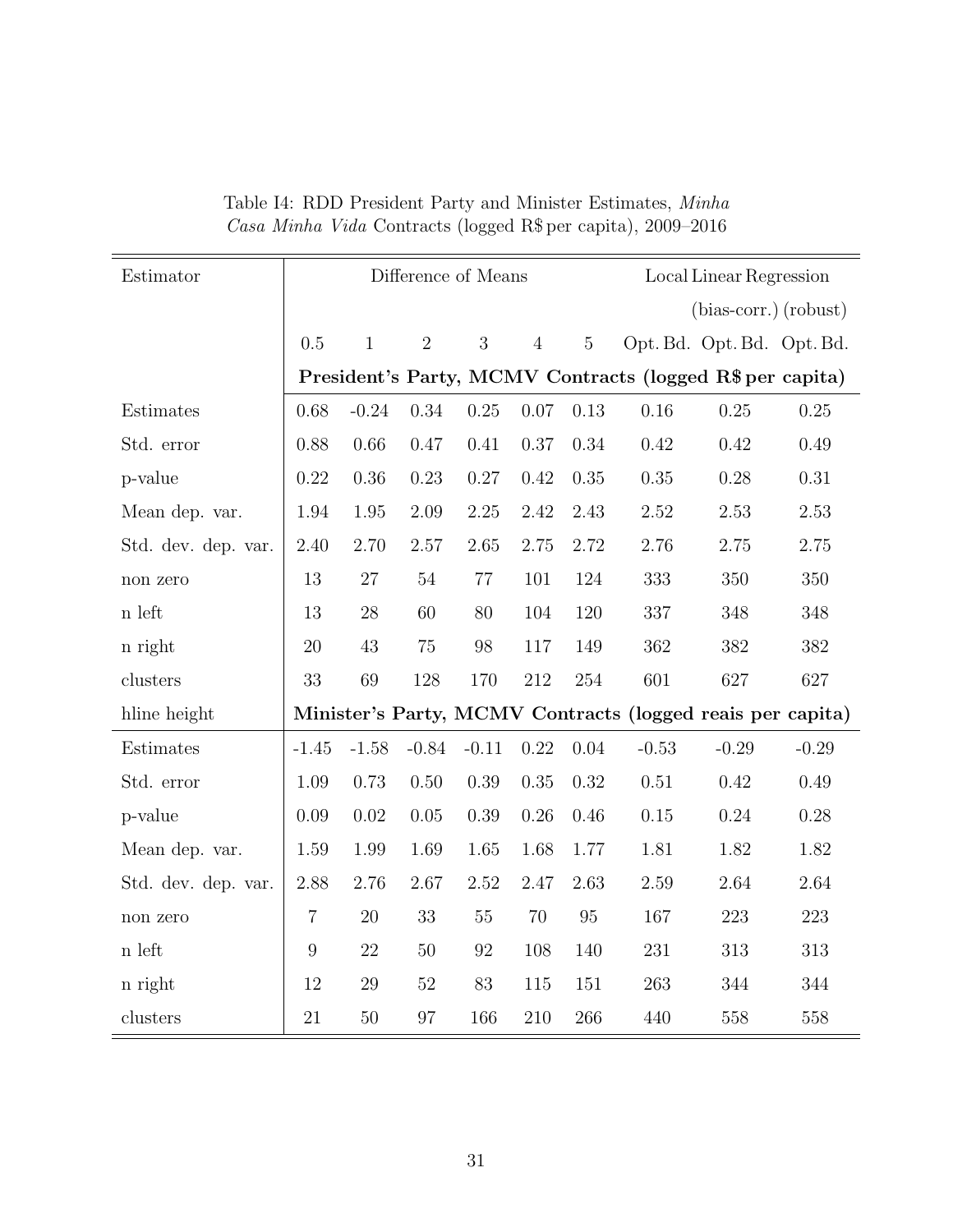# <span id="page-66-0"></span>Appendix J Pre-Analysis Plan Considerations

We registered hypotheses related to this project, which includes this manuscript and other manuscripts currently under review or in preparation. We focus our discussion regarding our PAP for the sections that directly relate to this manuscript.

Outcomes and Adjusting for multiple comparisons We deviated from our pre-analysis plan in determining which variables we used as main outcome for the hypotheses analyzed here. In all of the instances in which we deviated from the PAP in determining the main outcome, we used an overall composite index containing all of the variables related to that hypothesis rather than choosing a single outcome related to that hypothesis. We took this step precisely as a strategy to reduce the number of comparisons we were making. Furthermore, we also report all of the single outcomes that composes our indices in the Appendix and all of the single components of the index were included in our PAP as either the main or secondary outcome for a given hypothesis. Our procedure for creating these indices was pre-registered. The table below describes our deviations:

| <b>Hypothesis</b>    | Main Outcome                         | <b>PAP</b> Main Outcome      |
|----------------------|--------------------------------------|------------------------------|
| <b>PT</b> Evaluation | PT Eval. Index Index                 | Dilma Eval./PT ID.           |
| Mobilization         | Mobilization Index                   | Talked recently to candidate |
| Inc. Evaluation      | Inc. at Treat. Eval. Index           | Dilma Eval.                  |
|                      | Curr. Inc. Eval. Index at treatment. | Crivella Eval.               |

Table J1: Comparing PAP and Manuscript's Main Outcome

In our amendment to our pre-analysis plan, we stated that we would employ corrections to account for multiple comparisons within the same general hypothesis, according to the following rule: for hypotheses for which there is a single outcome, there would be no correction, and, for other hypotheses, we specified that the primary outcome is not subject corrections. We did not include corrections in this manuscript because they would inflate our p-values and we are showing null results.

Attrition We followed our pre-registered protocol for examining and evaluating attrition.

Control Variables We pre-registered age, sex, race, formal employment and wages as our control variables for the 2011 lotteries study. In any case, our adjusted and unadjusted results are quite similar.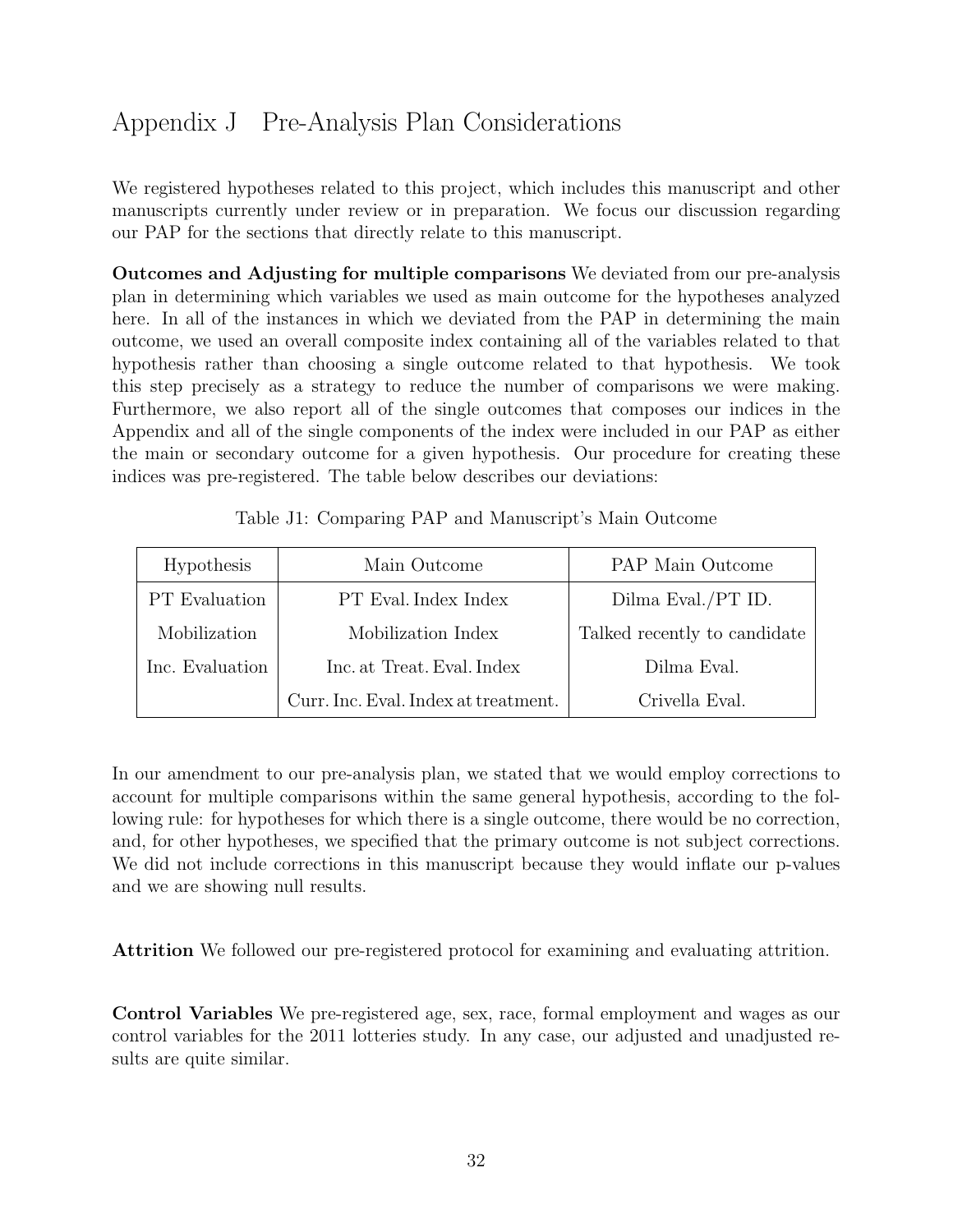#### Hypotheses

Based on our PAP, we expectations about 2011 lotteries survey were:

Beneficiaries' preferences, voting behaviors, and job evaluations will be more favorable to those who were incumbents at the moment in which they became beneficiaries than nonbeneficiaries (gratitude)

On average, however, beneficiaries' partisan preferences will not differ from nonbeneficiaries (no partisan retrospection)

We also expect a more positive evaluation of current incumbents, even though they are not directly related to the benefits.

Beneficiaries' preferences, voting behaviors, and job evaluations will be more favorable to incumbents at the time of the survey than nonbeneficiaries (blind-retrospection)

Beneficiaries will be more engaged in politics than nonbeneficiaries

Overall, we expected greater direct electoral returns than what we found.

Non-beneficiaries: We did not registered a pre-analysis plan for the analyses regarding non-beneficiaries (DiD).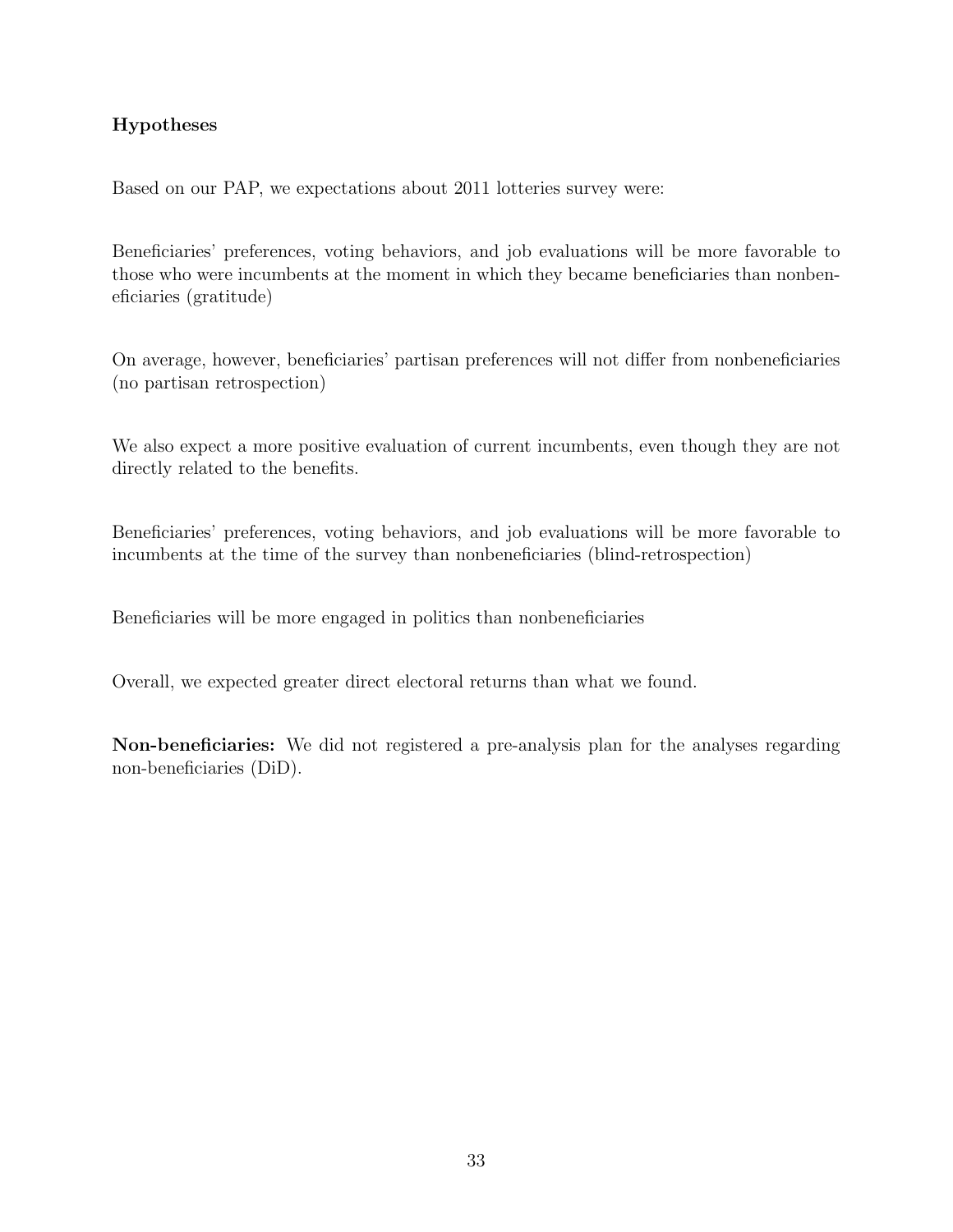# Appendix K Ethics Discussion

This research project was submitted for review at Human Subjects Research Review Boards at name omitted (exempt, protocol omitted), omitted (approved, protocol omitted), and name omitted (approved, protocol omitted). Our survey with early lottery winners was partly conducted during the Covid-19 pandemic. All of our survey interviews in 2019 and 2020 were conducted via phone and enumerators were working from home.

We collected subjects' names and contact information from public sources and via private vendors, respectively. This data collection was in accordance with national laws regarding privacy of personal information.

We obtained voluntary and informed consent via phone. Our enumerators read our consent form to subjects who then agreed or declined to answer our questionnaire. In addition to reading our consent form, we also offered subjects the option to receive the consent form via WhatsApp (a messaging application widely used in Brazil). That way, subjects would have our consent form in writing too. The consent form explicitly stated this questionnaire was part of a research project conducted by universities and subjects were also provided with a local research institution review board's contact information to facilitate access (via phone, email, or in person). We also trained enumerators to answer questions related to the nature of the research project to make it as clear as possible to subjects that we were not involved with any political group or governmental agency. Our survey did not engage in deception and we do not anticipate having intervened in the political process because the intervention analyzed here was conducted by the government (without collaboration from the authors).

For our qualitative MCMV interviews, we obtained oral consent in person and individuals were compensated for their time and reimbursed for transportation costs.